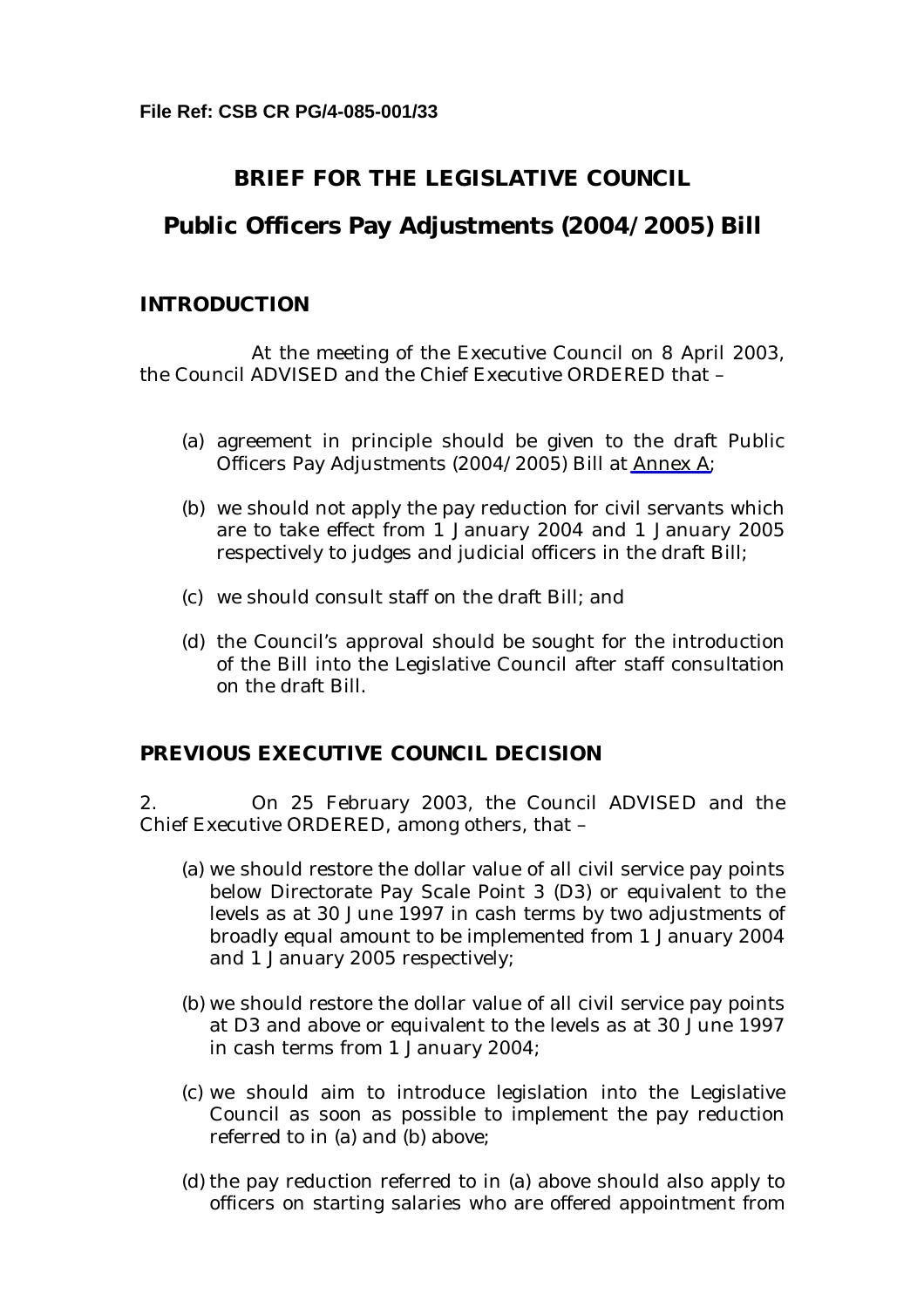26 February 2003; and

(e) as the pay and conditions of service of judges and judicial officers are determined separately from the civil service, the Judiciary should be consulted on the pay adjustment for judges and judicial officers before a decision is to be made.

# **JUSTIFICATIONS**

### **Need for legislation**

3. Although it is inherent in the established civil service pay adjustment mechanism that some of the consideration factors for determining the annual civil service pay adjustment may have a positive or negative impact on the size of the pay adjustment, the contractual employment arrangements between the Government and the vast majority of serving civil servants do not contain an express provision authorising the Government to reduce pay. In the context of the 2002 pay adjustment exercise, legal advice is that legislation is the only way to implement with certainty a justified decision on a civil service pay reduction. Accordingly, we have sought the enactment of the Public Officers Pay Adjustment Ordinance to implement the decision to reduce civil service pay from 1 October 2002. According to legal advice, legislation will again be necessary for implementing a further pay reduction decision on serving officers.

4. Following the decision to reduce civil service pay in January 2004 and January 2005 respectively, we have specified in the Memorandum on Conditions of Service (MOCS) and the standard form of appointment letters for issue to new recruits, including those on a delinked starting salary, when making offers of appointment from 26 February 2003 that they will be subject to the pay reductions which are to take effect from 1 January 2004 and 1 January 2005 respectively. Similarly, we shall advise those officers who are promoted to a basic rank on a delinked starting salary on or after 26 February 2003 that the pay reduction decision will apply to them. This notwithstanding, the adjusted reference pay scales applicable to these new recruits and promotees will be subject to the approval of the Legislative Council.

**Scope of the legislation** 

5. To implement the pay reduction decision, the draft Bill should stipulate the following-

(a) the civil service pay scales and the ICAC pay scale as adjusted on 1 January 2004 and 1 January 2005 respectively in accordance with the pay reduction decision in paragraph 2(a), (b) and (d) above;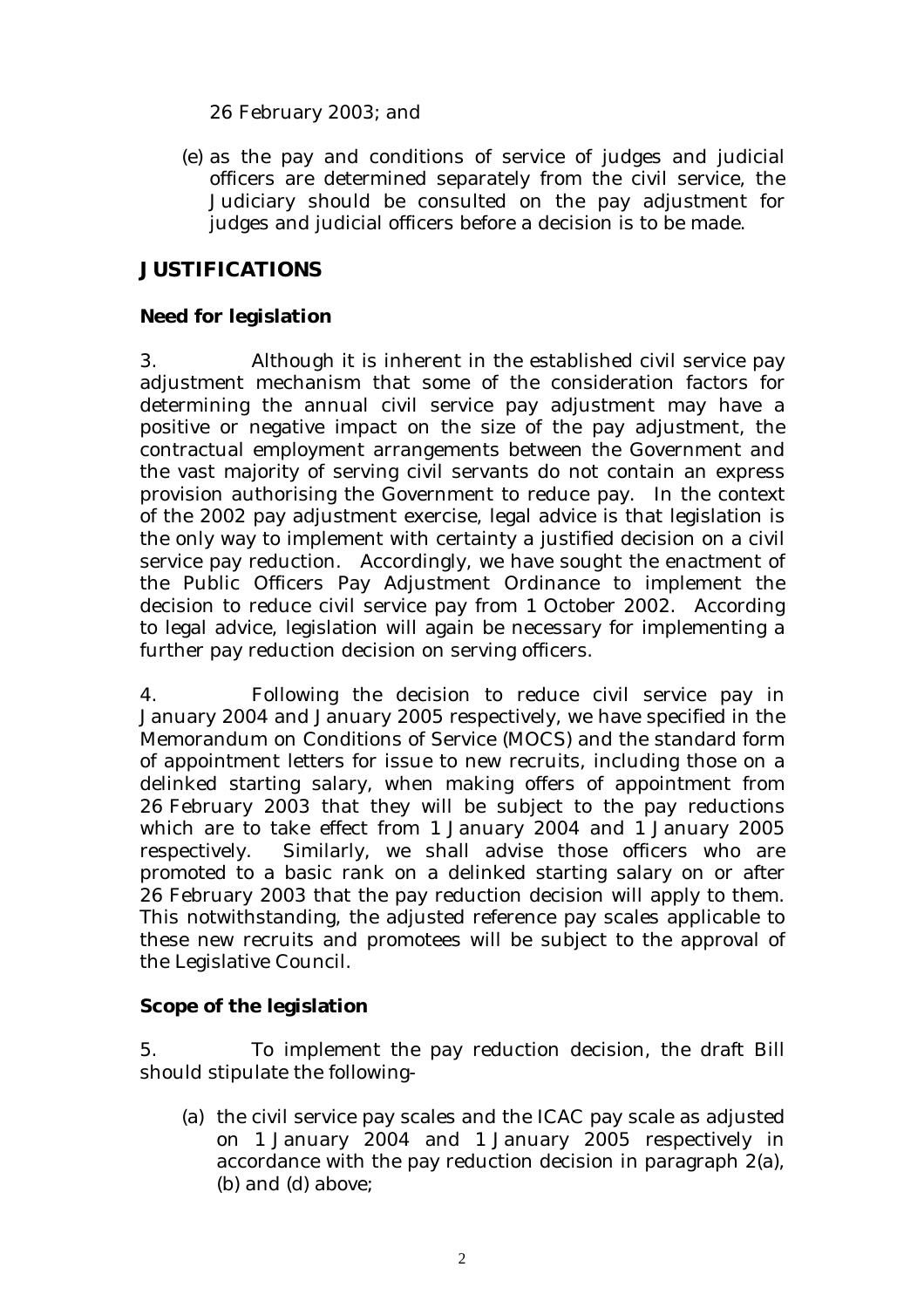- (b) the categories of civil servants and other public officers who will be subject to the pay reduction decision;
- (c) the categories of allowances payable to civil servants and other public officers which will be subject to the pay reduction decision; and
- (d) with regard to the adjustment of the pay of concerned public officers and of the amounts of the allowances payable to public officers which are adjusted in accordance with or by reference to the adjustments to the civil service pay scales/the ICAC pay scale or the adjustments to the relevant salary band, the rate of adjustment applicable to each salary band with effect from 1 January 2004 and 1 January 2005 respectively.

These issues are further examined in paragraphs 6 to 21 below.

**(A) Adjusted pay scales** 

6. In recent annual pay adjustment exercises, the established practice was that we applied a uniform percentage of adjustment to all the pay points in each of the three salary bands<sup>1</sup>. For the present pay adjustment exercise, however, this approach is not feasible as the restoration of the dollar amount of each pay point on the civil service pay scales and the ICAC pay scale to the level as at 30 June 1997 in cash terms would result in the application of different adjustment percentages for different pay points in each salary band. For clarity and accuracy, the draft Bill will prescribe the adjusted civil service pay scales<sup>2</sup> and the adjusted ICAC pay scale<sup>2</sup> in full.

 $\overline{a}$ 

 $1$  The three salary bands are:-

<sup>-</sup> Lower salary band: below Master Pay Scale (MPS) Point 10 (i.e. \$15,270) or equivalent;

<sup>-</sup> Middle salary band: MPS Points 10-33 (i.e. \$46,810) or equivalent; and

<sup>-</sup> Upper salary band: above MPS Point 33 (i.e. \$46,810) to General Disciplined Services (Officer) Pay Scale (GDS(O)) Point 38 (i.e. \$93,025) or equivalent.

 $2$  There are currently 11 sets of civil service pay scales (such as the Master Pay Scale, the Directorate Pay Scale, the Police Pay Scale, the Model Scale 1 Pay Scale, etc.) and one set of ICAC pay scale.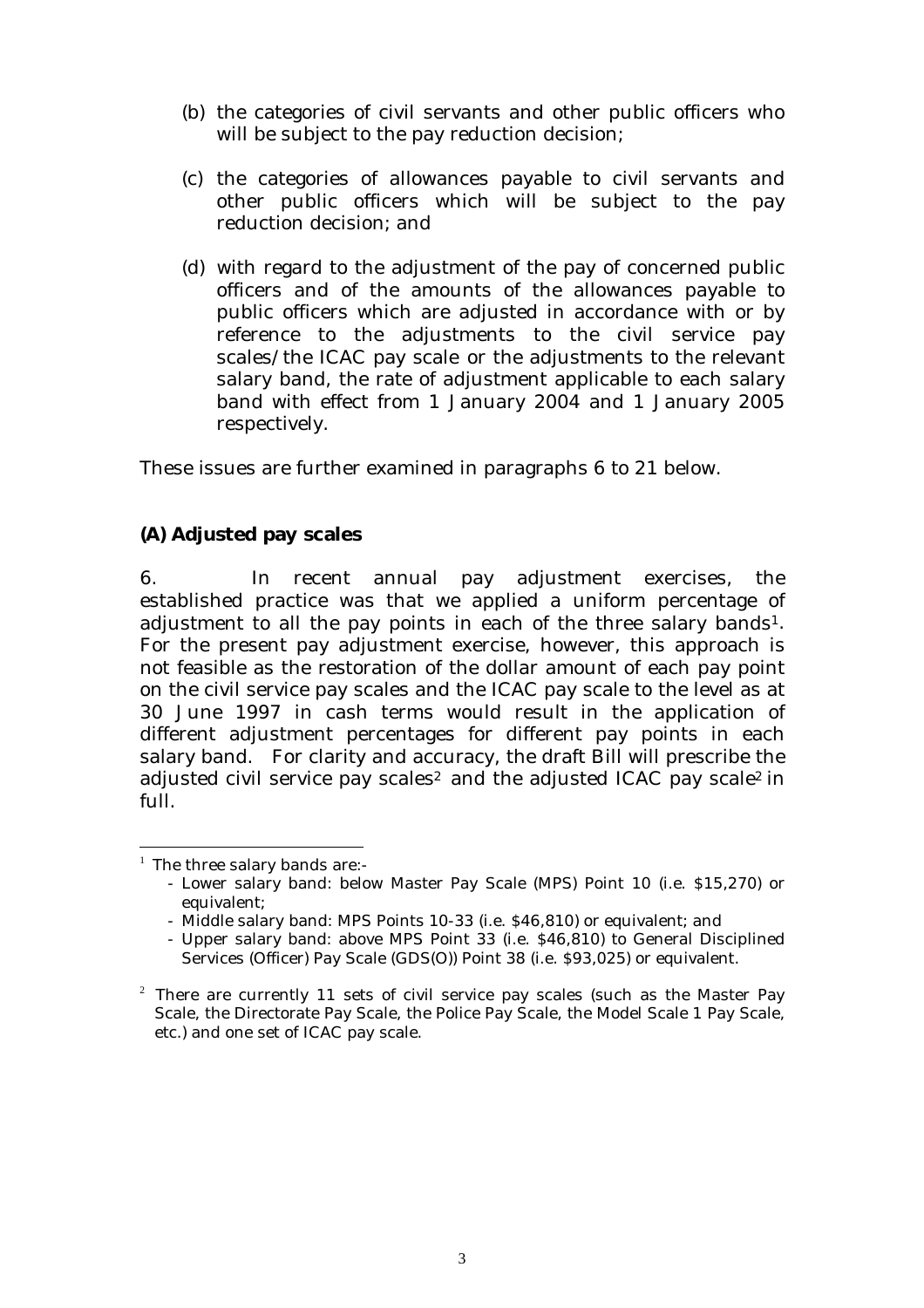7. Following a review of the starting salaries in the civil service in April 2000, we have introduced additional pay points on selected pay scales. These pay points <sup>3</sup> do not have their corresponding dollar amounts as at 30 June 1997. For fairness and for maintaining relativity with the other pay points on the same pay scale, the dollar amount of these pay points will be reduced by the same percentage of adjustment applicable to the pay point which has the nearest dollar amount and which has the corresponding dollar amount as at 30 June 1997.

8. Following the starting salary review in 2000 as mentioned in paragraph 7 above, officers appointed to the basic ranks are remunerated on starting salaries, the amount of which is determined in accordance with the relevant reference pay scales. The reference pay scales were delinked from the civil service pay adjustment in 2001 and 2002 and are essentially the corresponding pay scales which took effect from 1 April 2000. In the light of the decision that the impending pay reductions should also apply to officers on starting salaries who are offered appointment from 26 February 2003, we need to adjust downwards the reference pay scales on 1 January 2004 and 1 January 2005 respectively such that with effect from 1 January 2005, the dollar amounts of the pay points on the reference civil service pay scales/reference ICAC pay scale and the pay points on the adjusted civil service pay scales/the adjusted ICAC pay scale will be aligned.

**(B) Categories of officers who will be subject to the pay reduction** 

*Civil servants* 

### *Civil servants on civil service pay scales*

9. The great majority of civil servants are remunerated in accordance with the pay scales of their respective grade and rank. Following the downward adjustments of the dollar amount of the pay points on the respective pay scales, the salary payable to a civil servant in accordance with a pay point on the relevant civil service pay scale will be reduced accordingly.

### *Civil servants on personal salaries*

10. A small number of civil servants in four ranks (namely Amah II, Carpark Attendant II, Explosives Depot Attendant and Estate Assistant) are on personal salaries, which do not relate to any pay

 $\overline{a}$  $3$  They are Master Pay Scale Point 0, Model Scale 1 Pay Scale Points  $0$  – 5, Police Pay Scale Point 1a, General Disciplined Services (Officer) Pay Scale Points 1a – 1d, General Disciplined Services (Rank and File) Pay Scale Point 1a, Technician Apprentice Pay Scale Point 0, Craft Apprentice Pay Scale Point 0, ICAC Pay Scale Points 3, 13 and 15.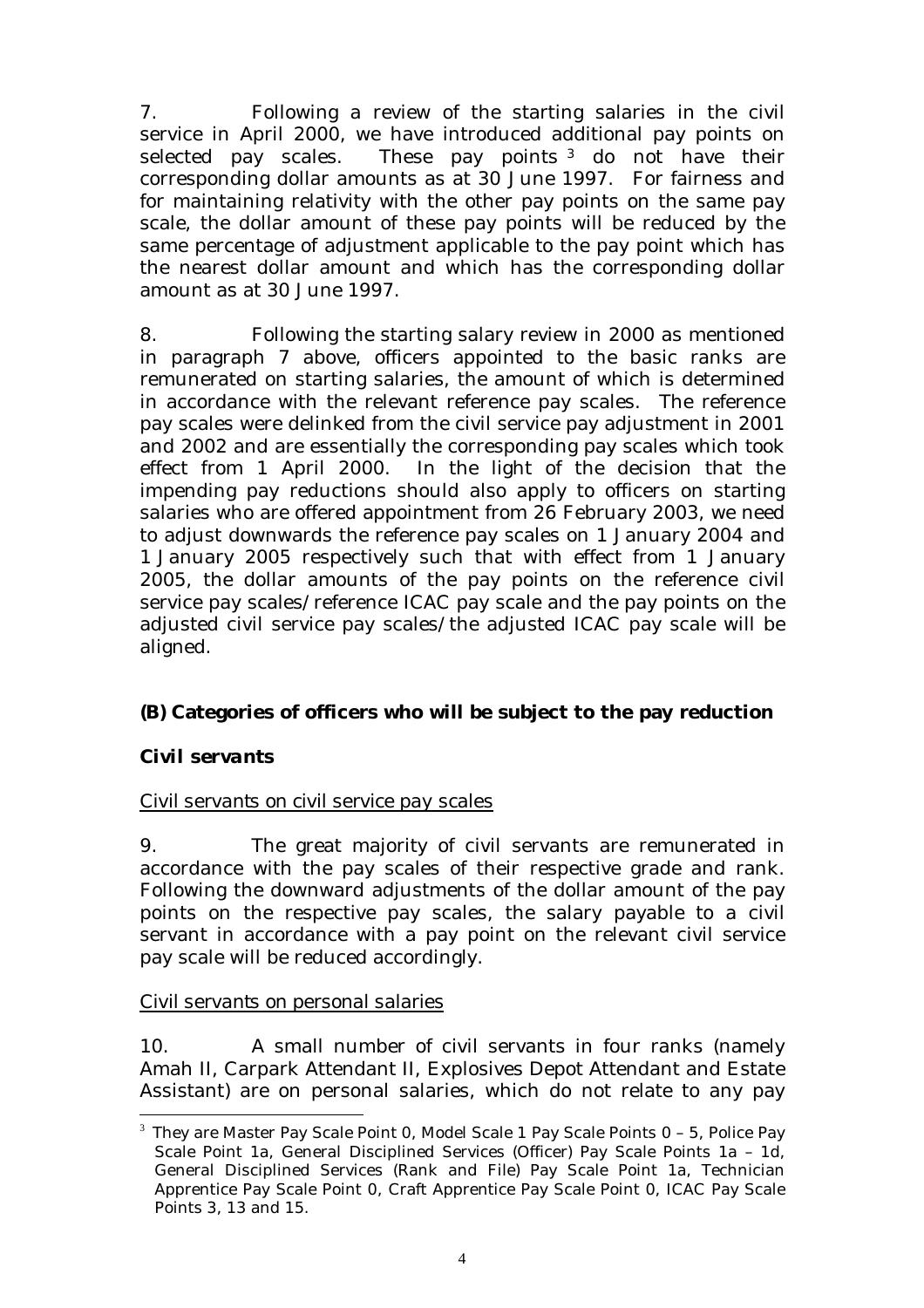point on any of the existing civil service pay scales and which are hitherto adjusted in accordance with the rate of adjustment to the relevant civil service salary band. In view of the pay reduction decision, the salaries of these officers should be brought back to the levels as at 30 June 1997 in cash terms by two adjustments of broadly the same amount to be implemented from 1 January 2004 and from 1 January 2005 respectively.

#### *Civil servants accommodated in civil service shadow posts*

11. In addition, about 4150 civil servants on secondment to publicly funded organizations are accommodated in shadow posts in the civil service. The salaries of these officers are determined with reference to a point on the civil service pay scales or adjusted in accordance with the rate of adjustment applicable to the relevant civil service salary bands. The draft Bill will cover this category of officers.

#### *Civil servants on delinked starting salaries*

 $\overline{a}$ 

12. New recruits to the civil service who were offered appointment on a delinked starting salary before 26 February 2003 and so long as they remain on that delinked starting salary will not be subject to the pay reduction decision. However, once they move from the reference pay scale to the relevant civil service pay scale, they will be paid at the relevant pay point as adjusted from 1 January 2004 and 1 January 2005 respectively. Similarly, civil servants promoted to a basic rank on a delinked starting salary before 26 February 20034 will not be subject to the pay reduction decision.

13. New recruits to the civil service who are offered appointment from 26 February 2003, including those on a delinked starting salary, will be subject to the pay reduction decision. Likewise, civil servants promoted to a basic rank on a delinked starting salary after 26 February 20034 will be subject to the pay reduction decision.

*Officers in the Independent Commission Against Corruption* 

14. The pay reduction decision applies to ICAC officers, who are defined as officers of the Commission appointed under Section 8 of the Independent Commission Against Corruption (Cap.24). These ICAC officers are not civil servants and the majority of them are remunerated in accordance with the ICAC pay scale. In addition,

<sup>4</sup> Following a review of the starting salaries in 2000, an officer recruited to the assistant/student/training ranks of certain professional grades (e.g. Engineer grade, Surveyor grade, etc.) who is offered an appointment on or after 1 April 2000 is remunerated on the delinked starting salary of the relevant rank until he reaches his first increment. On promotion to an operational rank, the officer will be remunerated on the delinked starting salary of that operational rank until he reaches his first increment.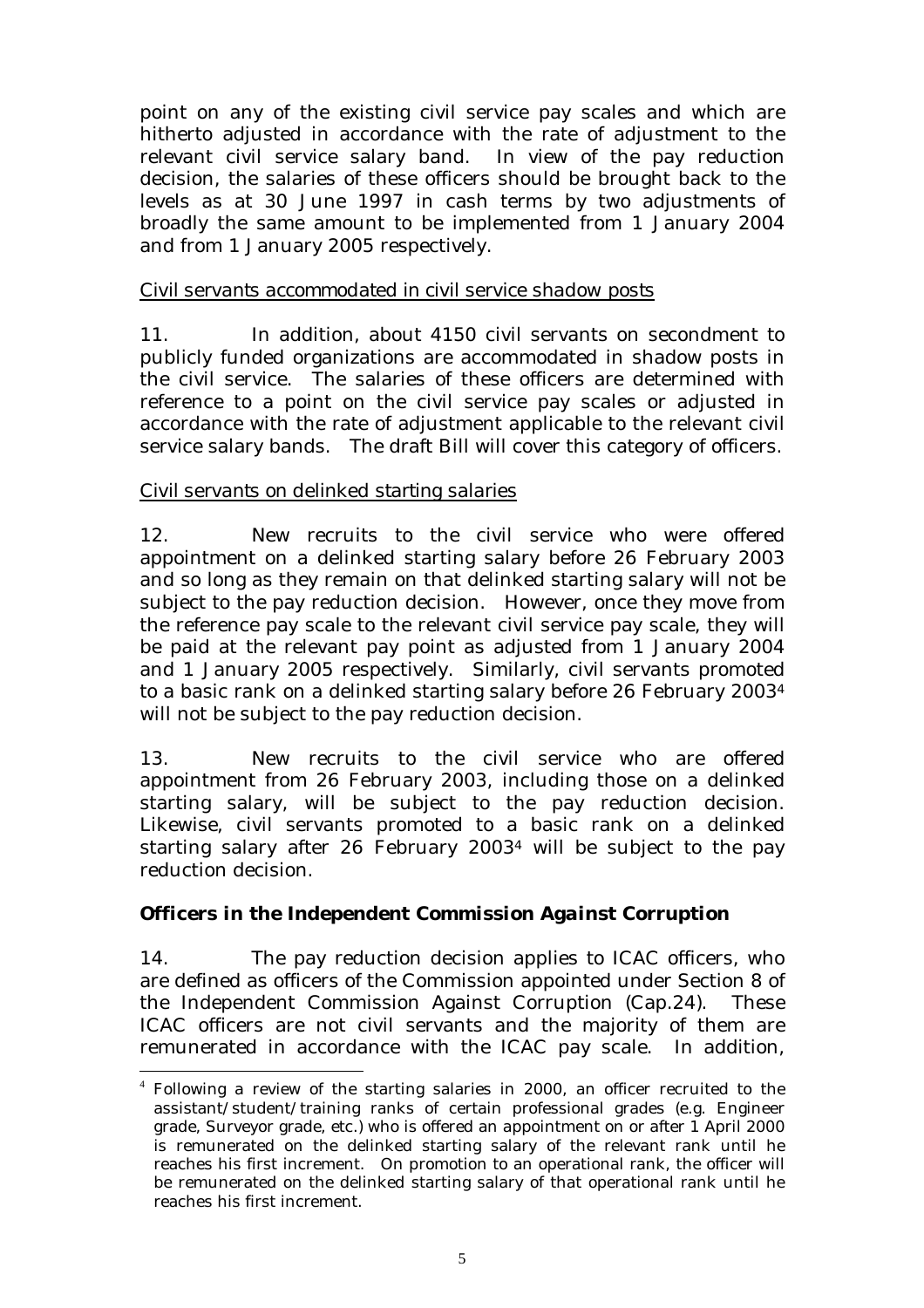there are certain ICAC officers engaged in administrative and other functions whose pay is determined and adjusted in accordance with the civil service pay scales or the ICAC pay scale. The draft Bill will cover both types of ICAC officers.

15. New recruits to the ICAC who were offered appointment on a delinked starting salary before 26 February 2003 and so long as they remain on that delinked starting salary will not be subject to the pay reduction decision. Once they move from the reference ICAC pay scale to the ICAC pay scale, they will be paid at the relevant pay point as adjusted from 1 January 2004 and 1 January 2005 respectively.

16. New recruits to the ICAC who are offered appointment from 26 February 2003, including those on a delinked starting salary, will be subject to the pay reduction decision. Likewise, ICAC officers promoted to a basic rank on a delinked starting salary after 26 February 2003 will be subject to the pay reduction decision.

*Public Officers who are not civil servants or ICAC officers* 

17. In addition to civil service appointments and appointments to the ICAC, bureaux/departments make various noncivil service appointments on different terms of employment. Examples are members of the auxiliary forces, undergraduate/graduate trainees in the Department of Justice and works departments, and temporary teachers. The pay reduction decision applies to officers on such appointments if their pay is –

- (a) determined in accordance with or by reference to, directly or indirectly, a point on the civil service pay scales or the ICAC pay scale;
- (b) adjusted in accordance with or by reference to, directly or indirectly, adjustments to the civil service pay scales or the ICAC pay scale; or
- (c) determined and adjusted in accordance with or by reference to a point on the civil service pay scales or the ICAC pay scale.

*Director of Audit* 

18. Under section 4(A) of the Audit Ordinance (Cap.122), the Chief Executive may, from time to time, increase the rate of salary of the Director of Audit by order published in the Gazette. In view of the pay reduction decision, the salary of the Director of Audit should be brought back to the level it was at on 30 June 1997 from 1 January 2004. Legal advice is that given section 4(A) of the Audit Ordinance, it is necessary to provide a statutory reduction of the salary of the Director of Audit.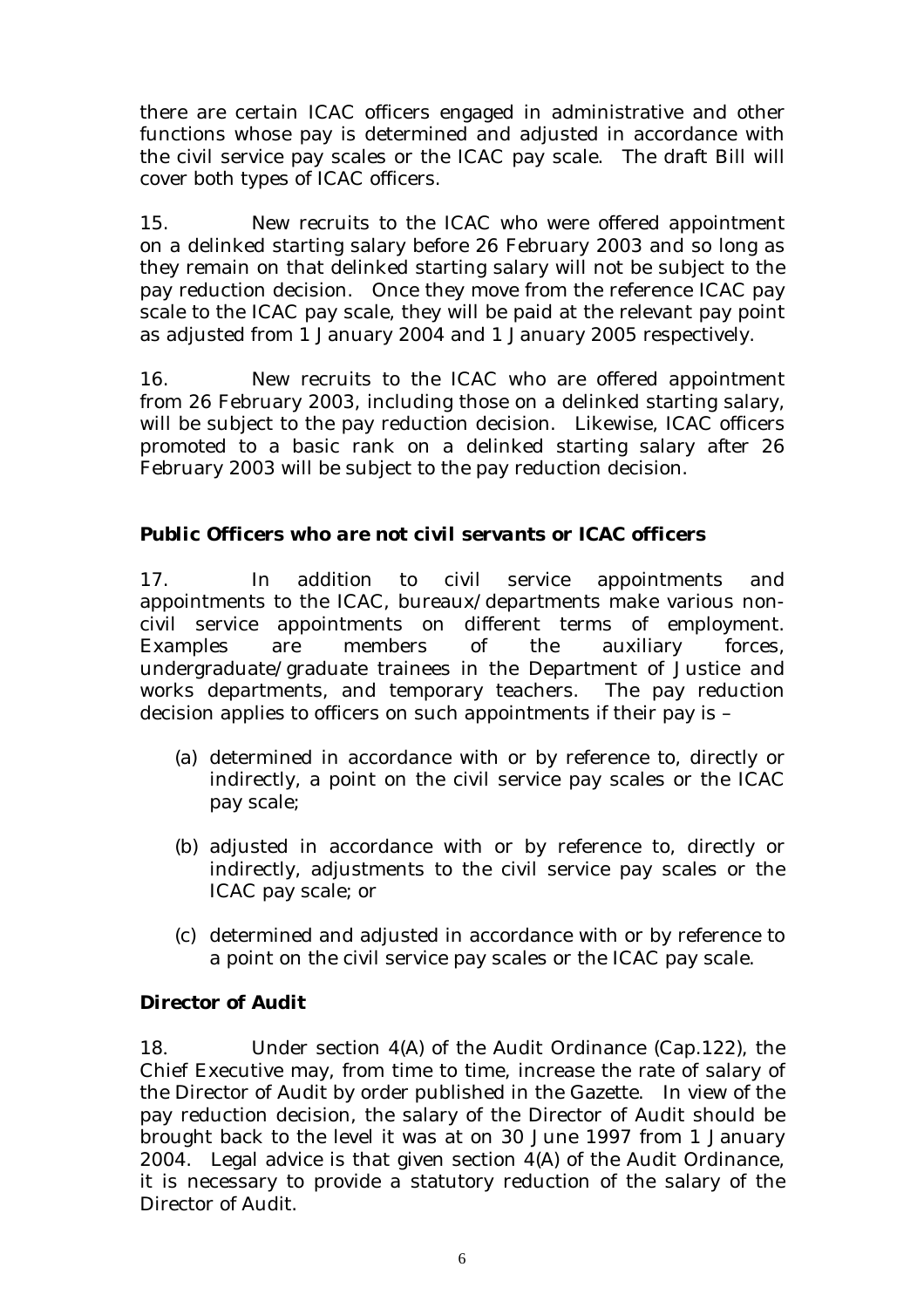### *The Judiciary*

19. We have consulted the Judiciary on the adjustment for judicial pay having regard to the civil service pay reductions which are to take effect from 1 January 2004 and 1 January 2005 respectively. The Chief Executive in Council noted that the Administration is awaiting a proposal from the Chief Justice on the appropriate system for the determination of judicial remuneration for Hong Kong having regard to the experience in a number of overseas jurisdictions. In view of this, it has been decided that similar to the approach adopted for the 2002 civil service pay adjustment exercise, when the new institutional structure, mechanism and methodology for the determination and revision from time to time of the pay and conditions of service for judges and judicial officers are in place, an assessment would be made within that structure as to whether the previous pay reduction implemented will effect from 1 October 2002 and this pay reduction proposed for implementation on civil servants with effect from 1 January 2004 and 1 January 2005 should also be applied to judges and judicial officers and if so, as from what date. Meanwhile, the pay reduction proposed for civil servants with effect from 1 January 2004 and 1 January 2005 respectively will not be applied to judges and judicial officers in the draft legislation.

# **(C) Allowances which will be subject to the pay reduction**

20. In the civil service, duty-related allowances are paid for the performance of additional duties which are not otherwise compensated by regular pay. Duty-related allowances are also paid to certain public officers who are not civil servants. These allowances are determined and adjusted in different ways. The pay reduction decision covers the following types of allowance –

- (a) allowances which are determined in accordance with or by reference to, directly or indirectly, a point on the civil service pay scales or the ICAC pay scale (e.g. Hardship Allowance (Dangerous Duties) is set at 9.3% of MPS 1); and
- (b) allowances which are adjusted in accordance with or by reference to, directly or indirectly, adjustments to the civil service pay scales or the ICAC pay scale (e.g. the Consolidated Overtime Allowance payable to the domestic staff in the official residences of the Chief Executive, the Chief Justice, the Chief Secretary for Administration, the Financial Secretary and the Secretary for Justice is adjusted annually in line with the adjustments made to the lower salary band of the civil service).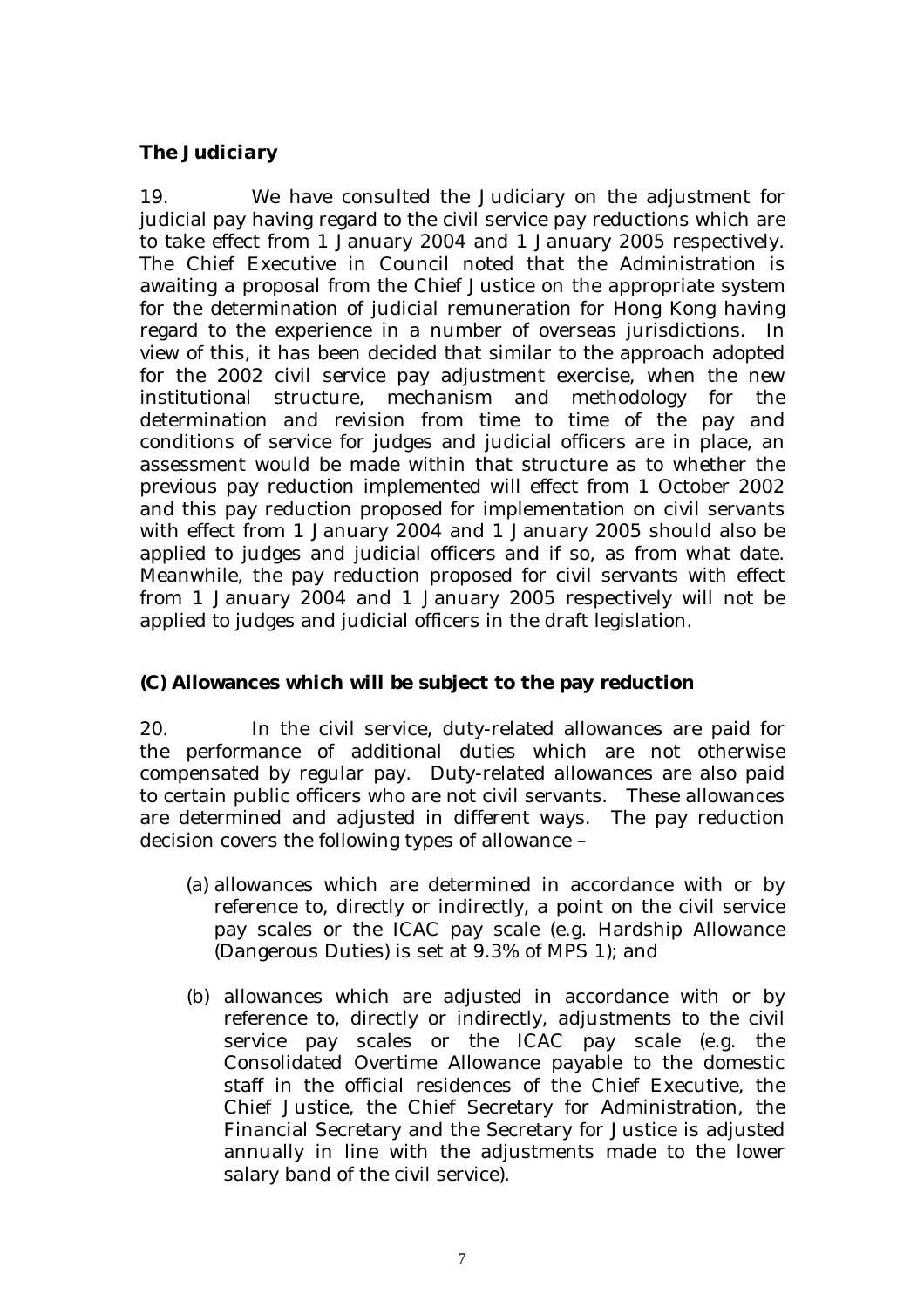**(D) Rates of adjustment applicable to each salary band** 

21. As mentioned in paragraphs 17 and 20 above, the salary payable to certain public officers and the amounts of certain allowances payable to public officers are adjusted in accordance with or by reference to the adjustments to the civil service pay scales/the ICAC pay scale or the adjustments to the relevant salary band. To facilitate the adjustment of these salaries and of the amounts of the concerned allowances, the draft Bill will prescribe the rate of adjustment applicable to each salary band with effect from 1 January 2004 and 1 January 2005 respectively.

### **THE BILL**

22. The key provisions of the draft Bill at Annex A are set out below –

- (a) Clause 2 defines the terms used in the Bill.
- (b) Clause 3 provides that the Bill does not apply to officers on delinked starting salaries appointed pursuant to an offer of employment made to them before 26 February 2003, or to officers promoted to a basic rank on delinked starting salaries before that date, so long as they remain on those salaries. The Bill also does not apply to judicial officers.
- (c) Clause 4 adjusts the civil service pay scales by reducing the rates of pay pertaining to all pay points on those scales, on 1 January 2004 and 1 January 2005 as appropriate, to the amounts specified in Schedule 1 in respect of each date. Pay is payable to civil servants in accordance with the adjusted scales on and from the respective dates.
- (d) Clause 5 makes similar adjustments to the rates of pay payable to civil servants on personal salaries.
- (e) Clause 6 applies the adjustments made by Clause 4 to other civil servants whose pay is determined in accordance with or by reference to the civil service pay scales or adjusted in accordance with or by reference to adjustments made in respect of such scales.
- (f) Clause 7 makes adjustments to the reference civil service pay scales to bring these scales into line with the corresponding civil service pay scales on 1 January 2005.
- (g) Clause 8 makes adjustments to the ICAC pay scale by reducing the levels of pay pertaining to all pay points on the ICAC pay scale, on 1 January 2004 and 1 January 2005 as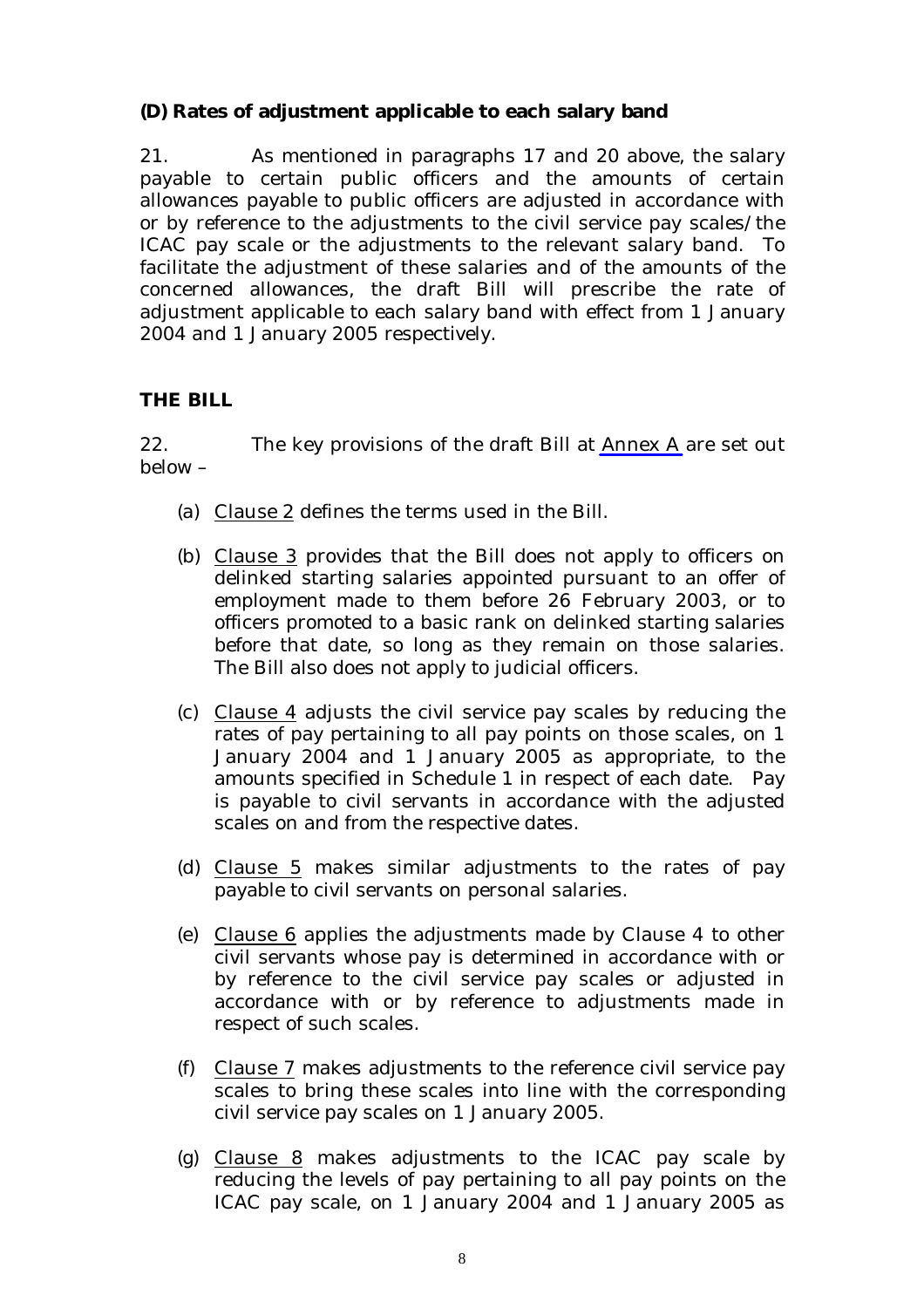appropriate, to the amounts specified in Schedule 5 in respect of each date. Pay is payable to ICAC officers in accordance with the adjusted scale on and from the respective dates.

- (h) Clause 9 applies the adjustments made by Clauses 4 and 8 to other ICAC officers whose pay is determined and adjusted in accordance with a point on a civil service pay scale or the ICAC pay scale.
- (i) Clause 10 makes adjustments to the reference ICAC pay scale to bring it into line with the ICAC pay scale on 1 January 2005.
- (j) Clause 11 applies the adjustments made by Clauses 4 and 8 to other public officers whose pay is determined or determined and adjusted in accordance with or by reference to the civil service pay scales or the ICAC pay scale or adjusted in accordance with or by reference to adjustments made in respect of such scales.
- (k) Clause 12 reduces the salary of the Director of Audit to the level it was at on 30 June 1997.
- (l) Clause 13 makes corresponding adjustments to the amounts of the allowances payable to public officers where the amounts of those allowances are determined in accordance with or by reference to the civil service pay scales or the ICAC pay scale or adjusted in accordance with or by reference to adjustments made in respect of such scales.
- (m) Clause 14 provides that the Bill does not prohibit adjustments made after 1 January 2005 to the pay or the amounts of allowances payable to public officers.
- (n) Clause 15 varies the contracts of employment of public officers so that the contracts expressly authorize the adjustments made by the Bill.

#### **LEGISLATIVE TIMETABLE**

23. We will consult staff until 28 April 2003 on the draft Bill. We intend to introduce the Bill, subject to the approval of the Chief Executive in Council, into the Legislative Council as soon as possible following the staff consultation.

24. It should be noted that there are pending judicial review cases before the court on the lawfulness of the Public Officers Pay Adjustment Ordinance. The court hearing for one of the cases has been scheduled for 6 – 9 May 2003. We have been advised that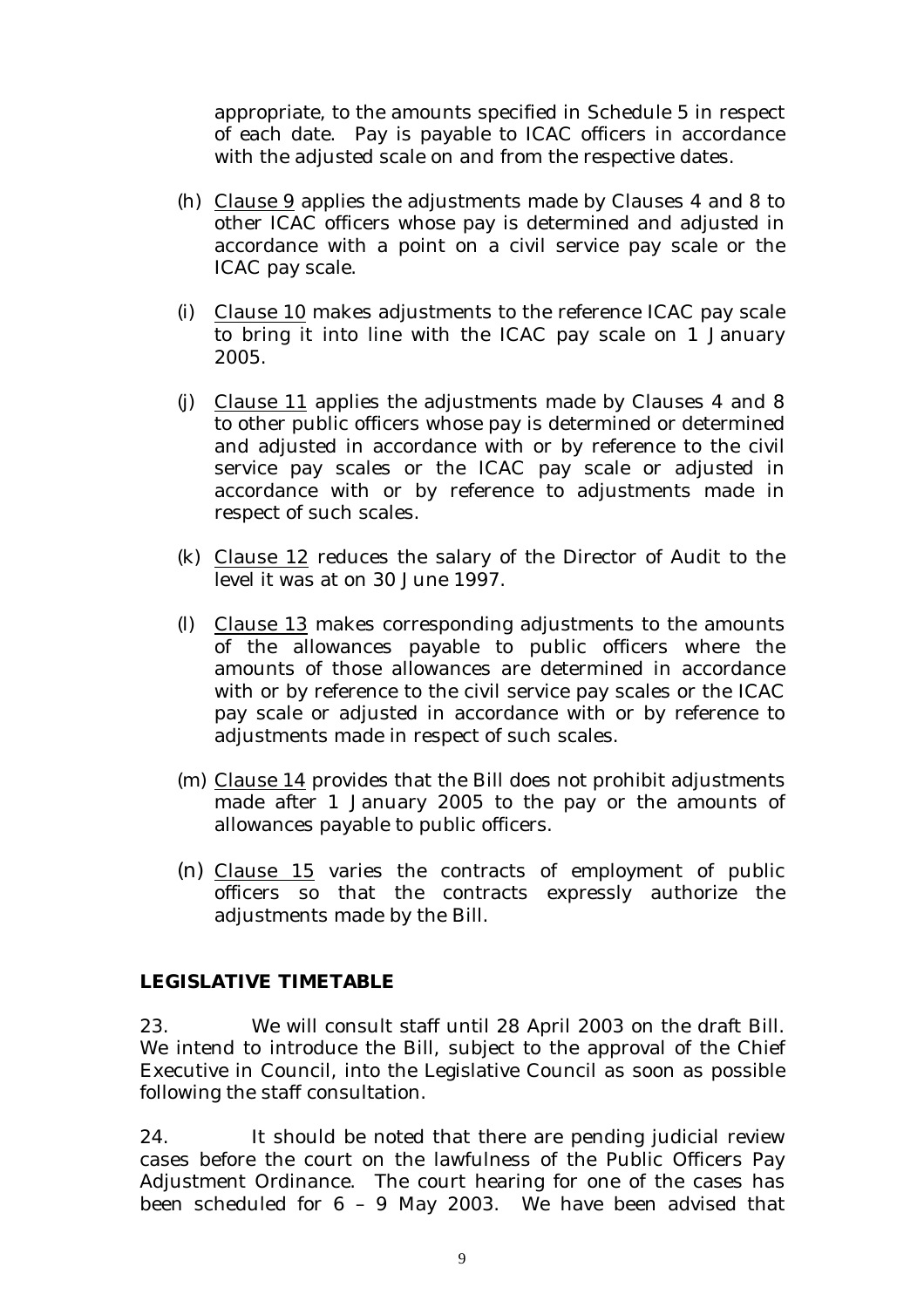pending the conclusion of these cases, the Administration is not precluded from discussing with staff the draft legislation for implementing the pay reduction. We have been further advised that the Administration is not precluded from introducing a bill into the Legislative Council, pending the judgment of the court, but that it would be prudent to defer the resumption of the second reading debate until after the judgment is given.

#### **IMPLICATIONS OF THE PROPOSAL**

25. The Department of Justice has advised that the draft Bill is consistent with the Basic Law, including the provisions concerning human rights. As the draft Bill seeks to implement the decision on the 2003 Civil Service Pay Adjustment, the financial and civil service implications as well as the economic implications are the same as those set out in the Legislative Council Brief issued on 25 February 2003. Relevant extract is at Annex B.

### **BINDING EFFECT OF THE LEGISLATION**

26. The draft Bill does not contain any express binding effect provision, but it will bind the SARG by necessary implications.

#### **PUBLICITY**

27. A press release will be issued in the afternoon on 8 April 2003 and a spokesman will be available to answer media enquiries. The Secretary for the Civil Service will write to all civil servants on the same day informing them of this development. We will also proceed with staff consultation on the draft Bill.

#### **SUBJECT OFFICERS**

28. Enquiries on this brief should be addressed to Mr. Eddie Mak, Principal Assistant Secretary for the Civil Service (tel: 2810 3112).

Civil Service Bureau 8 April 2003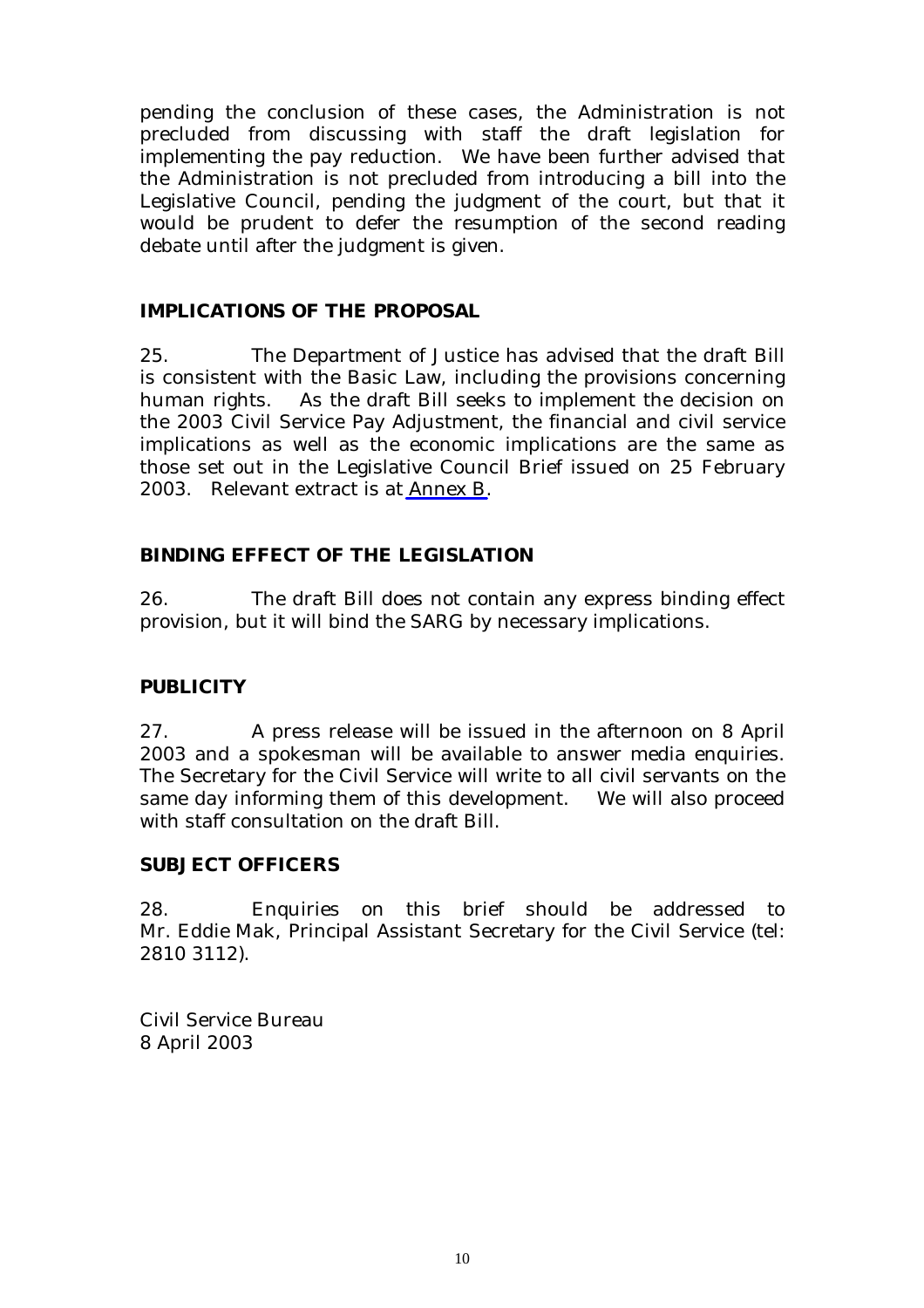# **D R A F T**

# **PUBLIC OFFICERS PAY ADJUSTMENTS (2004/2005) BILL**

## **CONTENTS**

Clause Page

### PART 1

### PRELIMINARY

|     | Short title    |  |
|-----|----------------|--|
|     | Interpretation |  |
| ، ب | Application    |  |

### PART 2

### CIVIL SERVANTS

| 4. | Adjustment of pay of civil servants on civil<br>service pay scales   | 3 |
|----|----------------------------------------------------------------------|---|
| 5. | Adjustment of pay of civil servants on personal<br>salaries          |   |
| 6. | Adjustment of pay of civil servants not covered<br>by section 4 or 5 |   |
| 7. | Adjustment of reference civil service pay scales                     |   |

#### PART 3

## PUBLIC OFFICERS OTHER THAN CIVIL SERVANTS

| 8. | Adjustment of pay of ICAC officers on the<br>ICAC pay scale    |  |
|----|----------------------------------------------------------------|--|
| 9. | Adjustment of pay of ICAC officers not covered<br>by section 8 |  |
|    | Adjustment of reference ICAC pay scale                         |  |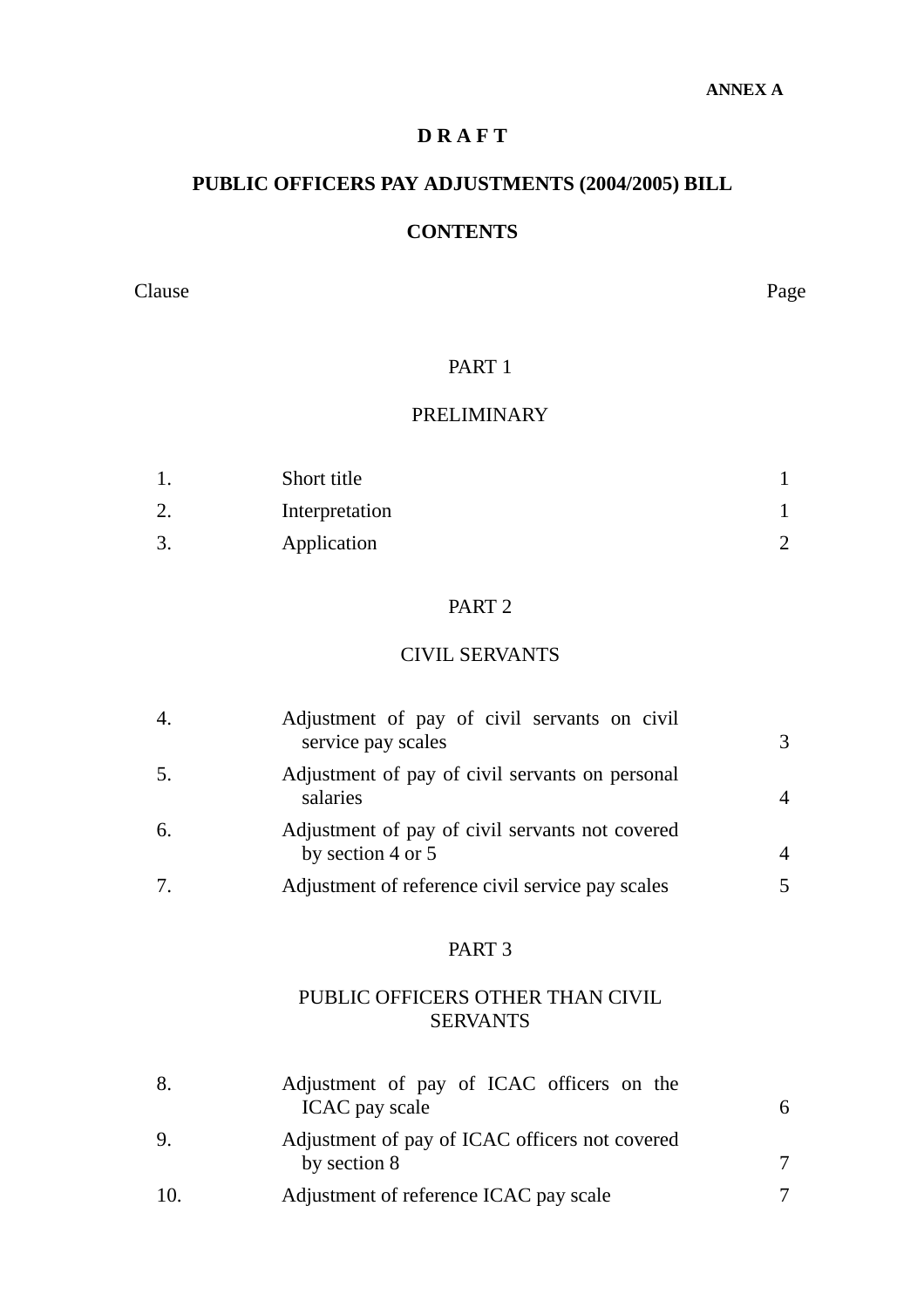| 11. | Adjustment of pay of certain public officers who |    |
|-----|--------------------------------------------------|----|
|     | are not civil servants or ICAC officers          |    |
| 12. | Adjustment of salary of Director of Audit        | 10 |

# PART 4

# ALLOWANCES

| 13. | Adjustment of allowances |  |
|-----|--------------------------|--|
|     |                          |  |

# PART 5

### GENERAL PROVISIONS

| 14.        | Future adjustments                                     | 12 |
|------------|--------------------------------------------------------|----|
| 15.        | Express authority for adjustments                      | 12 |
| Schedule 1 | Civil service pay scales                               | 12 |
| Schedule 2 | Personal salaries                                      | 20 |
| Schedule 3 | Reference pay scales                                   | 20 |
| Schedule 4 | Percentage pay adjustments                             | 28 |
| Schedule 5 | Independent Commission Against Corruption<br>pay scale | 30 |
|            |                                                        |    |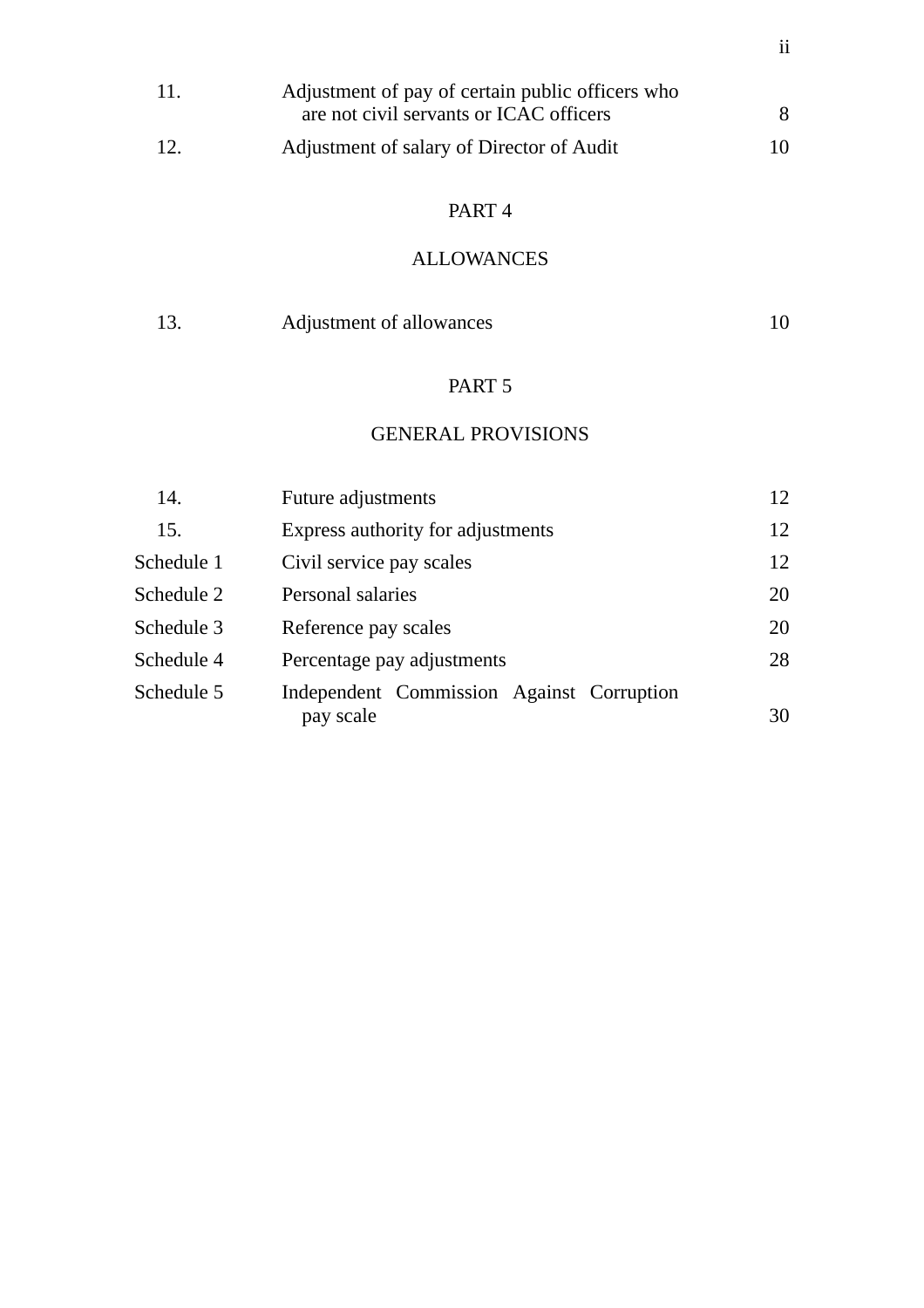#### A BILL

#### To

Adjust the pay pertaining to each pay point on the civil service pay scales and the ICAC pay scale by reducing it to the level it was at, in dollar terms, on 30 June 1997; to make corresponding adjustments in relation to pay points created since 1 July 1997; to adjust the pay and the amounts of the allowances payable to civil servants and specified public officers in accordance with or by reference to those adjustments; and for connected purposes.

Enacted by the Legislative Council.

### PART 1

#### PRELIMINARY

#### **1. Short title**

This Ordinance may be cited as the Public Officers Pay Adjustments (2004/2005) Ordinance.

#### **2. Interpretation**

In this Ordinance, unless the context otherwise requires –

- "allowance" () means any remuneration, other than pay, payable to a public officer;
- "civil servant" () means a public officer employed by the Government on civil service terms of appointment and at a civil service rank;
- "civil service pay scales" (  $\qquad \qquad$ ) means any pay scale set out in Schedule 1;
- "delinked starting salary"  $($   $\frac{20}{27}$  means the salary, the amount of which is determined by reference to a reference pay scale in effect at the time of the appointment or promotion, payable to an employee on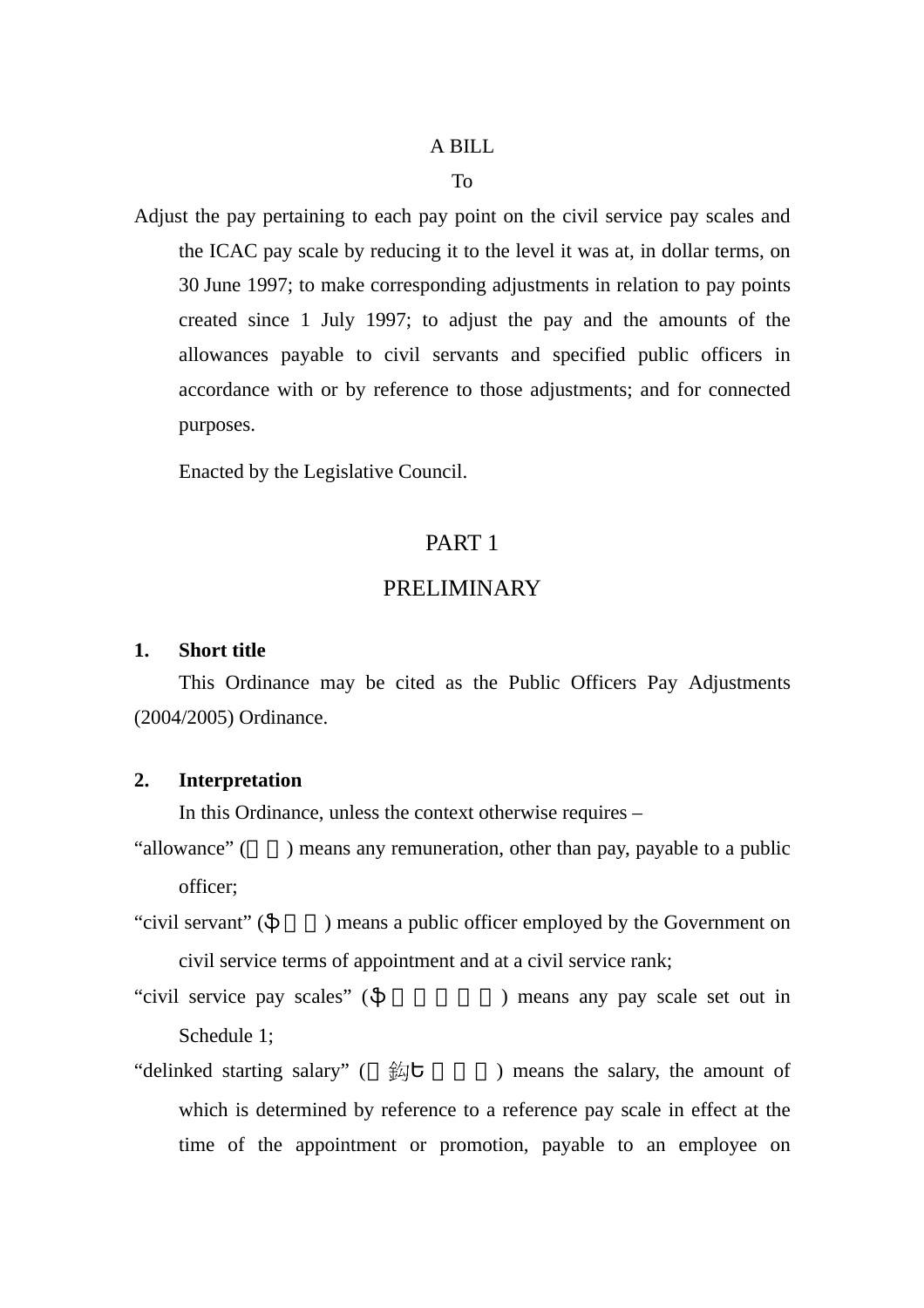appointment to or promotion within the civil service or the Independent Commission Against Corruption at or to a basic rank, being a salary not adjusted in accordance with or by reference to the pay adjustments made in 2001 and 2002 to the civil service pay scales or the ICAC pay scale;

"ICAC officer" () means a public officer who is an officer within the meaning of section 2 of the Independent Commission Against Corruption Ordinance (Cap. 204);

"ICAC pay scale" () means the pay scale set out in Schedule 5;

"pay" () includes a consultancy fee, a training allowance and an honorarium; "personal salary" ( $\Box$ ) means the salary payable to a civil servant serving in the rank of Amah II, Carpark Attendant II, Estate Assistant or Explosives Depot Attendant, which is not payable in accordance with or by reference to a point on the civil service pay scales or the reference pay scales but is adjusted in accordance with adjustments made to the civil service pay scales;

"reference pay scales" (
The same pay scale set out in Schedule 3.

#### **3. Application**

- (1) This Ordinance does not apply to
	- (a) the pay of a public officer who is remunerated on a delinked starting salary pursuant to the acceptance of an offer of employment made to him before 26 February 2003 or who was promoted before that date to a basic rank on a delinked starting salary, so long as he remains on that salary;
	- (b) the pay or allowances of a judicial officer
		- (i) holding a judicial office –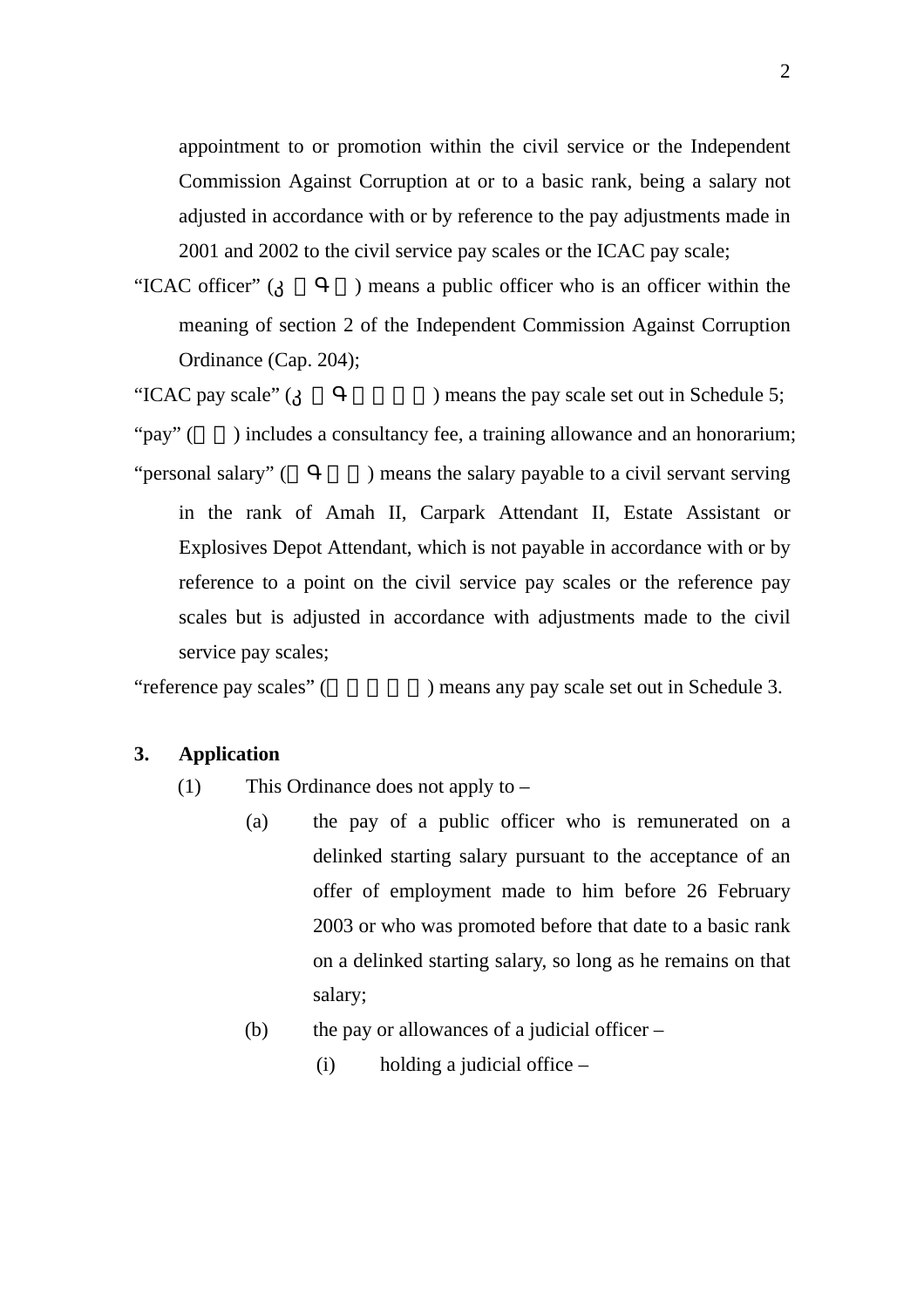- (A) specified in Schedule 1 to the Judicial Officers Recommendation Commission Ordinance (Cap. 92); or
- (B) known as Senior Deputy Registrar, High Court; or
- (ii) appointed by the Chief Justice.

(2) Where the pay of a public officer referred to in subsection  $(1)(a)$ becomes payable in accordance with a civil service pay scale or the ICAC pay scale, it is payable in accordance with the relevant scale as adjusted by this Ordinance.

#### PART 2

### CIVIL SERVANTS

#### **4. Adjustment of pay of civil servants on civil service pay scales**

(1) The civil service pay scales as set out in Schedule 1 are adjusted –

- (a) on 1 January 2004, by replacing the monthly rates of pay pertaining to each point on those scales as set out in column 2 of the scales with the rates of pay pertaining to those points as set out in column 3 of those scales; and
- (b) on 1 January 2005, by replacing the monthly rates of pay pertaining to each point on those scales as set out in column 2 of the scales with the rates of pay pertaining to those points as set out in column 4 of those scales.

(2) The pay payable to a civil servant in accordance with a civil service pay scale is payable –

> (a) in accordance with that scale as adjusted by subsection  $(1)(a)$ , on and from 1 January 2004;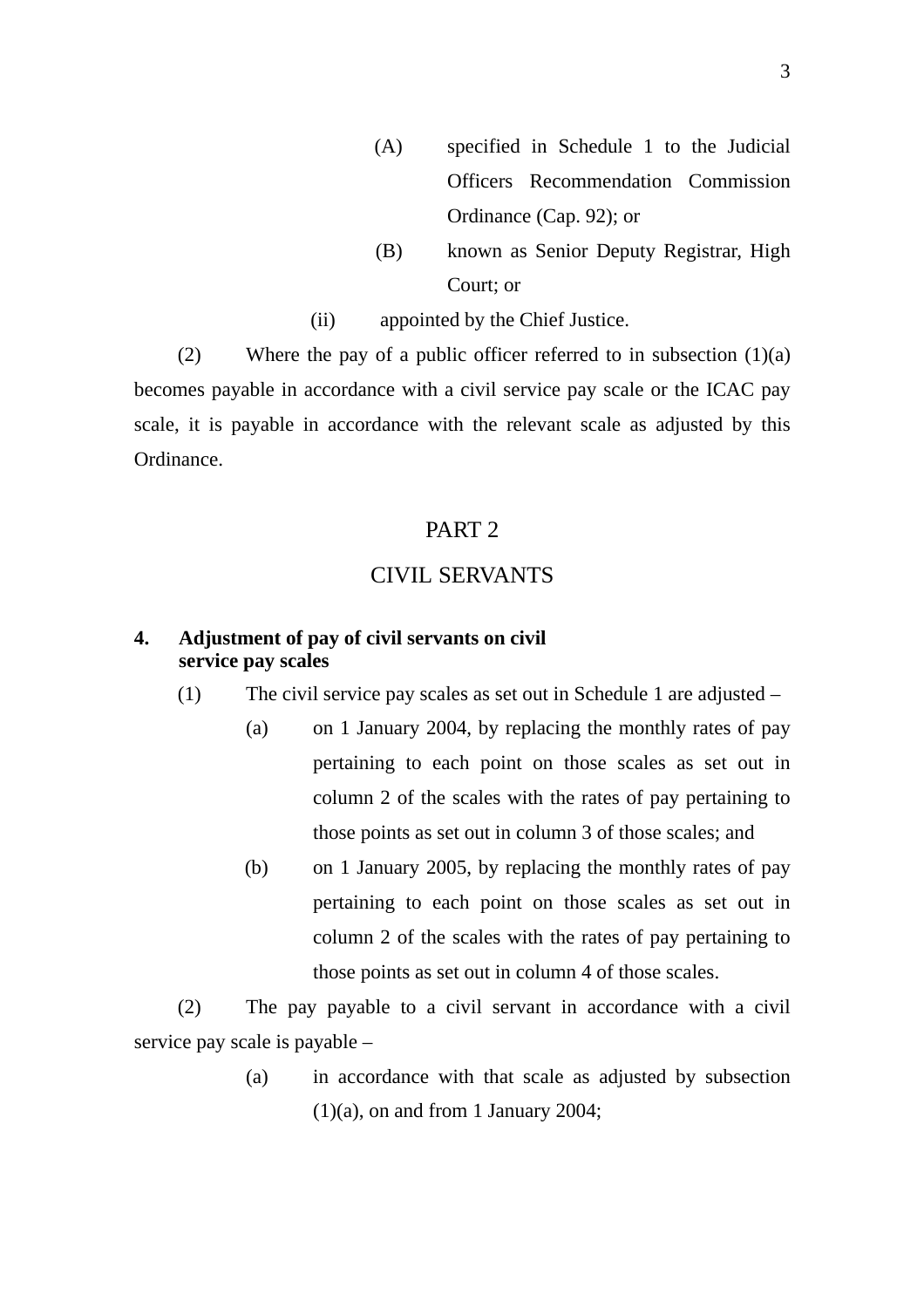(b) in accordance with that scale as adjusted by subsection  $(1)(b)$ , on and from 1 January 2005.

#### **5. Adjustment of pay of civil servants on personal salaries**

(1) The rates of pay payable to civil servants as personal salaries as set out in Schedule 2 are adjusted –

- (a) on 1 January 2004, by replacing the monthly rates of pay payable to those civil servants as set out in column 2 of that Schedule with the rates of pay set out opposite them in column 3 of that Schedule; and
- (b) on 1 January 2005, by replacing the monthly rates of pay payable to those civil servants as set out in column 2 of that Schedule with the rates of pay set out opposite them in column 4 of that Schedule.
- (2) The pay payable to a civil servant as a personal salary is payable
	- (a) in accordance with the rate as adjusted by subsection  $(1)(a)$ , on and from 1 January 2004;
	- (b) in accordance with the rate as adjusted by subsection  $(1)(b)$ , on and from 1 January 2005.

#### **6. Adjustment of pay of civil servants not covered by section 4 or 5**

(1) Where the pay of a civil servant (not being a civil servant covered by section 4 or 5) is determined in accordance with or by reference to, directly or indirectly, a point on the civil service pay scales, the pay payable to that civil servant is to be determined –

> (a) with effect on and from 1 January 2004, in accordance with or by reference to the rate of pay pertaining to that point as adjusted by section  $4(1)(a)$ ; and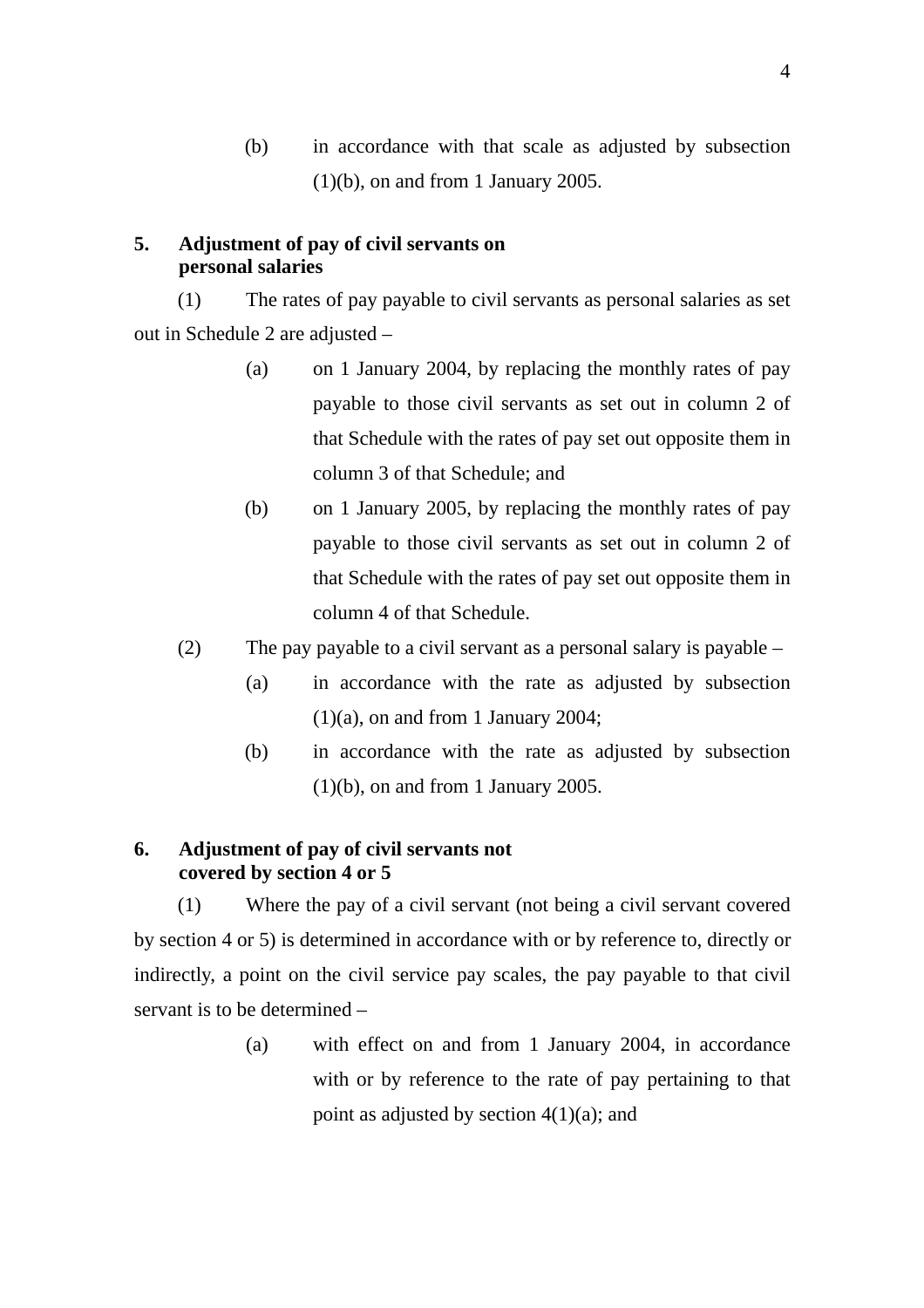(b) with effect on and from 1 January 2005, in accordance with or by reference to the rate of pay pertaining to that point as adjusted by section 4(1)(b).

(2) Where the pay of a civil servant (not being a civil servant covered by section 4 or 5) is adjusted in accordance with or by reference to, directly or indirectly, adjustments to the civil service pay scales, the pay payable to that civil servant is –

- (a) on and from 1 January 2004, to be adjusted in accordance with or by reference to the percentage pay adjustment as set out in column 2 of Schedule 4 opposite the relevant salary band listed in column 1 of Part 1 or 2 of that Schedule, as the case may be, in accordance with the adjustments to which or by reference to the adjustments to which his pay is adjusted, with the result rounded up to the nearest dollar; and
- (b) on and from 1 January 2005, to be further adjusted in accordance with or by reference to the percentage pay adjustment as set out in column 3 of Schedule 4 opposite the relevant salary band listed in column 1 of Part 1 or 2 of that Schedule, as the case may be, in accordance with the adjustments to which or by reference to the adjustments to which his pay is adjusted, with the result rounded up to the nearest dollar.

#### **7. Adjustment of reference civil service pay scales**

 The reference civil service pay scales as set out in Part 1 of Schedule 3 are adjusted –

> (a) on 1 January 2004, by replacing the monthly rates of pay pertaining to each point on those scales as set out in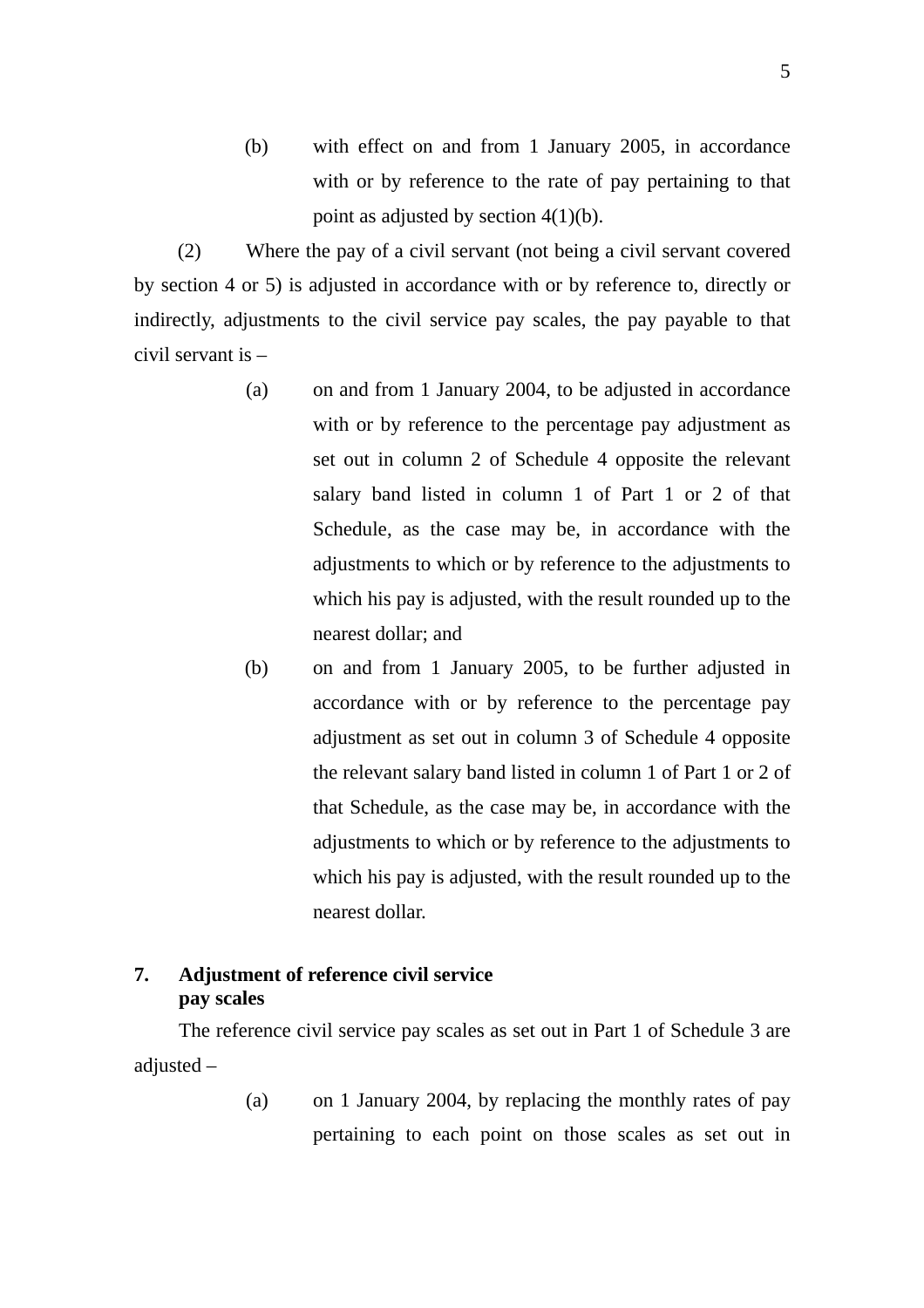column 2 of the scales with the rates of pay pertaining to those points as set out in column 3 of those scales; and

(b) on 1 January 2005, by replacing the monthly rates of pay pertaining to each point on those scales as set out in column 2 of the scales with the rates of pay pertaining to those points as set out in column 4 of those scales.

#### PART 3

### PUBLIC OFFICERS OTHER THAN CIVIL SERVANTS

#### **8. Adjustment of pay of ICAC officers on the ICAC pay scale**

- (1) The ICAC pay scale as set out in Schedule 5 is adjusted
	- (a) on 1 January 2004, by replacing the monthly rates of pay pertaining to each point on that scale as set out in column 2 of the scale with the rates of pay pertaining to those points as set out in column 3 of the scale; and
	- (b) on 1 January 2005, by replacing the monthly rates of pay pertaining to each point on that scale as set out in column 2 of the scale with the rates of pay pertaining to those points as set out in column 4 of the scale.

(2) The pay payable to an ICAC officer in accordance with the ICAC pay scale is payable –

- (a) in accordance with that scale as adjusted by subsection  $(1)(a)$ , on and from 1 January 2004;
- (b) in accordance with that scale as adjusted by subsection  $(1)(b)$ , on and from 1 January 2005.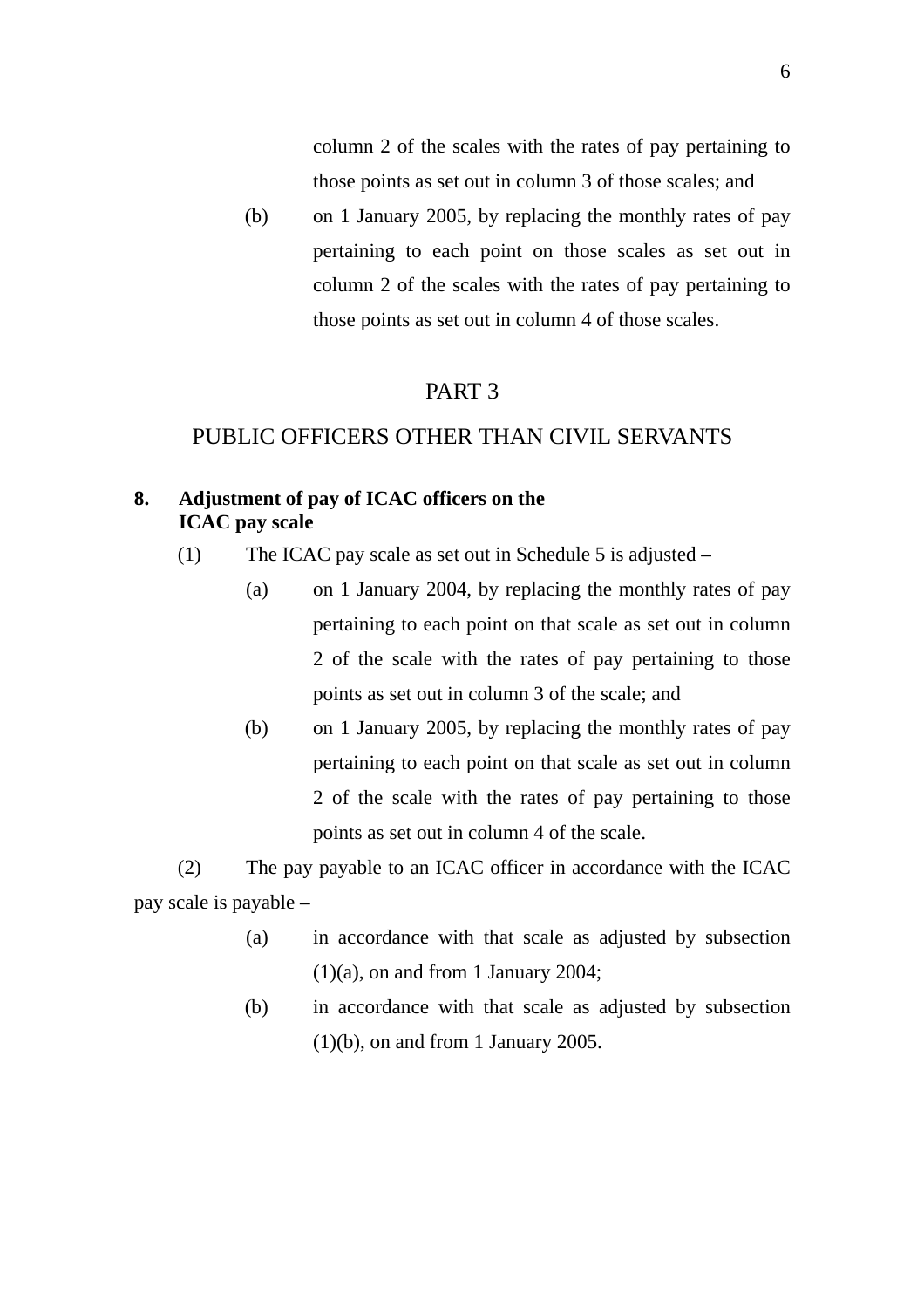### **9. Adjustment of pay of ICAC officers not covered by section 8**

 Where the pay of an ICAC officer (not being an ICAC officer covered by section 8) is determined and adjusted in accordance with or by reference to, directly or indirectly, a point on the civil service pay scales or the ICAC pay scale, the pay payable to that officer is to be determined and adjusted –

- (a) with effect on and from 1 January 2004, in accordance with or by reference to the rate of pay pertaining to that point as adjusted by section  $4(1)(a)$  or  $8(1)(a)$ , as the case may be; and
- (b) with effect on and from 1 January 2005, in accordance with or by reference to the rate of pay pertaining to that point as adjusted by section  $4(1)(b)$  or  $8(1)(b)$ , as the case may be.

#### **10. Adjustment of reference ICAC pay scale**

The reference ICAC pay scale as set out in Part 2 of Schedule 3 is adjusted –

- (a) on 1 January 2004, by replacing the monthly rates of pay pertaining to each point on that scale as set out in column 2 of the scale with the rates of pay pertaining to those points as set out in column 3 of the scale; and
- (b) on 1 January 2005, by replacing the monthly rates of pay pertaining to each point on that scale as set out in column 2 of the scale with the rates of pay pertaining to those points as set out in column 4 of the scale.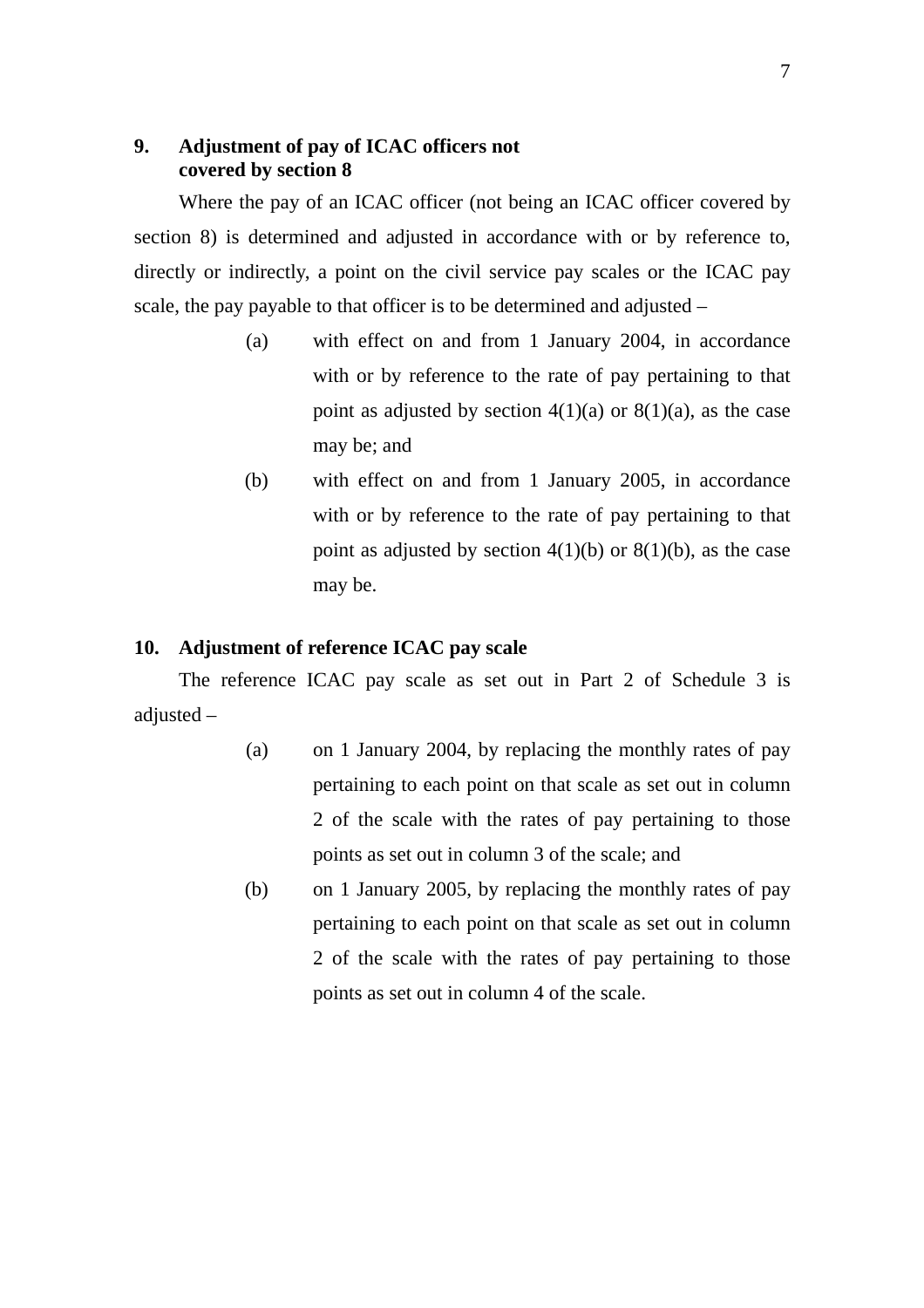### **11. Adjustment of pay of certain public officers who are not civil servants or ICAC officers**

(1) Subject to section 12, where the pay of a public officer (not being a civil servant or ICAC officer) is determined in accordance with or by reference to, directly or indirectly, a point on the civil service pay scales or the ICAC pay scale, the pay payable to that officer is to be determined –

- (a) with effect on and from 1 January 2004, in accordance with or by reference to the rate of pay pertaining to that point as adjusted by section  $4(1)(a)$  or  $8(1)(a)$ , as the case may be; and
- (b) with effect on and from 1 January 2005, in accordance with or by reference to the rate of pay pertaining to that point as adjusted by section  $4(1)(b)$  or  $8(1)(b)$ , as the case may be.

(2) Subject to subsection (3), where the pay of a public officer (not being a civil servant or ICAC officer) is adjusted in accordance with or by reference to, directly or indirectly, adjustments to the civil service pay scales or the ICAC pay scale, the pay payable to that officer is –

- (a) on and from 1 January 2004, to be adjusted in accordance with or by reference to the percentage pay adjustment as set out in column 2 of Schedule 4 opposite the relevant salary band listed in column 1 of Part 1 or 2 of that Schedule, as the case may be, in accordance with the adjustments to which or by reference to the adjustments to which his pay is adjusted, with the result rounded up to the nearest dollar; and
- (b) on and from 1 January 2005, to be further adjusted in accordance with or by reference to the percentage pay adjustment as set out in column 3 of Schedule 4 opposite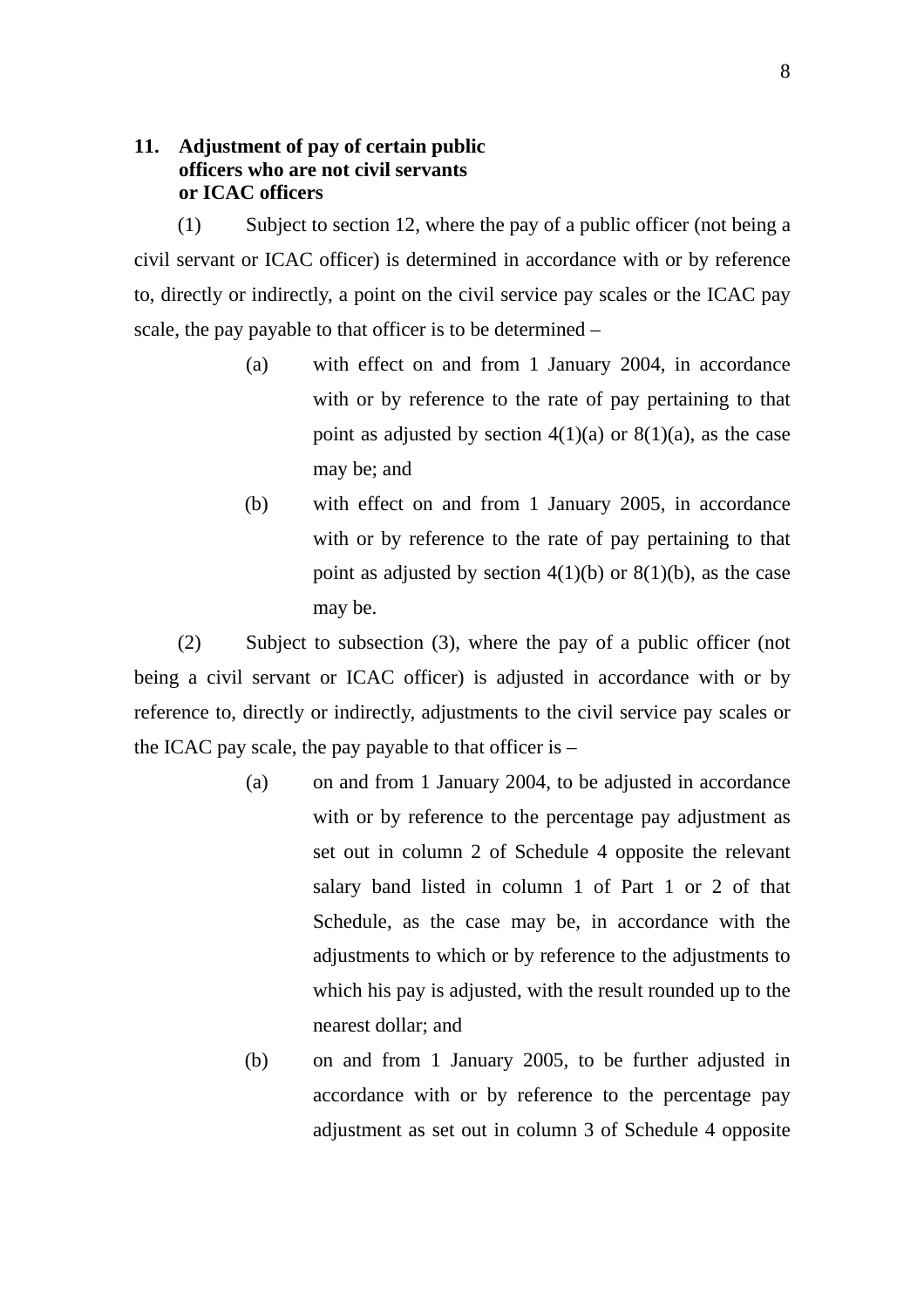the relevant salary band listed in column 1 of Part 1 or 2 of that Schedule, as the case may be, in accordance with the adjustments to which or by reference to the adjustments to which his pay is adjusted, with the result rounded up to the nearest dollar.

(3) Where the pay of a public officer (not being a civil servant or ICAC officer) is adjusted on a biennial basis in accordance with or by reference to, directly or indirectly, adjustments to the civil service pay scales or the ICAC pay scale, any adjustment to the pay payable to that officer that is –

- (a) to be made after 1 January 2004, is to be made in accordance with or by reference to the percentage pay adjustment as set out in column 2 of Schedule 4 opposite the relevant salary band listed in column 1 of Part 1 or 2 of that Schedule, as the case may be, in accordance with the adjustments to which or by reference to the adjustments to which his pay is adjusted, with the result rounded up to the nearest dollar; and
- (b) to be made after 1 January 2005, is to be made in accordance with or by reference to the percentage pay adjustment as set out in column 3 of Schedule 4 opposite the relevant salary band listed in column 1 of Part 1 or 2 of that Schedule, as the case may be, in accordance with the adjustments to which or by reference to the adjustments to which his pay is adjusted, with the result rounded up to the nearest dollar.

(4) Where the pay of a public officer (not being a civil servant or ICAC officer) is determined and adjusted in accordance with or by reference to, directly or indirectly, a point on the civil service pay scales or the ICAC pay scale, the pay payable to that officer is to be determined and adjusted –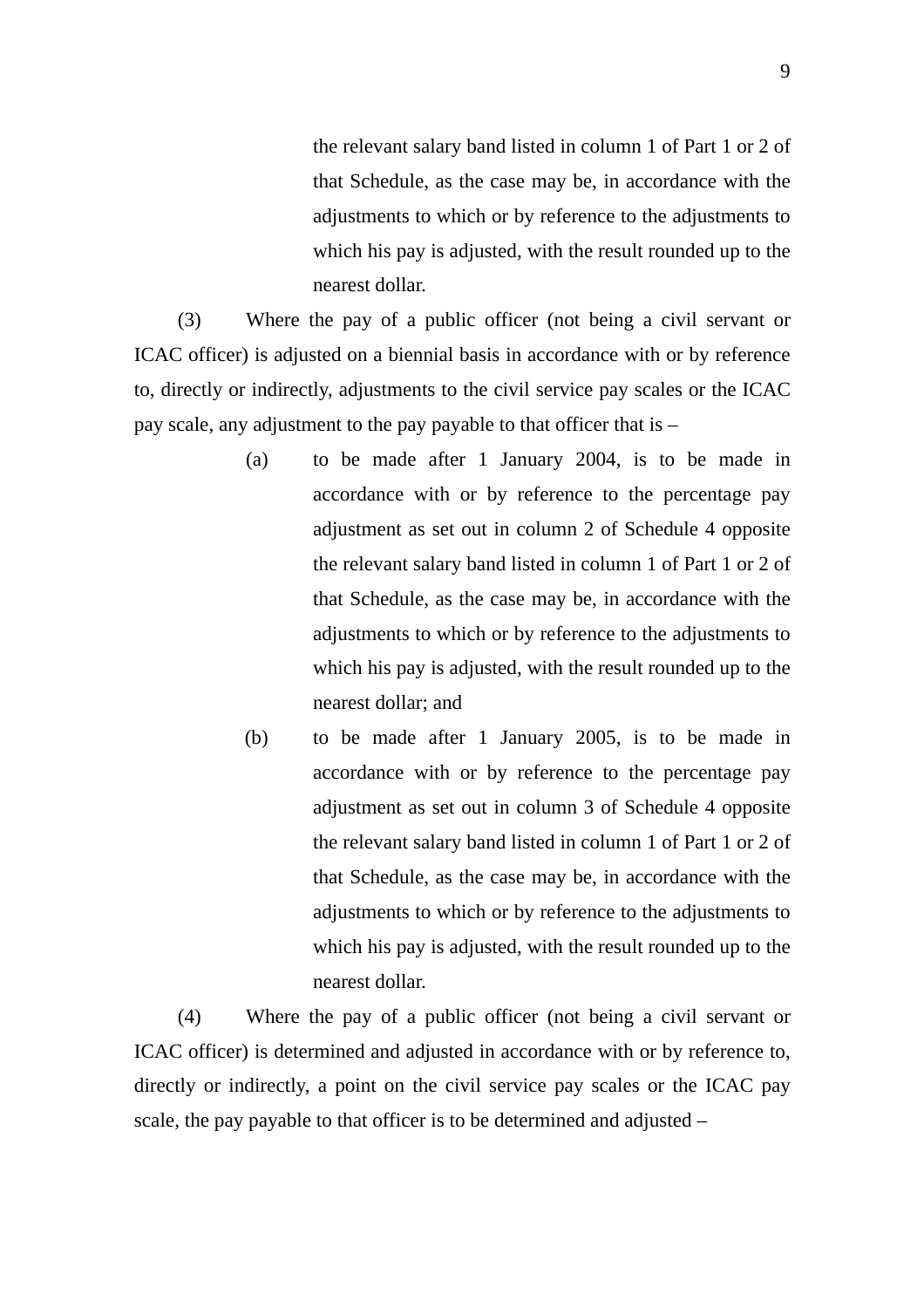- (a) with effect on and from 1 January 2004, in accordance with or by reference to the rate of pay pertaining to that point as adjusted by section  $4(1)(a)$  or  $8(1)(a)$ , as the case may be; and
- (b) with effect on and from 1 January 2005, in accordance with or by reference to the rate of pay pertaining to that point as adjusted by section  $4(1)(b)$  or  $8(1)(b)$ , as the case may be.

#### **12. Adjustment of salary of Director of Audit**

(1) Notwithstanding section 4A of the Audit Ordinance (Cap. 122) or any order made under that section, the salary of the Director of Audit is, on 1 January 2004, adjusted to \$165,900 a month.

(2) The salary payable to the Director of Audit in accordance with the salary as adjusted by subsection (1) is payable with effect on and from 1 January 2004.

(3) This section does not prejudice the operation of any order made under section 4A of the Audit Ordinance (Cap. 122) after 1 January 2005.

#### PART 4

#### ALLOWANCES

#### **13. Adjustment of allowances**

(1) Where the amount of an allowance payable to a public officer is determined in accordance with or by reference to, directly or indirectly, a point on the civil service pay scales or the ICAC pay scale, the amount of the allowance payable to that officer is to be determined –

> (a) in so far as it is payable for or attributable to any period beginning on or after 1 January 2004, in accordance with or by reference to the rate of pay pertaining to that point as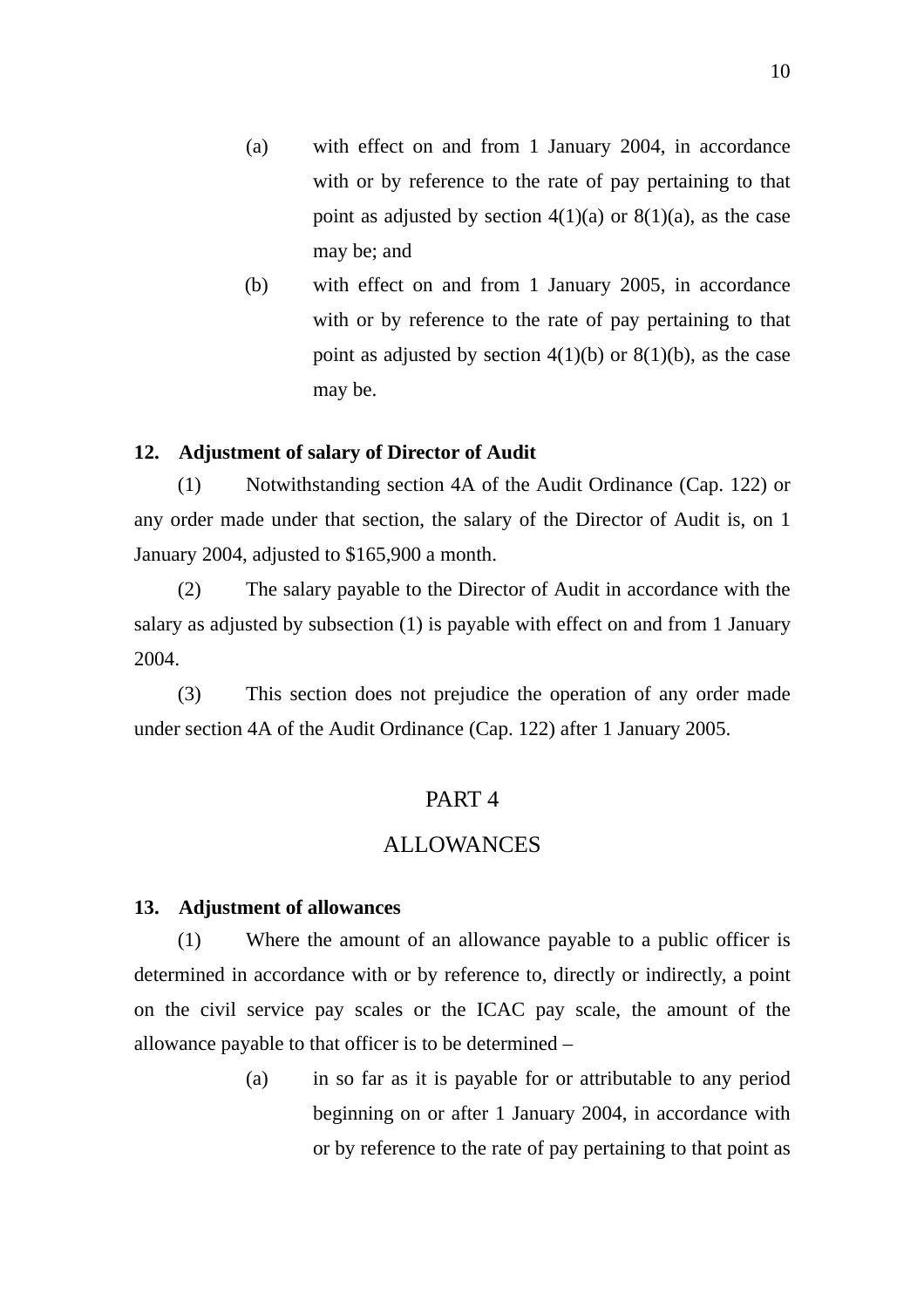adjusted by section  $4(1)(a)$  or  $8(1)(a)$ , as the case may be; and

(b) in so far as it is payable for or attributable to any period beginning on or after 1 January 2005, in accordance with or by reference to the rate of pay pertaining to that point as adjusted by section  $4(1)(b)$  or  $8(1)(b)$ , as the case may be.

(2) Where the amount of an allowance payable to a public officer is adjusted in accordance with or by reference to, directly or indirectly, adjustments to the civil service pay scales or the ICAC pay scale, the amount of the allowance payable to that officer –

- (a) in so far as it is payable for or attributable to any period beginning on or after 1 January 2004, is to be adjusted in accordance with or by reference to the percentage pay adjustment as set out in column 2 of Schedule 4 opposite the relevant salary band listed in column 1 of Part 1 or 2 of that Schedule, as the case may be, in accordance with the adjustments to which or by reference to the adjustments to which the amount of the allowance is adjusted, with the result rounded up to the nearest dollar; and
- (b) in so far as it is payable for or attributable to any period beginning on or after 1 January 2005, is to be further adjusted in accordance with or by reference to the percentage pay adjustment as set out in column 3 of Schedule 4 opposite the relevant salary band listed in column 1 of Part 1 or 2 of that Schedule, as the case may be, in accordance with the adjustments to which or by reference to the adjustments to which the amount of the allowance is adjusted, with the result rounded up to the nearest dollar.

11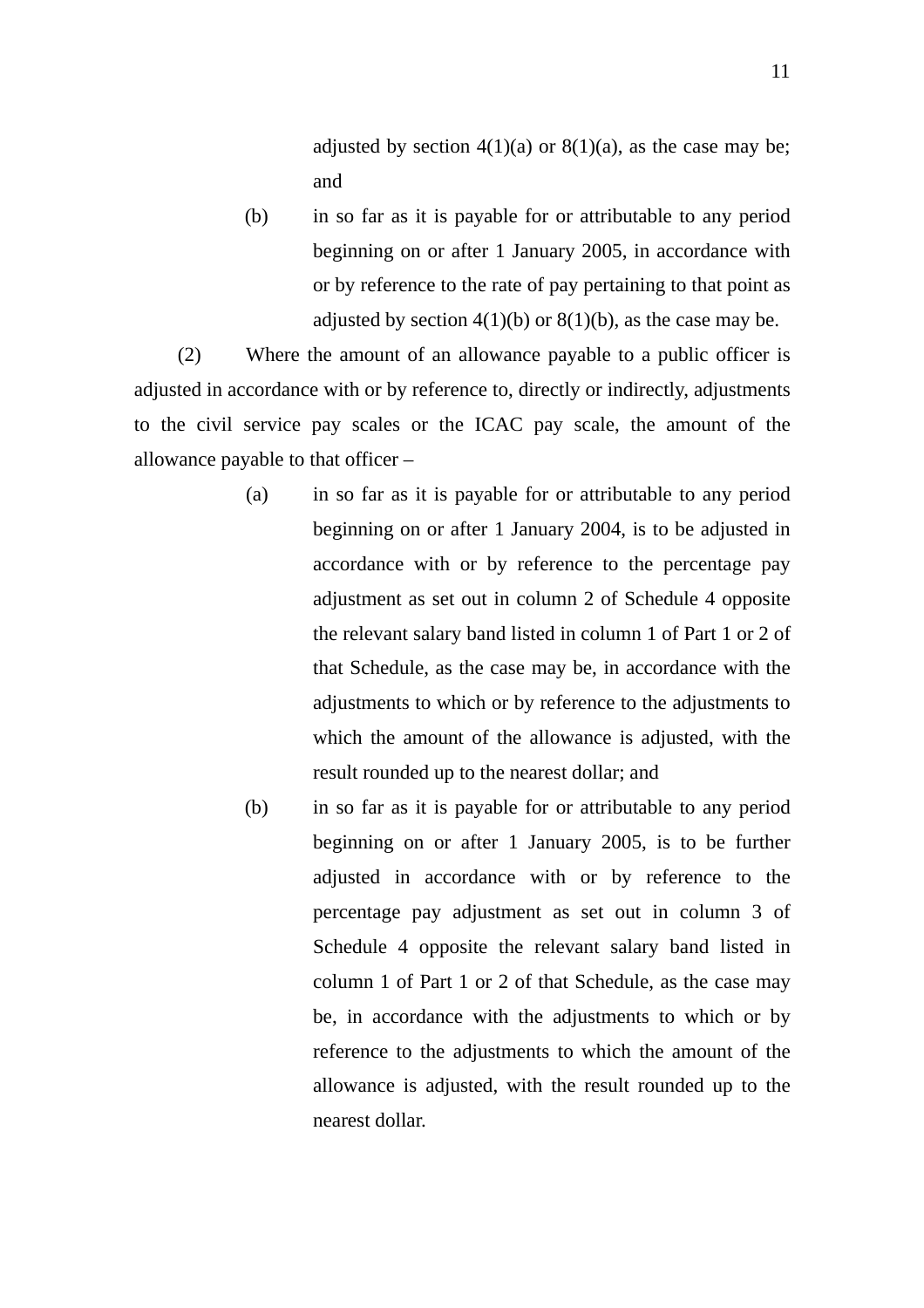### PART 5

### GENERAL PROVISIONS

#### **14. Future adjustments**

The adjustments made by this Ordinance to the pay and the amounts of any allowances payable to public officers do not prohibit any adjustment to the pay or the amounts of the allowances being made after 1 January 2005.

#### **15. Express authority for adjustments**

The contracts of employment of public officers are varied so as to expressly authorize the adjustments to the pay and the amounts of the allowances made by this Ordinance.

#### SCHEDULE 1 [ss.  $2 \& 4$ ]

### CIVIL SERVICE PAY SCALES

#### **Master Pay Scale**

| Monthly<br>rate of pay<br>\$ | Rate of pay<br>effective 1.1.2004<br>\$ | Rate of pay<br>effective 1.1.2005<br>\$ |
|------------------------------|-----------------------------------------|-----------------------------------------|
| 88,425                       | 85,765                                  | 83,105                                  |
| 85,355                       | 82,788                                  | 80,220                                  |
| 82,390                       | 79,913                                  | 77,435                                  |
| 79,510                       | 77,118                                  | 74,725                                  |
| 76,755                       | 74,445                                  | 72,135                                  |
| 74,075                       | 71,845                                  | 69,615                                  |
| 71,490                       | 69,340                                  | 67,190                                  |
| 68,550                       | 66,488                                  | 64,425                                  |
| 65,725                       | 63,745                                  | 61,765                                  |
| 63,005                       | 61,108                                  | 59,210                                  |
| 60,405                       | 58,585                                  | 56,765                                  |
| 57,730                       | 55,993                                  | 54,255                                  |
| 55,195                       | 53,533                                  | 51,870                                  |
| 52,705                       | 51,120                                  | 49,535                                  |
| 50,370                       | 48,853                                  | 47,335                                  |
|                              |                                         |                                         |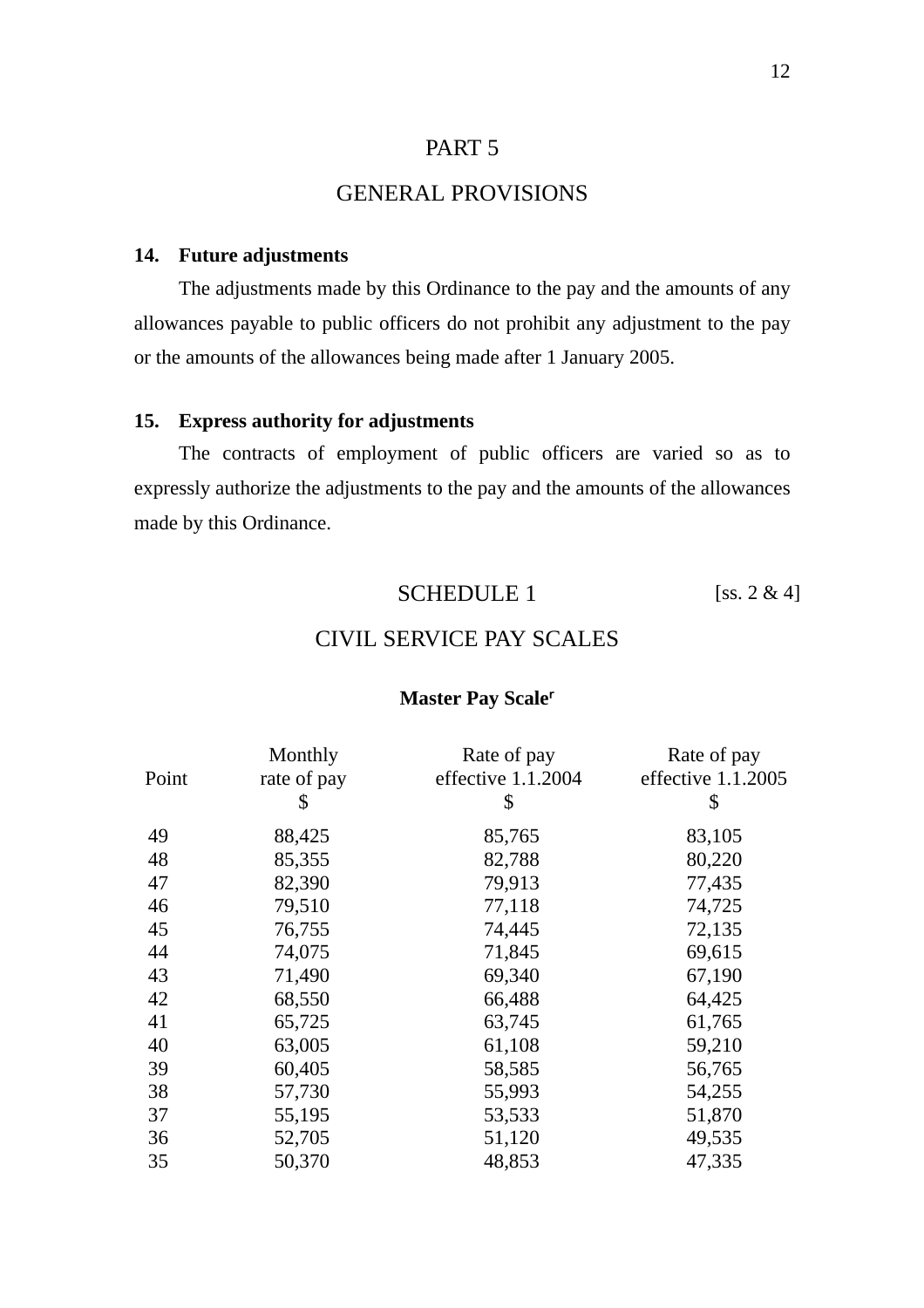| 34               | 48,140 | 46,690 | 45,240 |
|------------------|--------|--------|--------|
| 33               | 46,810 | 45,375 | 43,940 |
| 32               | 44,705 | 43,335 | 41,965 |
| 31               | 42,705 | 41,395 | 40,085 |
| 30               | 40,785 | 39,535 | 38,285 |
| 29               | 38,970 | 37,773 | 36,575 |
| 28               | 37,200 | 36,060 | 34,920 |
| 27               | 35,535 | 34,445 | 33,355 |
| 26               | 33,940 | 32,900 | 31,860 |
| 25               | 32,415 | 31,423 | 30,430 |
| 24               | 31,005 | 30,053 | 29,100 |
| 23               | 29,610 | 28,700 | 27,790 |
| 22               | 28,275 | 27,408 | 26,540 |
| 21               | 26,995 | 26,168 | 25,340 |
| 20               | 25,715 | 24,925 | 24,135 |
| 19               | 24,495 | 23,743 | 22,990 |
| 18               | 23,335 | 22,618 | 21,900 |
| 17               | 22,230 | 21,548 | 20,865 |
| 16               | 21,160 | 20,510 | 19,860 |
| 15               | 20,150 | 19,533 | 18,915 |
| 14               | 19,195 | 18,603 | 18,010 |
| 13               | 18,270 | 17,708 | 17,145 |
| 12               | 17,220 | 16,693 | 16,165 |
| 11               | 16,210 | 15,713 | 15,215 |
| 10               | 15,270 | 14,800 | 14,330 |
| 9                | 14,415 | 13,965 | 13,515 |
| 8                | 13,530 | 13,110 | 12,690 |
| 7                | 12,695 | 12,300 | 11,905 |
| 6                | 11,915 | 11,543 | 11,170 |
| 5                | 11,205 | 10,855 | 10,505 |
| $\overline{4}$   | 10,505 | 10,175 | 9,845  |
| 3                | 9,865  | 9,555  | 9,245  |
| $\overline{c}$   | 9,255  | 8,965  | 8,675  |
| $\mathbf{1}$     | 8,700  | 8,425  | 8,150  |
| $\boldsymbol{0}$ | 8,190  | 7,932  | 7,674  |

# **Model Scale 1 Pay Scale**

| Point | Monthly     | Rate of pay        | Rate of pay          |
|-------|-------------|--------------------|----------------------|
|       | rate of pay | effective 1.1.2004 | effective $1.1.2005$ |
| 13    | 11,320      | 10,968             | 10,615               |
| 12    | 11,100      | 10,753             | 10,405               |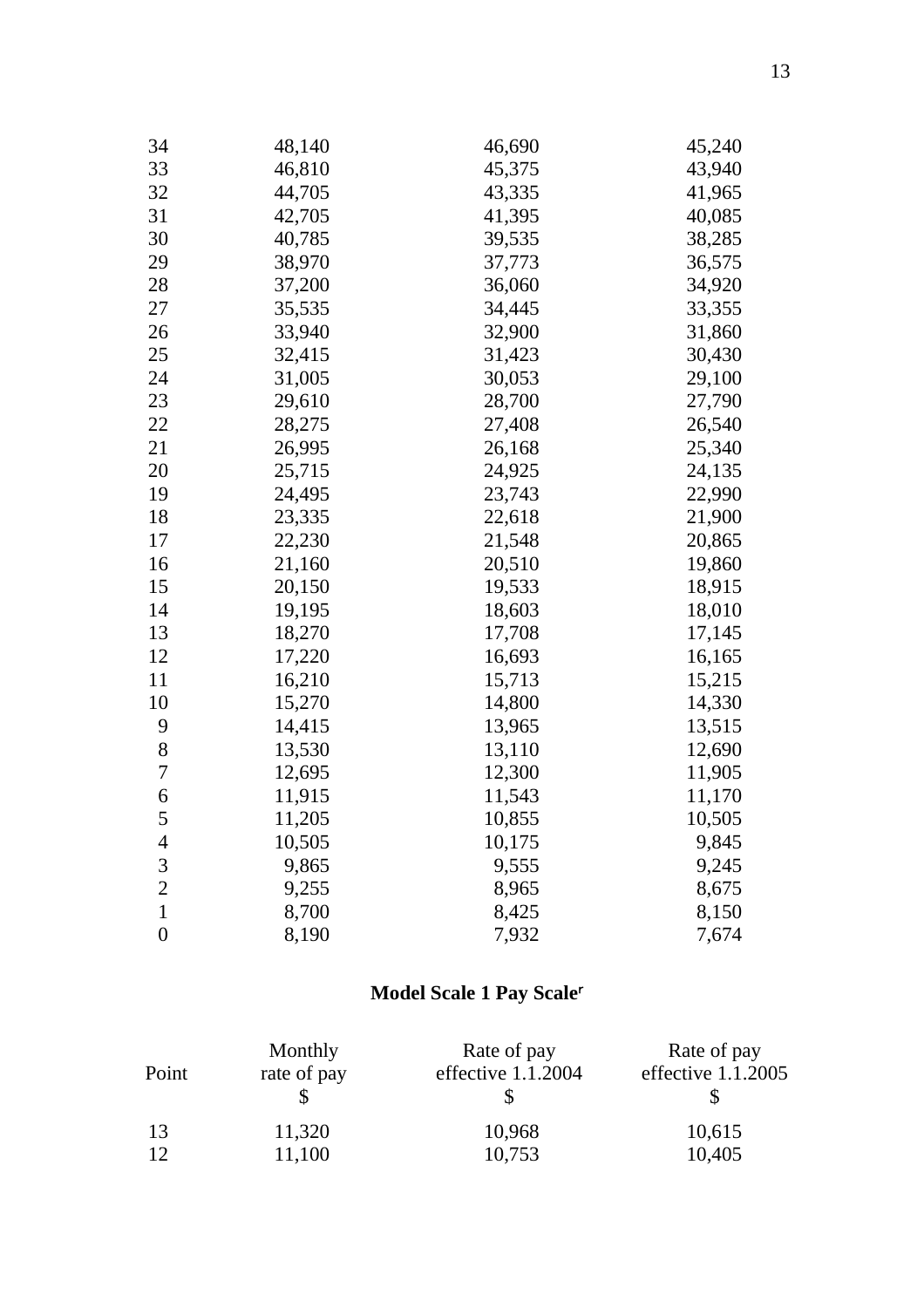| 11 | 10,875 | 10,533 | 10,190 |
|----|--------|--------|--------|
| 10 | 10,660 | 10,328 | 9,995  |
| 9  | 10,455 | 10,128 | 9,800  |
| 8  | 10,260 | 9,938  | 9,615  |
| 7  | 10,060 | 9,745  | 9,430  |
| 6  | 9,865  | 9,555  | 9,245  |
| 5  | 9,665  | 9,362  | 9,059  |
| 4  | 9,470  | 9,173  | 8,876  |
| 3  | 9,275  | 8,984  | 8,693  |
| 2  | 9,075  | 8,790  | 8,505  |
|    | 8,880  | 8,601  | 8,322  |
| 0  | 8,690  | 8,417  | 8,144  |

# **Police Pay Scale**

|       | Monthly     | Rate of pay        | Rate of pay        |
|-------|-------------|--------------------|--------------------|
| Point | rate of pay | effective 1.1.2004 | effective 1.1.2005 |
|       | \$          | \$                 | \$                 |
| 59    | 181,700     | 181,050            | 181,050            |
| 58(2) | 154,700     | 154,150            | 154,150            |
| 58(1) | 150,110     | 149,600            | 149,600            |
| 57(3) | 136,015     | 135,550            | 135,550            |
| 57(2) | 132,140     | 131,700            | 131,700            |
| 57(1) | 128,365     | 127,900            | 127,900            |
| 56(3) | 124,305     | 120,553            | 116,800            |
| 56(2) | 120,670     | 117,035            | 113,400            |
| 56(1) | 117,040     | 113,520            | 110,000            |
| 55(3) | 107,865     | 104,633            | 101,400            |
| 55(2) | 104,615     | 101,458            | 98,300             |
| 55(1) | 101,460     | 98,405             | 95,350             |
| 54    | 93,025      | 90,228             | 87,430             |
| 53    | 89,420      | 86,730             | 84,040             |
| 52    | 85,830      | 83,245             | 80,660             |
| 51    | 82,615      | 80,130             | 77,645             |
| 50    | 79,555      | 77,160             | 74,765             |
| 49    | 76,705      | 74,398             | 72,090             |
| 48    | 74,030      | 71,803             | 69,575             |
| 47    | 71,380      | 69,233             | 67,085             |
| 46    | 68,795      | 66,725             | 64,655             |
| 45    | 66,325      | 64,328             | 62,330             |
| 44    | 63,880      | 61,958             | 60,035             |
| 43    | 61,595      | 59,740             | 57,885             |
| 42    | 59,345      | 57,558             | 55,770             |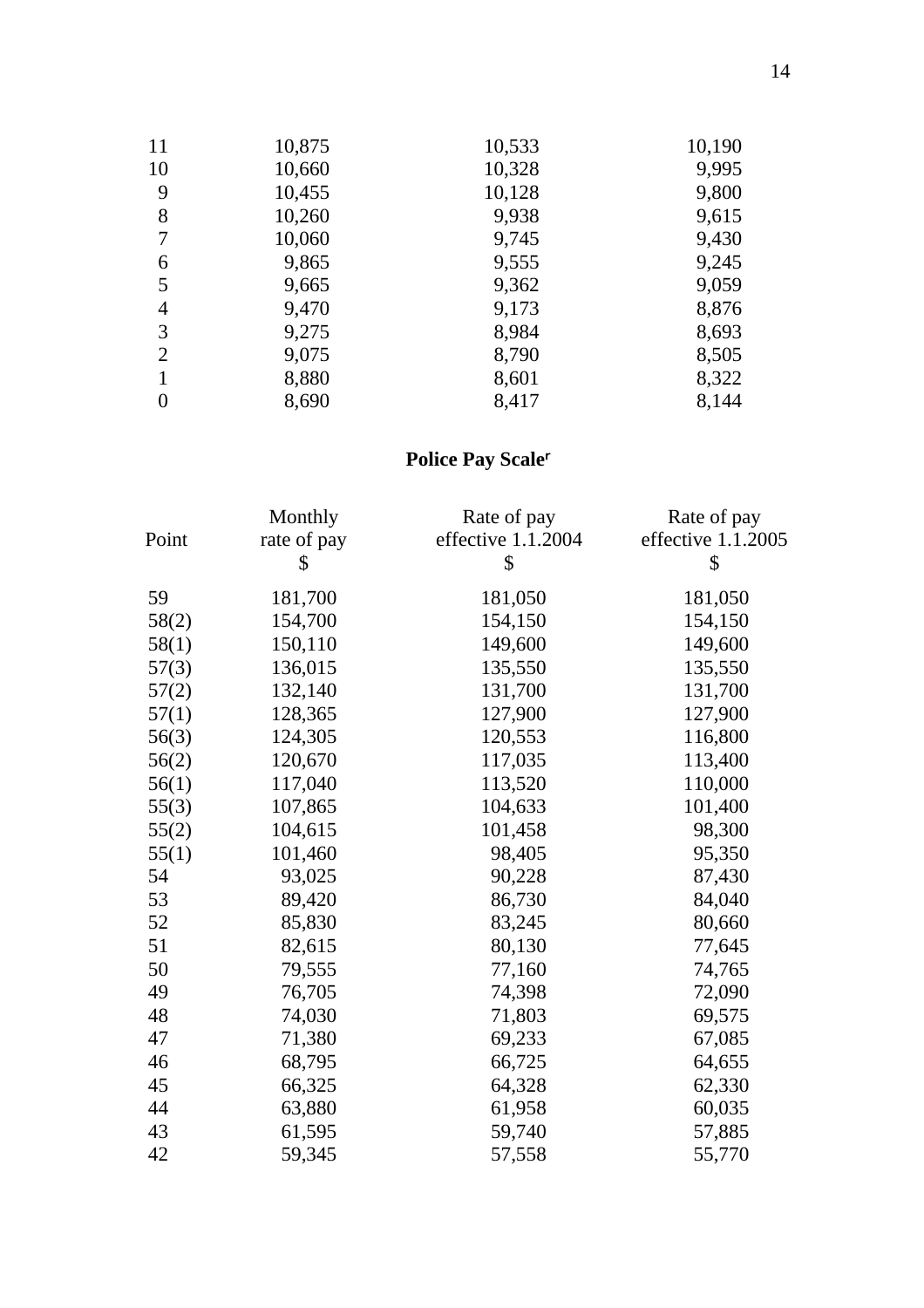| 41             | 57,110 | 55,393 | 53,675 |
|----------------|--------|--------|--------|
| 40             | 55,090 | 53,433 | 51,775 |
| 39             | 53,095 | 51,498 | 49,900 |
| 38             | 51,160 | 49,620 | 48,080 |
| 37             | 49,445 | 47,958 | 46,470 |
| 36             | 47,845 | 46,405 | 44,965 |
| 35             | 46,735 | 45,300 | 43,865 |
| 34             | 45,055 | 43,673 | 42,290 |
| 33             | 43,195 | 41,870 | 40,545 |
| 32             | 41,385 | 40,113 | 38,840 |
| 31             | 39,560 | 38,345 | 37,130 |
| 30             | 37,785 | 36,625 | 35,465 |
| 29             | 36,040 | 34,935 | 33,830 |
| 28             | 34,325 | 33,273 | 32,220 |
| 27             | 32,610 | 31,610 | 30,610 |
| 26             | 31,190 | 30,235 | 29,280 |
| 25             | 30,265 | 29,335 | 28,405 |
| 24             | 29,375 | 28,473 | 27,570 |
| 23             | 28,495 | 27,620 | 26,745 |
| 22             | 27,850 | 26,993 | 26,135 |
| 21             | 27,145 | 26,313 | 25,480 |
| 20             | 26,430 | 25,620 | 24,810 |
| 19             | 25,765 | 24,973 | 24,180 |
| 18             | 25,045 | 24,278 | 23,510 |
| 17             | 24,345 | 23,598 | 22,850 |
| 16             | 23,675 | 22,948 | 22,220 |
| 15             | 23,025 | 22,318 | 21,610 |
| 14             | 22,370 | 21,683 | 20,995 |
| 13             | 21,735 | 21,068 | 20,400 |
| 12             | 21,125 | 20,475 | 19,825 |
| 11             | 20,605 | 19,973 | 19,340 |
| 10             | 19,910 | 19,300 | 18,690 |
| 9              | 19,315 | 18,723 | 18,130 |
| 8              | 18,730 | 18,153 | 17,575 |
| 7              | 18,190 | 17,630 | 17,070 |
| 6              | 17,635 | 17,093 | 16,550 |
| 5              | 17,115 | 16,590 | 16,065 |
| $\overline{4}$ | 16,620 | 16,108 | 15,595 |
| 3              | 16,110 | 15,615 | 15,120 |
| $\overline{2}$ | 15,630 | 15,150 | 14,670 |
| $\mathbf{1}$   | 15,185 | 14,713 | 14,240 |
| 1a             | 14,740 | 14,282 | 13,823 |
|                |        |        |        |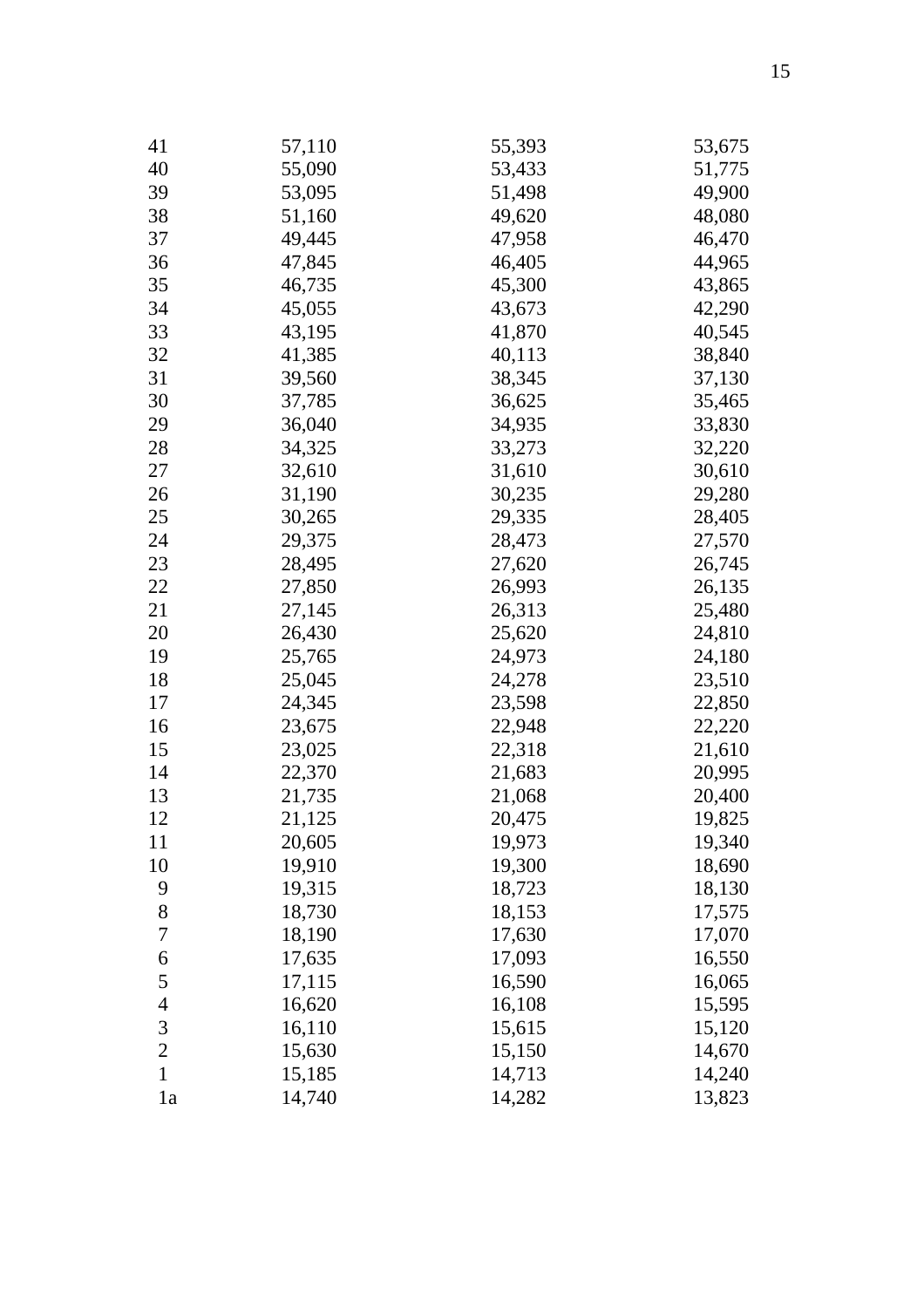#### Point Monthly rate of pay Rate of pay effective 1.1.2004 Rate of pay effective 1.1.2005  $\frac{1}{2}$  \$ \$ 4 163,205 162,650 162,650 3(3) 136,015 135,550 135,550 3(2) 132,140 131,700 131,700 3(1) 128,365 127,900 127,900 2(3) 124,305 120,553 116,800 2(2) 120,670 117,035 113,400 2(1) 117,040 113,520 110,000 1(3) 107,865 104,633 101,400<br>1(2) 104,615 101,458 98,300 1(2) 104,615 101,458 1(1) 101,460 98,405 95,350

#### **General Disciplined Services (Commander) Pay Scale**

#### **General Disciplined Services (Officer) Pay Scale**

| Point | Monthly<br>rate of pay<br>\$ | Rate of pay<br>effective 1.1.2004<br>\$ | Rate of pay<br>effective 1.1.2005<br>\$ |
|-------|------------------------------|-----------------------------------------|-----------------------------------------|
| 38    | 93,025                       | 90,228                                  | 87,430                                  |
| 37    | 89,420                       | 86,730                                  | 84,040                                  |
| 36    | 85,830                       | 83,245                                  | 80,660                                  |
| 35    | 82,615                       | 80,130                                  | 77,645                                  |
| 34    | 79,555                       | 77,160                                  | 74,765                                  |
| 33    | 76,705                       | 74,398                                  | 72,090                                  |
| 32    | 74,030                       | 71,803                                  | 69,575                                  |
| 31    | 71,380                       | 69,233                                  | 67,085                                  |
| 30    | 68,795                       | 66,725                                  | 64,655                                  |
| 29    | 66,325                       | 64,328                                  | 62,330                                  |
| 28    | 63,880                       | 61,958                                  | 60,035                                  |
| 27    | 61,595                       | 59,740                                  | 57,885                                  |
| 26    | 59,345                       | 57,558                                  | 55,770                                  |
| 25    | 57,110                       | 55,393                                  | 53,675                                  |
| 24    | 55,090                       | 53,433                                  | 51,775                                  |
| 23    | 53,095                       | 51,498                                  | 49,900                                  |
| 22    | 51,160                       | 49,620                                  | 48,080                                  |
| 21    | 49,445                       | 47,958                                  | 46,470                                  |
| 20    | 47,845                       | 46,405                                  | 44,965                                  |
| 19    | 46,735                       | 45,300                                  | 43,865                                  |
| 18    | 45,055                       | 43,673                                  | 42,290                                  |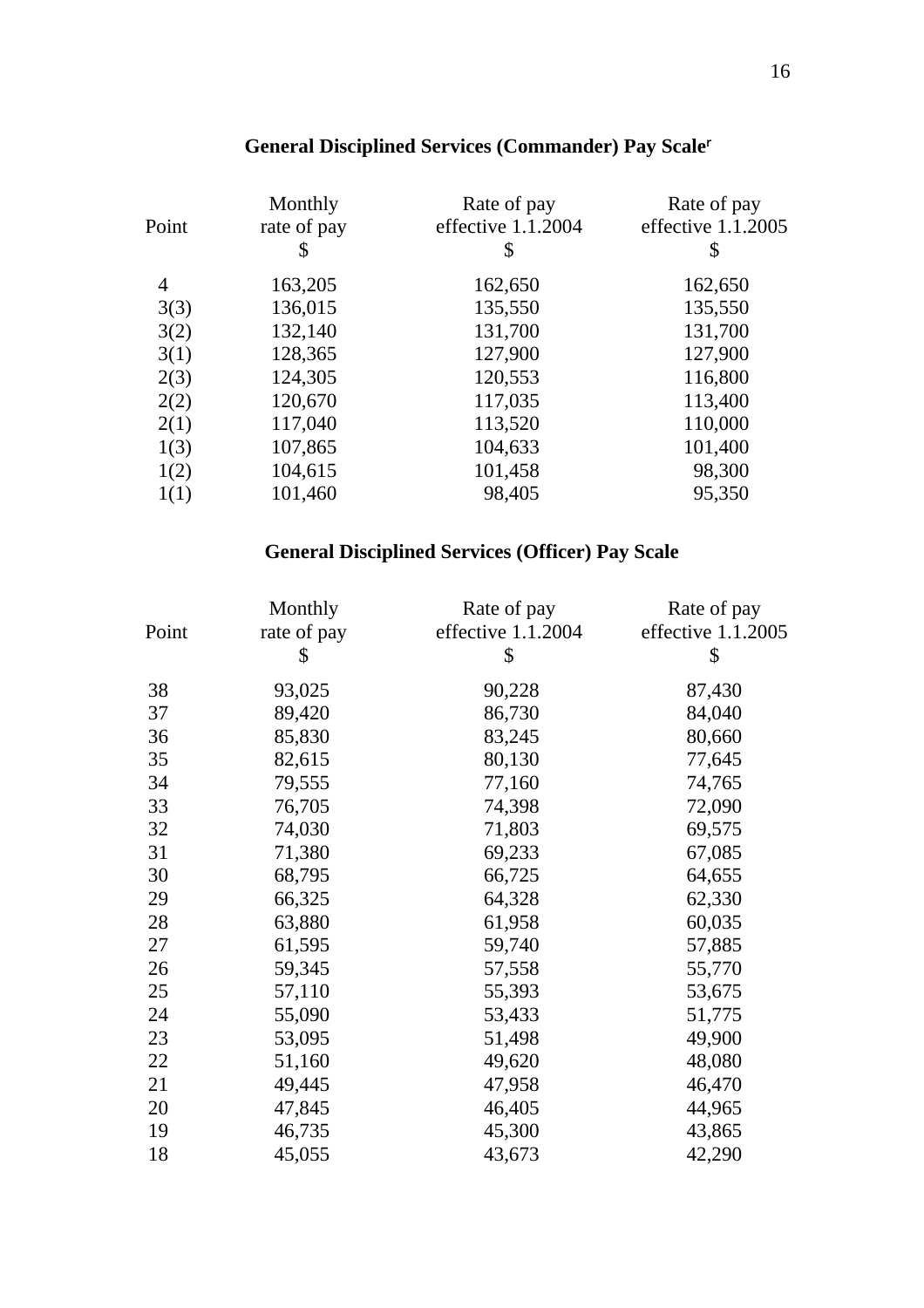| 17             | 43,195 | 41,870 | 40,545 |
|----------------|--------|--------|--------|
| 16             | 41,340 | 40,073 | 38,805 |
| 15             | 39,475 | 38,263 | 37,050 |
| 14             | 37,620 | 36,465 | 35,310 |
| 13             | 35,810 | 34,713 | 33,615 |
| 12             | 34,015 | 32,970 | 31,925 |
| 11             | 32,360 | 31,365 | 30,370 |
| 10             | 30,805 | 29,858 | 28,910 |
| 9              | 29,285 | 28,388 | 27,490 |
| 8              | 27,765 | 26,913 | 26,060 |
| 7              | 26,260 | 25,455 | 24,650 |
| 6              | 24,780 | 24,020 | 23,260 |
| 5              | 23,260 | 22,545 | 21,830 |
| 4              | 21,950 | 21,275 | 20,600 |
| 3              | 20,915 | 20,273 | 19,630 |
| $\overline{2}$ | 19,870 | 19,260 | 18,650 |
| 1              | 19,020 | 18,435 | 17,850 |
| 1a             | 18,205 | 17,646 | 17,087 |
| 1 <sub>b</sub> | 17,420 | 16,885 | 16,350 |
| 1c             | 16,680 | 16,167 | 15,654 |
| 1 <sub>d</sub> | 15,960 | 15,470 | 14,980 |

# **General Disciplined Services (Rank and File) Pay Scale**

|       | Monthly     | Rate of pay        | Rate of pay        |
|-------|-------------|--------------------|--------------------|
| Point | rate of pay | effective 1.1.2004 | effective 1.1.2005 |
|       | \$          | \$                 | \$                 |
| 27    | 28,405      | 27,533             | 26,660             |
| 26    | 27,590      | 26,743             | 25,895             |
| 25    | 26,755      | 25,935             | 25,115             |
| 24    | 25,990      | 25,193             | 24,395             |
| 23    | 25,325      | 24,548             | 23,770             |
| 22    | 24,620      | 23,865             | 23,110             |
| 21    | 23,945      | 23,210             | 22,475             |
| 20    | 23,315      | 22,600             | 21,885             |
| 19    | 22,695      | 21,998             | 21,300             |
| 18    | 22,070      | 21,393             | 20,715             |
| 17    | 21,420      | 20,763             | 20,105             |
| 16    | 20,830      | 20,193             | 19,555             |
| 15    | 20,255      | 19,633             | 19,010             |
| 14    | 19,675      | 19,070             | 18,465             |
| 13    | 19,100      | 18,513             | 17,925             |
| 12    | 18,525      | 17,955             | 17,385             |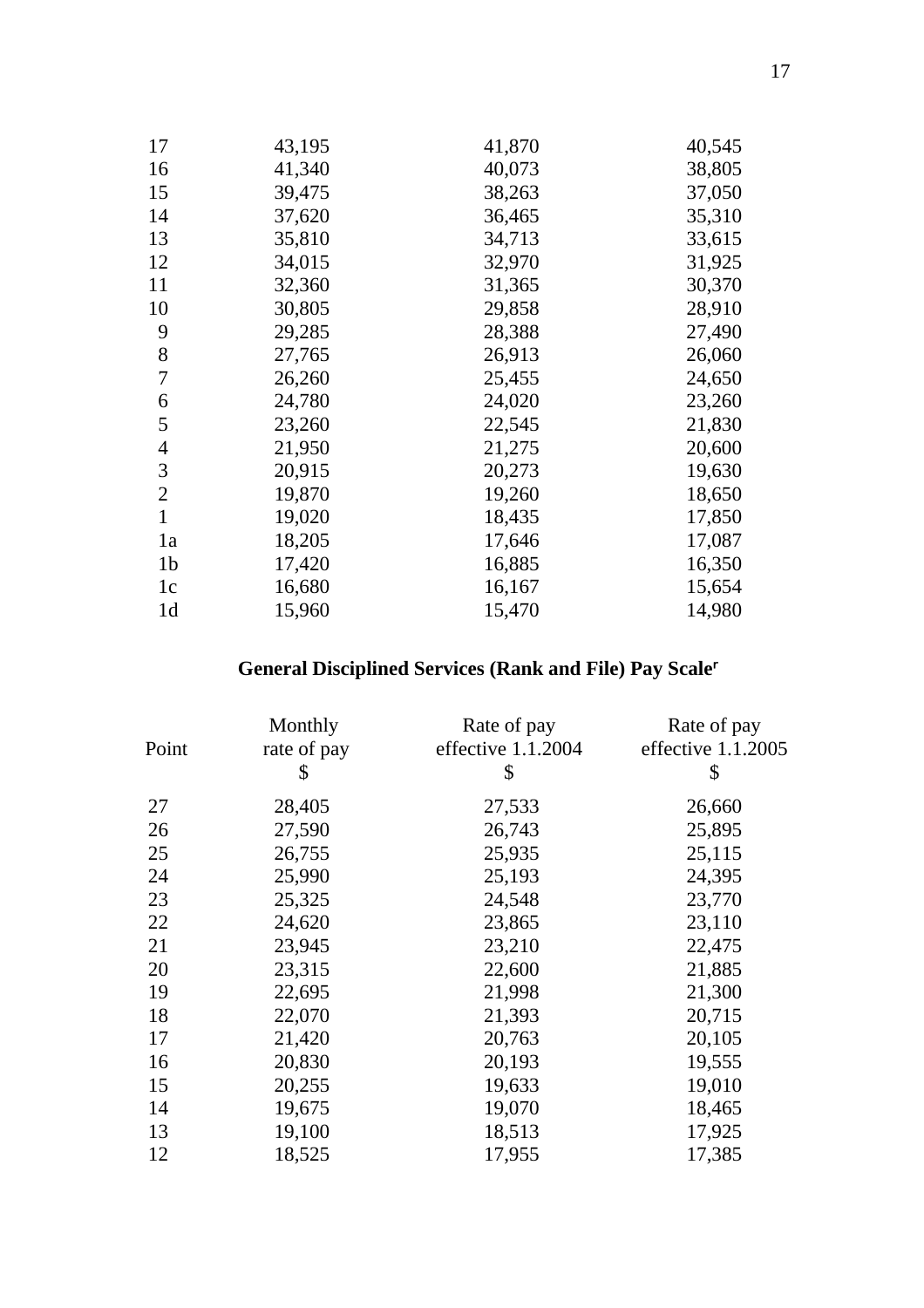| 11             | 17,955 | 17,403 | 16,850 |
|----------------|--------|--------|--------|
| 10             | 17,390 | 16,855 | 16,320 |
| 9              | 16,845 | 16,328 | 15,810 |
| 8              | 16,280 | 15,780 | 15,280 |
| 7              | 15,720 | 15,238 | 14,755 |
| 6              | 15,235 | 14,763 | 14,290 |
| 5              | 14,620 | 14,163 | 13,705 |
| 4              | 14,215 | 13,770 | 13,325 |
| 3              | 13,820 | 13,388 | 12,955 |
| $\overline{2}$ | 13,410 | 12,993 | 12,575 |
|                | 13,045 | 12,638 | 12,230 |
| 1a             | 12,685 | 12,290 | 11,894 |

# **Directorate Pay Scale**

| Point | Monthly<br>rate of pay<br>\$ | Rate of pay<br>effective 1.1.2004<br>\$ | Rate of pay<br>effective 1.1.2005<br>\$ |
|-------|------------------------------|-----------------------------------------|-----------------------------------------|
| 8     | 181,700                      | 181,050                                 | 181,050                                 |
| 7     | 176,205                      | 175,600                                 | 175,600                                 |
| 6     | 163,205                      | 162,650                                 | 162,650                                 |
| 5     | 154,700                      | 154,150                                 | 154,150                                 |
| 4(2)  | 150,110                      | 149,600                                 | 149,600                                 |
| 4(1)  | 145,665                      | 145,150                                 | 145,150                                 |
| 3(3)  | 136,015                      | 135,550                                 | 135,550                                 |
| 3(2)  | 132,140                      | 131,700                                 | 131,700                                 |
| 3(1)  | 128,365                      | 127,900                                 | 127,900                                 |
| 2(3)  | 124,305                      | 120,553                                 | 116,800                                 |
| 2(2)  | 120,670                      | 117,035                                 | 113,400                                 |
| 2(1)  | 117,040                      | 113,520                                 | 110,000                                 |
| 1(3)  | 104,615                      | 101,458                                 | 98,300                                  |
| 1(2)  | 101,460                      | 98,405                                  | 95,350                                  |
| 1(1)  | 98,595                       | 95,623                                  | 92,650                                  |

# **Directorate (Legal) Pay Scale**

| Point | Monthly     | Rate of pay          | Rate of pay        |
|-------|-------------|----------------------|--------------------|
|       | rate of pay | effective $1.1.2004$ | effective 1.1.2005 |
| b     | 163,205     | 162,650              | 162,650            |
|       | 154,700     | 154,150              | 154,150            |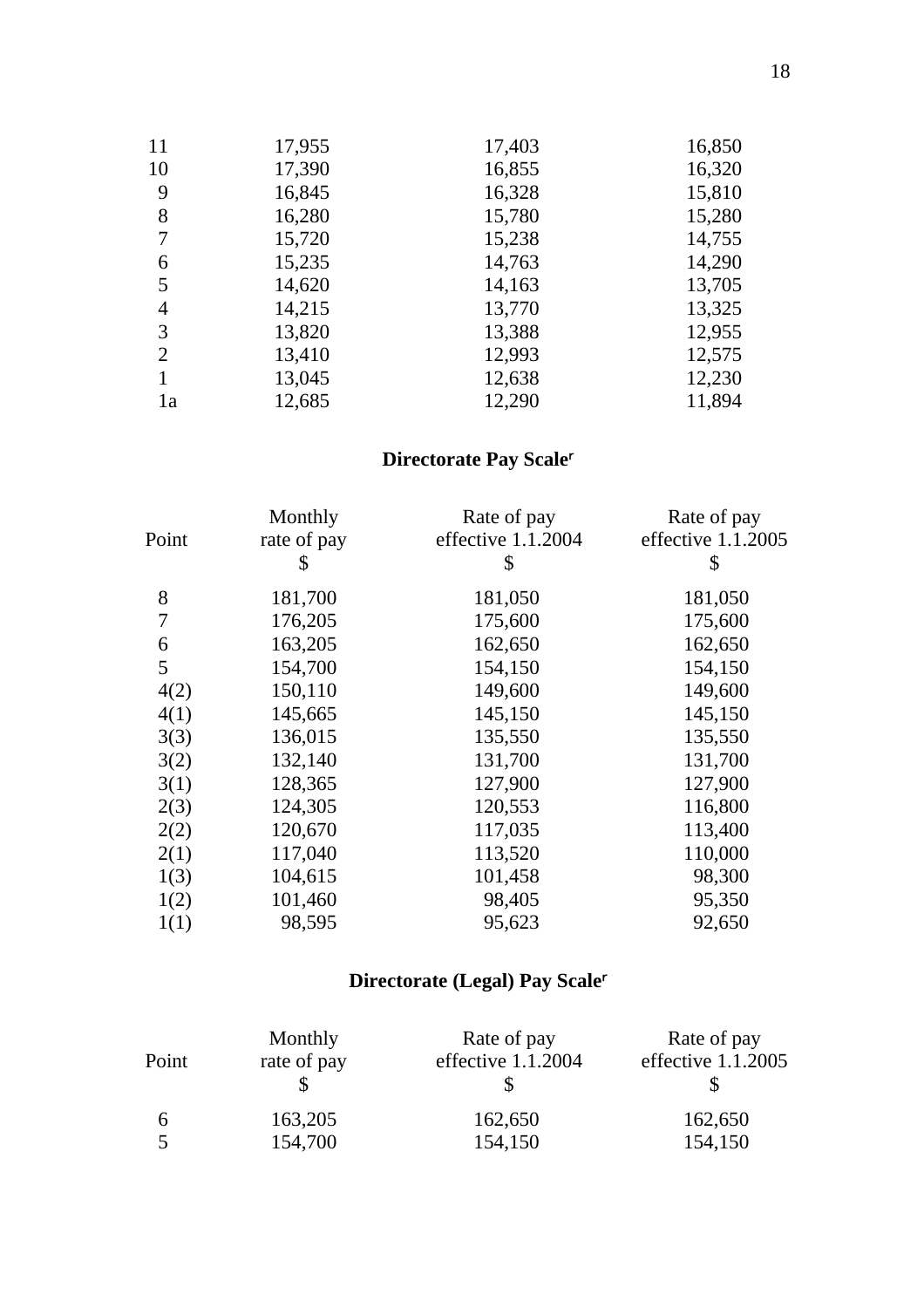| 4(2) | 150,110 | 149,600 | 149,600 |
|------|---------|---------|---------|
| 4(1) | 145,665 | 145,150 | 145,150 |
| 3(3) | 136,015 | 135,550 | 135,550 |
| 3(2) | 132,140 | 131,700 | 131,700 |
| 3(1) | 128,365 | 127,900 | 127,900 |
| 2(3) | 124,305 | 120,553 | 116,800 |
| 2(2) | 120,670 | 117,035 | 113,400 |
| 2(1) | 117,040 | 113,520 | 110,000 |
| 1(3) | 104,615 | 101,458 | 98,300  |
| 1(2) | 101,460 | 98,405  | 95,350  |
| 1(1) | 98,595  | 95,623  | 92,650  |

# **Training Pay Scale**

| Point          | Monthly<br>rate of pay | Rate of pay<br>effective 1.1.2004 | Rate of pay<br>effective 1.1.2005 |
|----------------|------------------------|-----------------------------------|-----------------------------------|
|                | \$                     | \$                                | \$                                |
| 16             | 20,105                 | 19,488                            | 18,870                            |
| 15             | 19,140                 | 18,553                            | 17,965                            |
| 14             | 18,225                 | 17,665                            | 17,105                            |
| 13             | 17,420                 | 16,888                            | 16,355                            |
| 12             | 16,355                 | 15,853                            | 15,350                            |
| 11             | 15,000                 | 14,535                            | 14,070                            |
| 10             | 13,780                 | 13,350                            | 12,920                            |
| 9              | 12,975                 | 12,570                            | 12,165                            |
| 8              | 12,180                 | 11,800                            | 11,420                            |
| 7              | 11,440                 | 11,080                            | 10,720                            |
| 6              | 10,740                 | 10,405                            | 10,070                            |
| 5              | 10,075                 | 9,760                             | 9,445                             |
| $\overline{4}$ | 9,460                  | 9,165                             | 8,870                             |
| 3              | 8,890                  | 8,613                             | 8,335                             |
| $\overline{2}$ | 8,335                  | 8,073                             | 7,810                             |
| 1              | 7,825                  | 7,583                             | 7,340                             |

# **Technician Apprentice Pay Scale**

| Point | Monthly<br>rate of pay | Rate of pay<br>effective 1.1.2004 | Rate of pay<br>effective $1.1.2005$ |
|-------|------------------------|-----------------------------------|-------------------------------------|
| 4     | 9,755                  | 9,450                             | 9,145                               |
|       | 8,890                  | 8,613                             | 8,335                               |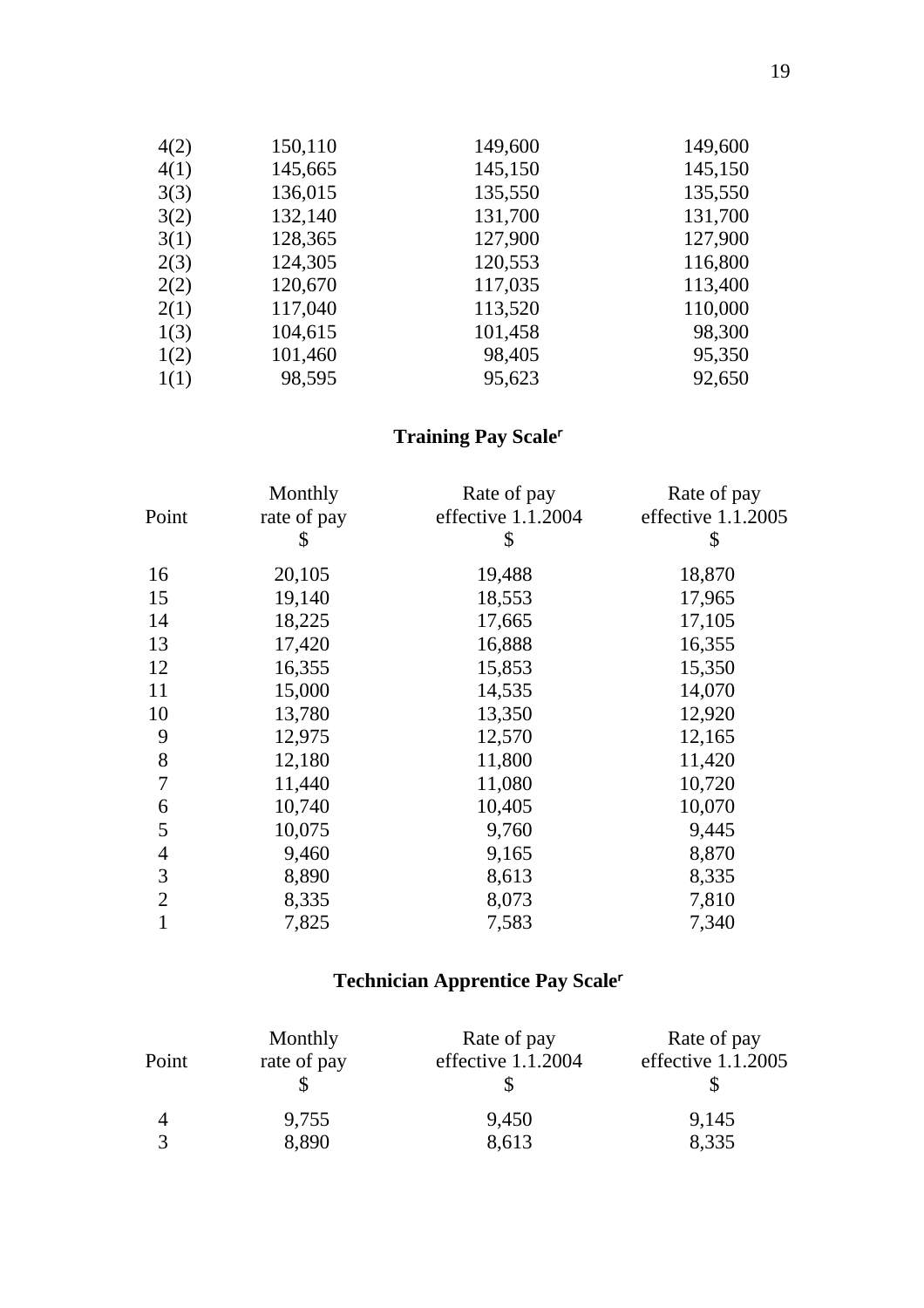| 2        | 8,040 | 7,788 | 7,535 |
|----------|-------|-------|-------|
|          | 7,395 | 7,163 | 6,930 |
| $\theta$ | 6,935 | 6,718 | 6,500 |

# **Craft Apprentice Pay Scale**

| Point          | Monthly<br>rate of pay | Rate of pay<br>effective 1.1.2004 | Rate of pay<br>effective 1.1.2005 |
|----------------|------------------------|-----------------------------------|-----------------------------------|
|                |                        |                                   |                                   |
| 4              | 7,715                  | 7,473                             | 7,230                             |
| 3              | 7,065                  | 6,843                             | 6,620                             |
| $\overline{2}$ | 6,390                  | 6,188                             | 5,985                             |
|                | 5,750                  | 5,568                             | 5,385                             |
|                | 5,415                  | 5,244                             | 5,072                             |

# SCHEDULE 2 [s. 5]

# PERSONAL SALARIES

|                                   |             | Rate of pay | Rate of pay |
|-----------------------------------|-------------|-------------|-------------|
|                                   | Monthly     | effective   | effective   |
| Rank                              | rate of pay | 1.1.2004    | 1.1.2005    |
|                                   |             | \$          |             |
| Amah II                           | 9,815       | 9,508       | 9,200       |
| Carpark Attendant II              | 12,445      | 12,055      | 11,665      |
| <b>Estate Assistant</b>           | 15,030      | 14,565      | 14,100      |
| <b>Explosives Depot Attendant</b> | 13,180      | 12,768      | 12,355      |
|                                   |             |             |             |

# SCHEDULE 3 [ss. 2, 7 & 10]

# REFERENCE PAY SCALES

### PART<sub>1</sub>

### REFERENCE CIVIL SERVICE PAY SCALES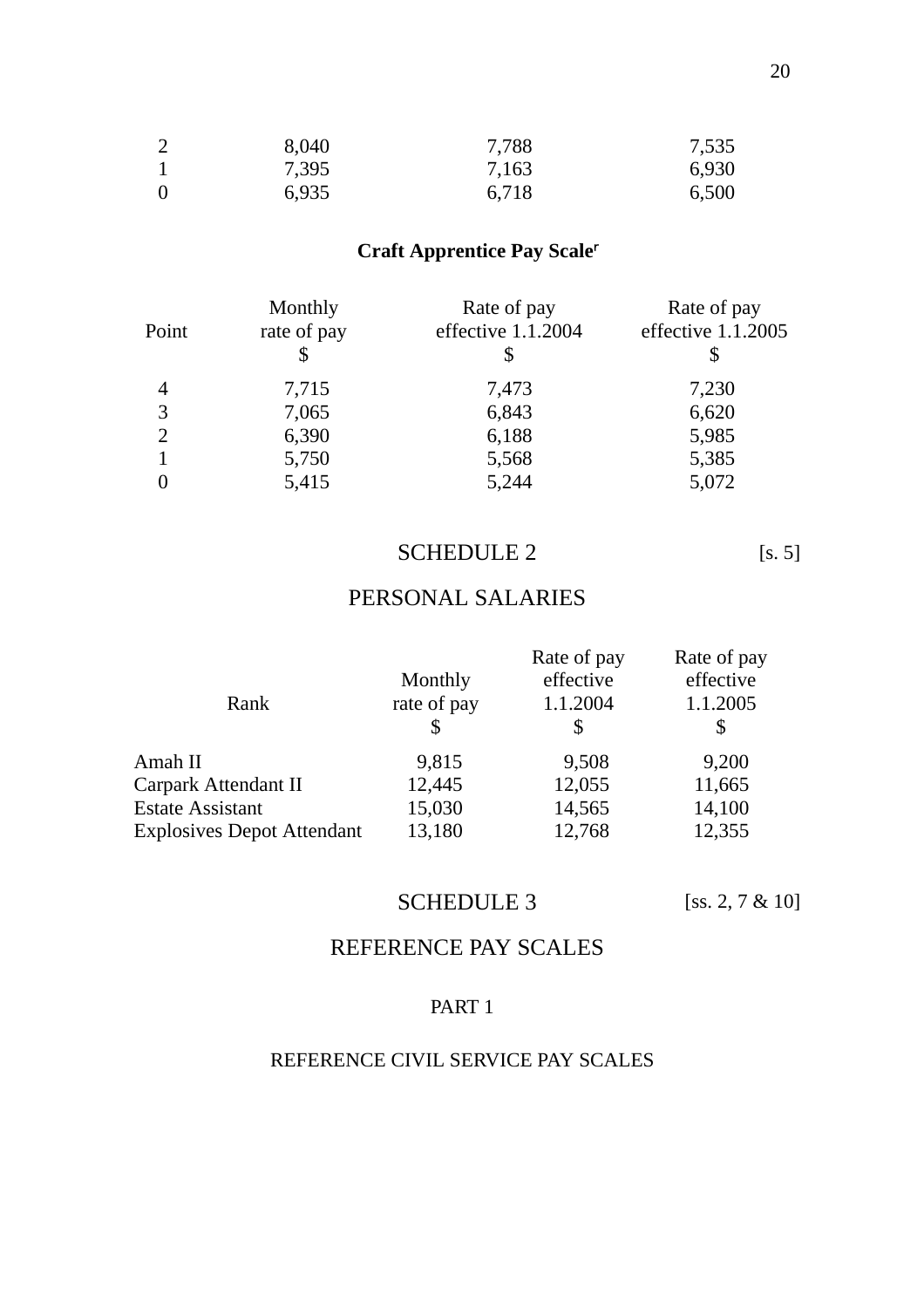# **Reference Master Pay Scale**

|       | Monthly     | Rate of pay        | Rate of pay        |
|-------|-------------|--------------------|--------------------|
| Point | rate of pay | effective 1.1.2004 | effective 1.1.2005 |
|       | \$          | \$                 | \$                 |
| 49    | 88,115      | 85,610             | 83,105             |
| 48    | 85,055      | 82,638             | 80,220             |
| 47    | 82,105      | 79,770             | 77,435             |
| 46    | 79,230      | 76,978             | 74,725             |
| 45    | 76,485      | 74,310             | 72,135             |
| 44    | 73,815      | 71,715             | 69,615             |
| 43    | 71,240      | 69,215             | 67,190             |
| 42    | 68,310      | 66,368             | 64,425             |
| 41    | 65,490      | 63,628             | 61,765             |
| 40    | 62,780      | 60,995             | 59,210             |
| 39    | 60,190      | 58,478             | 56,765             |
| 38    | 57,525      | 55,890             | 54,255             |
| 37    | 55,000      | 53,435             | 51,870             |
| 36    | 52,520      | 51,028             | 49,535             |
| 35    | 50,190      | 48,763             | 47,335             |
| 34    | 47,970      | 46,605             | 45,240             |
| 33    | 46,485      | 45,213             | 43,940             |
| 32    | 44,395      | 43,180             | 41,965             |
| 31    | 42,405      | 41,245             | 40,085             |
| 30    | 40,500      | 39,393             | 38,285             |
| 29    | 38,695      | 37,635             | 36,575             |
| 28    | 36,940      | 35,930             | 34,920             |
| 27    | 35,285      | 34,320             | 33,355             |
| 26    | 33,705      | 32,783             | 31,860             |
| 25    | 32,190      | 31,310             | 30,430             |
| 24    | 30,785      | 29,943             | 29,100             |
| 23    | 29,400      | 28,595             | 27,790             |
| 22    | 28,075      | 27,308             | 26,540             |
| 21    | 26,805      | 26,073             | 25,340             |
| 20    | 25,530      | 24,833             | 24,135             |
| 19    | 24,320      | 23,655             | 22,990             |
| 18    | 23,170      | 22,535             | 21,900             |
| 17    | 22,075      | 21,470             | 20,865             |
| 16    | 21,010      | 20,435             | 19,860             |
| 15    | 20,010      | 19,463             | 18,915             |
| 14    | 19,055      | 18,533             | 18,010             |
| 13    | 18,140      | 17,643             | 17,145             |
| 12    | 17,100      | 16,633             | 16,165             |
| 11    | 16,095      | 15,655             | 15,215             |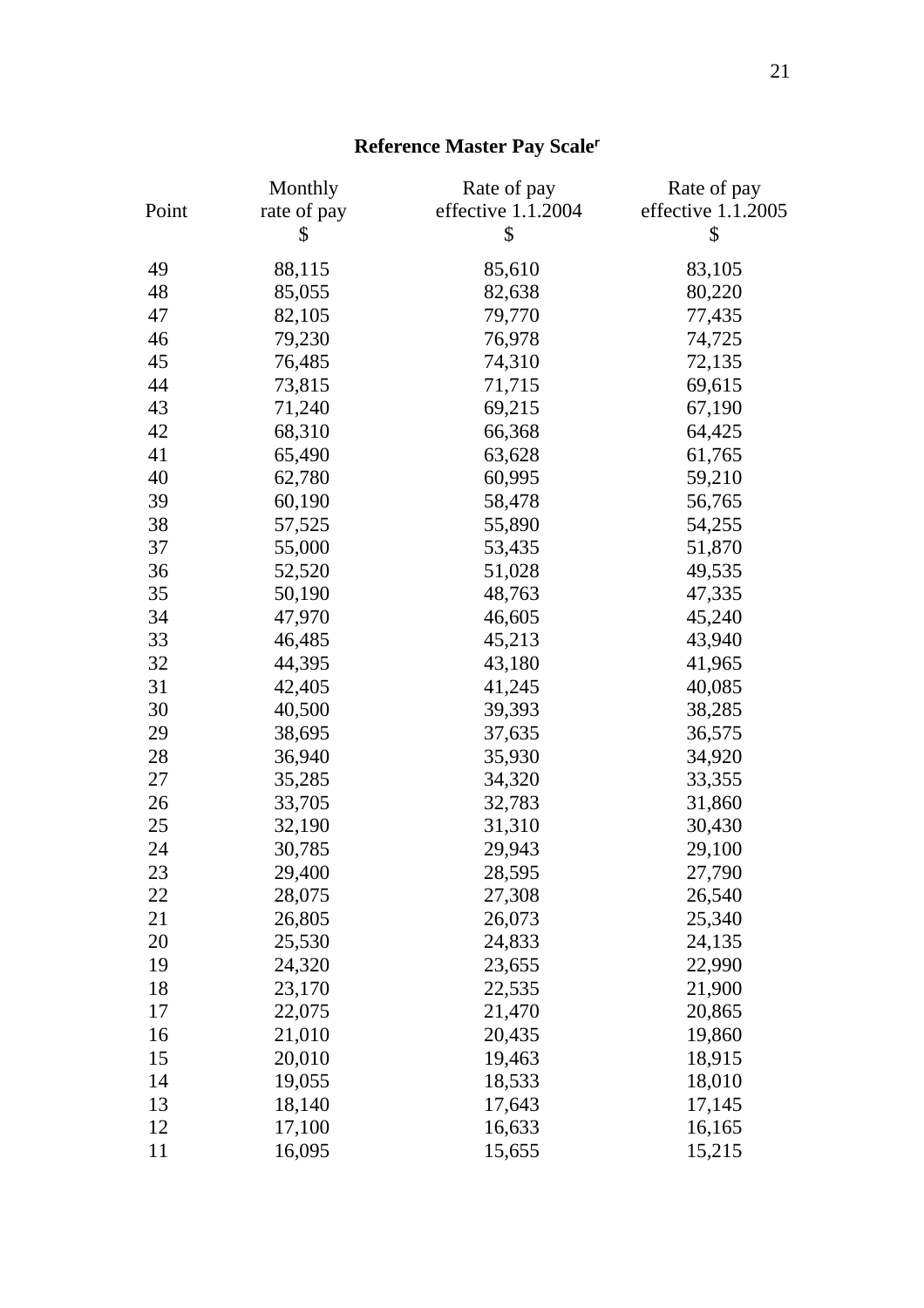| 10             | 15,160 | 14,745 | 14,330 |
|----------------|--------|--------|--------|
| 9              | 14,300 | 13,908 | 13,515 |
| 8              | 13,425 | 13,058 | 12,690 |
| 7              | 12,595 | 12,250 | 11,905 |
| 6              | 11,820 | 11,495 | 11,170 |
| 5              | 11,115 | 10,810 | 10,505 |
| 4              | 10,420 | 10,133 | 9,845  |
| 3              | 9,785  | 9,515  | 9,245  |
| $\overline{2}$ | 9,180  | 8,928  | 8,675  |
|                | 8,625  | 8,388  | 8,150  |
| 0              | 8,125  | 7,900  | 7,674  |

# **Reference Model Scale 1 Pay Scale**

| Point          | Monthly<br>rate of pay<br>\$ | Rate of pay<br>effective 1.1.2004<br>\$ | Rate of pay<br>effective 1.1.2005<br>\$ |
|----------------|------------------------------|-----------------------------------------|-----------------------------------------|
| 13             | 11,230                       | 10,923                                  | 10,615                                  |
| 12             | 11,010                       | 10,708                                  | 10,405                                  |
| 11             | 10,785                       | 10,488                                  | 10,190                                  |
| 10             | 10,575                       | 10,285                                  | 9,995                                   |
| 9              | 10,370                       | 10,085                                  | 9,800                                   |
| 8              | 10,175                       | 9,895                                   | 9,615                                   |
| 7              | 9,980                        | 9,705                                   | 9,430                                   |
| 6              | 9,785                        | 9,515                                   | 9,245                                   |
| 5              | 9,590                        | 9,325                                   | 9,059                                   |
| $\overline{4}$ | 9,395                        | 9,136                                   | 8,876                                   |
| 3              | 9,200                        | 8,947                                   | 8,693                                   |
| $\overline{2}$ | 9,005                        | 8,755                                   | 8,505                                   |
|                | 8,810                        | 8,566                                   | 8,322                                   |
| 0              | 8,615                        | 8,380                                   | 8,144                                   |

# **Reference Police Pay Scale**

| Point | Monthly<br>rate of pay | Rate of pay<br>effective 1.1.2004 | Rate of pay<br>effective 1.1.2005 |
|-------|------------------------|-----------------------------------|-----------------------------------|
| 54    | 92,700                 | 90,065                            | 87,430                            |
| 53    | 89,110                 | 86,575                            | 84,040                            |
| 52    | 85,525                 | 83,093                            | 80,660                            |
| 51    | 82,325                 | 79,985                            | 77,645                            |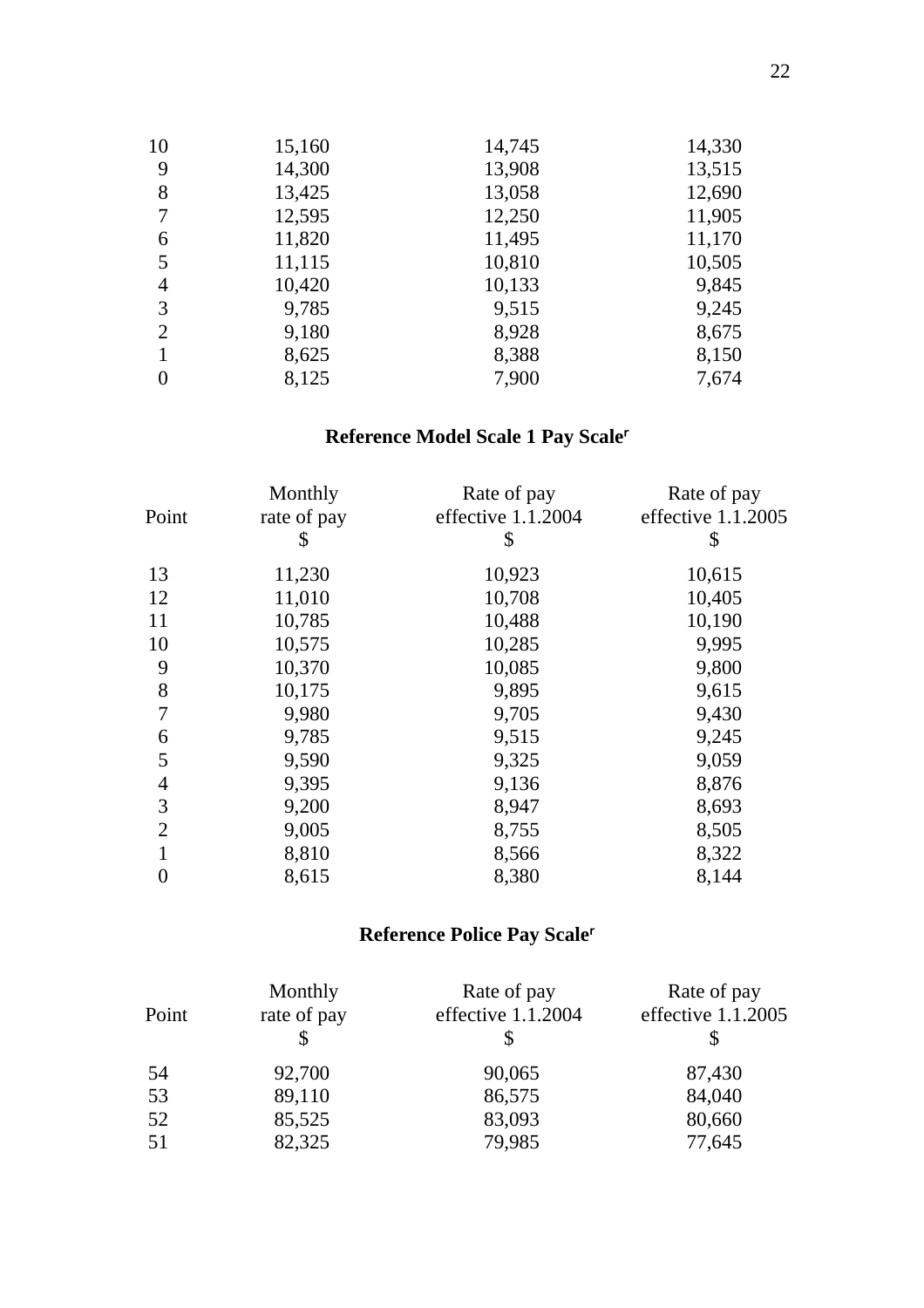| 50 | 79,275 | 77,020 | 74,765 |
|----|--------|--------|--------|
| 49 | 76,435 | 74,263 | 72,090 |
| 48 | 73,770 | 71,673 | 69,575 |
| 47 | 71,130 | 69,108 | 67,085 |
| 46 | 68,555 | 66,605 | 64,655 |
| 45 | 66,090 | 64,210 | 62,330 |
| 44 | 63,655 | 61,845 | 60,035 |
| 43 | 61,375 | 59,630 | 57,885 |
| 42 | 59,135 | 57,453 | 55,770 |
| 41 | 56,910 | 55,293 | 53,675 |
| 40 | 54,895 | 53,335 | 51,775 |
| 39 | 52,910 | 51,405 | 49,900 |
| 38 | 50,980 | 49,530 | 48,080 |
| 37 | 49,270 | 47,870 | 46,470 |
| 36 | 47,675 | 46,320 | 44,965 |
| 35 | 46,405 | 45,135 | 43,865 |
| 34 | 44,740 | 43,515 | 42,290 |
| 33 | 42,895 | 41,720 | 40,545 |
| 32 | 41,090 | 39,965 | 38,840 |
| 31 | 39,280 | 38,205 | 37,130 |
| 30 | 37,520 | 36,493 | 35,465 |
| 29 | 35,790 | 34,810 | 33,830 |
| 28 | 34,085 | 33,153 | 32,220 |
| 27 | 32,380 | 31,495 | 30,610 |
| 26 | 30,975 | 30,128 | 29,280 |
| 25 | 30,050 | 29,228 | 28,405 |
| 24 | 29,165 | 28,368 | 27,570 |
| 23 | 28,295 | 27,520 | 26,745 |
| 22 | 27,650 | 26,893 | 26,135 |
| 21 | 26,955 | 26,218 | 25,480 |
| 20 | 26,245 | 25,528 | 24,810 |
| 19 | 25,580 | 24,880 | 24,180 |
| 18 | 24,870 | 24,190 | 23,510 |
| 17 | 24,175 | 23,513 | 22,850 |
| 16 | 23,505 | 22,863 | 22,220 |
| 15 | 22,860 | 22,235 | 21,610 |
| 14 | 22,210 | 21,603 | 20,995 |
| 13 | 21,580 | 20,990 | 20,400 |
| 12 | 20,975 | 20,400 | 19,825 |
| 11 | 20,460 | 19,900 | 19,340 |
| 10 | 19,770 | 19,230 | 18,690 |
| 9  | 19,180 | 18,655 | 18,130 |
| 8  | 18,595 | 18,085 | 17,575 |
| 7  | 18,060 | 17,565 | 17,070 |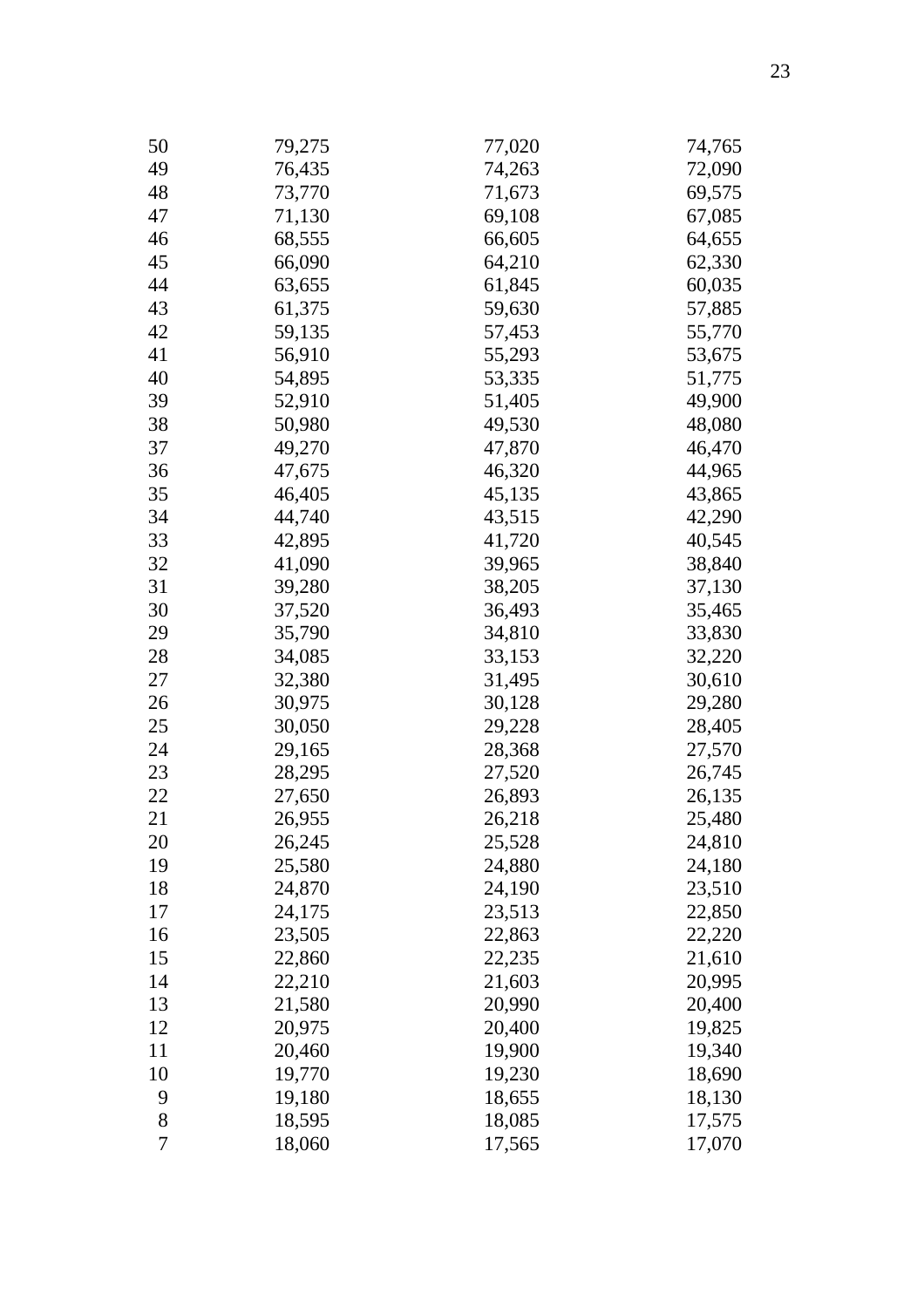| 6              | 17,510 | 17,030 | 16,550 |
|----------------|--------|--------|--------|
| 5              | 16,995 | 16,530 | 16,065 |
| 4              | 16,500 | 16,048 | 15,595 |
| 3              | 15,995 | 15,558 | 15,120 |
| $\overline{2}$ | 15,520 | 15,095 | 14,670 |
|                | 15,065 | 14,653 | 14,240 |
| l a            | 14,625 | 14,224 | 13,823 |
|                |        |        |        |

# Reference General Disciplined Services (Officer) Pay Scale

|       | Monthly     | Rate of pay        | Rate of pay        |
|-------|-------------|--------------------|--------------------|
| Point | rate of pay | effective 1.1.2004 | effective 1.1.2005 |
|       | \$          | \$                 | \$                 |
| 38    | 92,700      | 90,065             | 87,430             |
| 37    | 89,110      | 86,575             | 84,040             |
| 36    | 85,525      | 83,093             | 80,660             |
| 35    | 82,325      | 79,985             | 77,645             |
| 34    | 79,275      | 77,020             | 74,765             |
| 33    | 76,435      | 74,263             | 72,090             |
| 32    | 73,770      | 71,673             | 69,575             |
| 31    | 71,130      | 69,108             | 67,085             |
| 30    | 68,555      | 66,605             | 64,655             |
| 29    | 66,090      | 64,210             | 62,330             |
| 28    | 63,655      | 61,845             | 60,035             |
| 27    | 61,375      | 59,630             | 57,885             |
| 26    | 59,135      | 57,453             | 55,770             |
| 25    | 56,910      | 55,293             | 53,675             |
| 24    | 54,895      | 53,335             | 51,775             |
| 23    | 52,910      | 51,405             | 49,900             |
| 22    | 50,980      | 49,530             | 48,080             |
| 21    | 49,270      | 47,870             | 46,470             |
| 20    | 47,675      | 46,320             | 44,965             |
| 19    | 46,405      | 45,135             | 43,865             |
| 18    | 44,740      | 43,515             | 42,290             |
| 17    | 42,895      | 41,720             | 40,545             |
| 16    | 41,050      | 39,928             | 38,805             |
| 15    | 39,195      | 38,123             | 37,050             |
| 14    | 37,355      | 36,333             | 35,310             |
| 13    | 35,560      | 34,588             | 33,615             |
| 12    | 33,775      | 32,850             | 31,925             |
| 11    | 32,130      | 31,250             | 30,370             |
| 10    | 30,585      | 29,748             | 28,910             |
| 9     | 29,080      | 28,285             | 27,490             |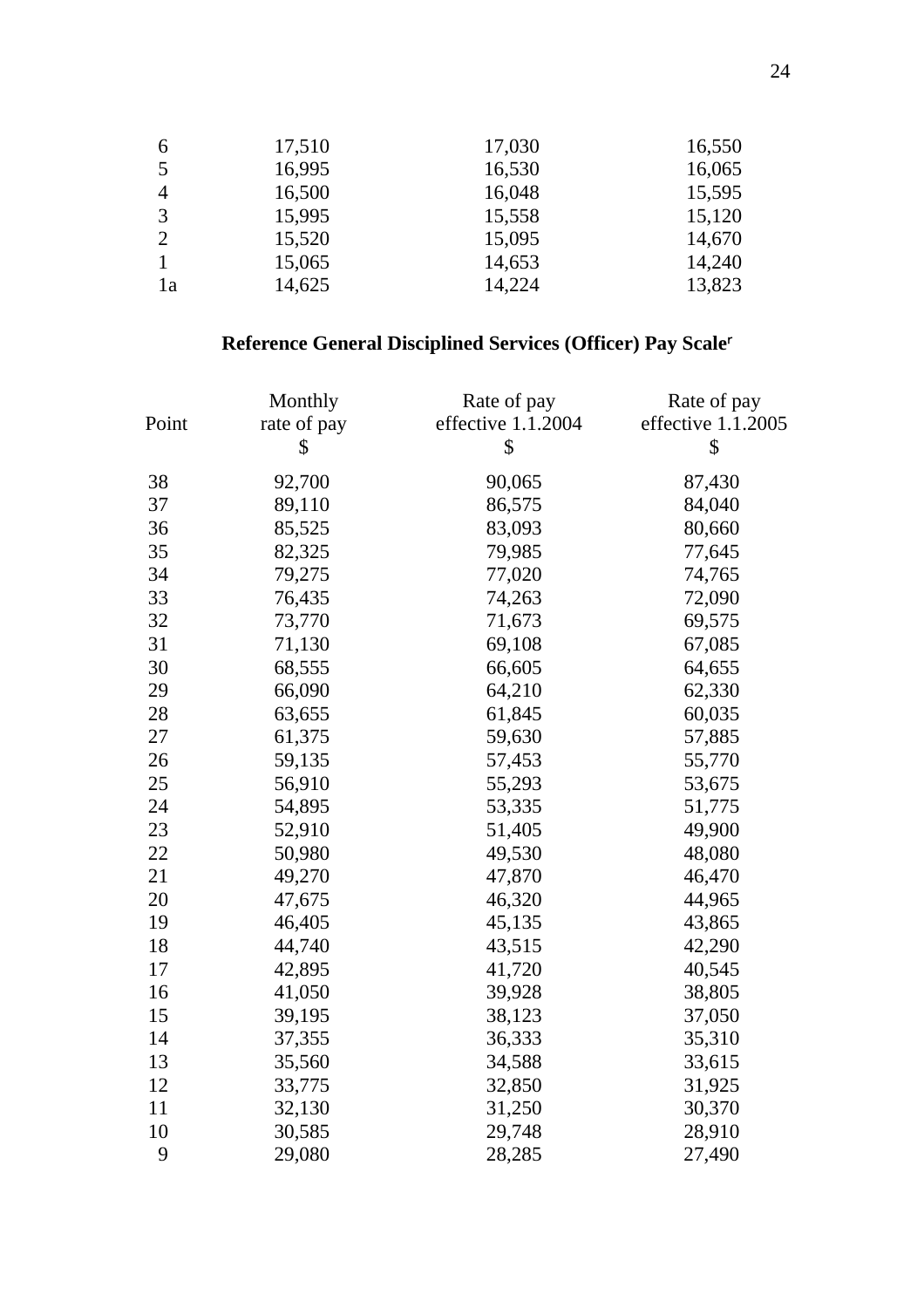| 8              | 27,570 | 26,815 | 26,060 |
|----------------|--------|--------|--------|
| 7              | 26,075 | 25,363 | 24,650 |
| 6              | 24,605 | 23,933 | 23,260 |
| 5              | 23,095 | 22,463 | 21,830 |
| 4              | 21,795 | 21,198 | 20,600 |
| 3              | 20,765 | 20,198 | 19,630 |
| $\overline{2}$ | 19,730 | 19,190 | 18,650 |
|                | 18,885 | 18,368 | 17,850 |
| 1a             | 18,075 | 17,581 | 17,087 |
| 1 <sub>b</sub> | 17,300 | 16,825 | 16,350 |
| 1c             | 16,560 | 16,107 | 15,654 |
| 1d             | 15,850 | 15,415 | 14,980 |

# Reference General Disciplined Services (Rank and File) Pay Scale

|                | Monthly     | Rate of pay        | Rate of pay        |
|----------------|-------------|--------------------|--------------------|
| Point          | rate of pay | effective 1.1.2004 | effective 1.1.2005 |
|                | \$          | \$                 | \$                 |
| 27             | 28,205      | 27,433             | 26,660             |
| 26             | 27,395      | 26,645             | 25,895             |
| 25             | 26,570      | 25,843             | 25,115             |
| 24             | 25,805      | 25,100             | 24,395             |
| 23             | 25,145      | 24,458             | 23,770             |
| 22             | 24,450      | 23,780             | 23,110             |
| 21             | 23,775      | 23,125             | 22,475             |
| 20             | 23,150      | 22,518             | 21,885             |
| 19             | 22,535      | 21,918             | 21,300             |
| 18             | 21,915      | 21,315             | 20,715             |
| 17             | 21,270      | 20,688             | 20,105             |
| 16             | 20,685      | 20,120             | 19,555             |
| 15             | 20,110      | 19,560             | 19,010             |
| 14             | 19,535      | 19,000             | 18,465             |
| 13             | 18,965      | 18,445             | 17,925             |
| 12             | 18,390      | 17,888             | 17,385             |
| 11             | 17,825      | 17,338             | 16,850             |
| 10             | 17,265      | 16,793             | 16,320             |
| 9              | 16,725      | 16,268             | 15,810             |
| $\,8\,$        | 16,165      | 15,723             | 15,280             |
| 7              | 15,610      | 15,183             | 14,755             |
| 6              | 15,115      | 14,703             | 14,290             |
| 5              | 14,500      | 14,103             | 13,705             |
| $\overline{4}$ | 14,100      | 13,713             | 13,325             |
| 3              | 13,710      | 13,333             | 12,955             |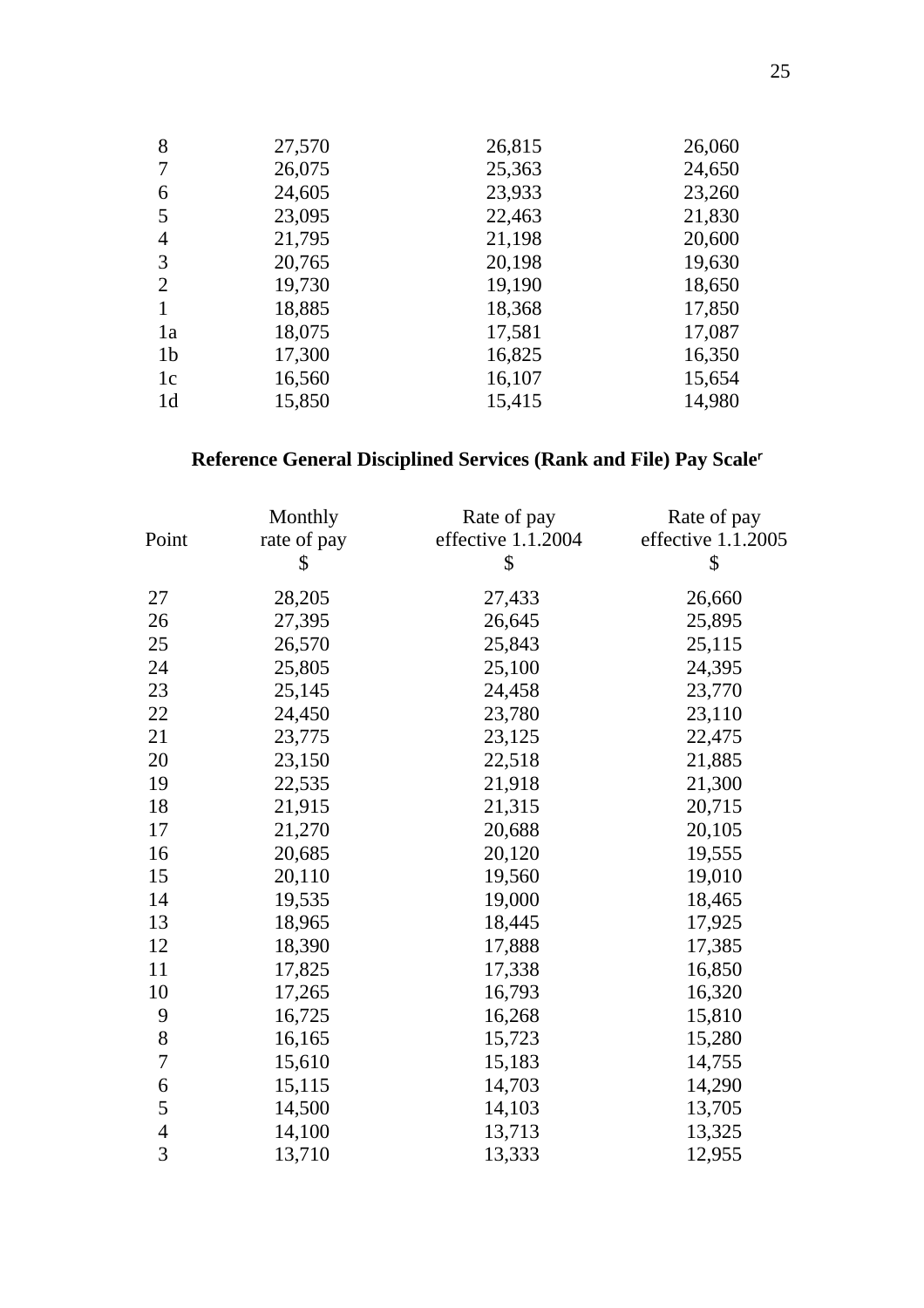|     | 13,305 | 12,940 | 12,575 |
|-----|--------|--------|--------|
|     | 12,940 | 12,585 | 12,230 |
| l a | 12,585 | 12,240 | 11,894 |

# **Reference Training Pay Scale**

| Monthly     | Rate of pay        | Rate of pay        |
|-------------|--------------------|--------------------|
| rate of pay | effective 1.1.2004 | effective 1.1.2005 |
| \$          | \$                 | \$                 |
| 19,965      | 19,418             | 18,870             |
| 19,005      | 18,485             | 17,965             |
| 18,095      | 17,600             | 17,105             |
| 17,300      | 16,828             | 16,355             |
| 16,240      | 15,795             | 15,350             |
| 14,885      | 14,478             | 14,070             |
| 13,670      | 13,295             | 12,920             |
| 12,870      | 12,518             | 12,165             |
| 12,085      | 11,753             | 11,420             |
| 11,345      | 11,033             | 10,720             |
| 10,655      | 10,363             | 10,070             |
| 9,995       | 9,720              | 9,445              |
| 9,385       | 9,128              | 8,870              |
| 8,820       | 8,578              | 8,335              |
| 8,265       | 8,038              | 7,810              |
| 7,765       | 7,553              | 7,340              |
|             |                    |                    |

# **Reference Technician Apprentice Pay Scale**

| Point          | Monthly<br>rate of pay | Rate of pay<br>effective 1.1.2004 | Rate of pay<br>effective 1.1.2005 |
|----------------|------------------------|-----------------------------------|-----------------------------------|
| $\overline{4}$ | 9,675                  | 9,410                             | 9,145                             |
| 3              | 8,820                  | 8,578                             | 8,335                             |
| $\overline{2}$ | 7,975                  | 7,755                             | 7,535                             |
|                | 7,335                  | 7,133                             | 6,930                             |
|                | 6,880                  | 6,690                             | 6,500                             |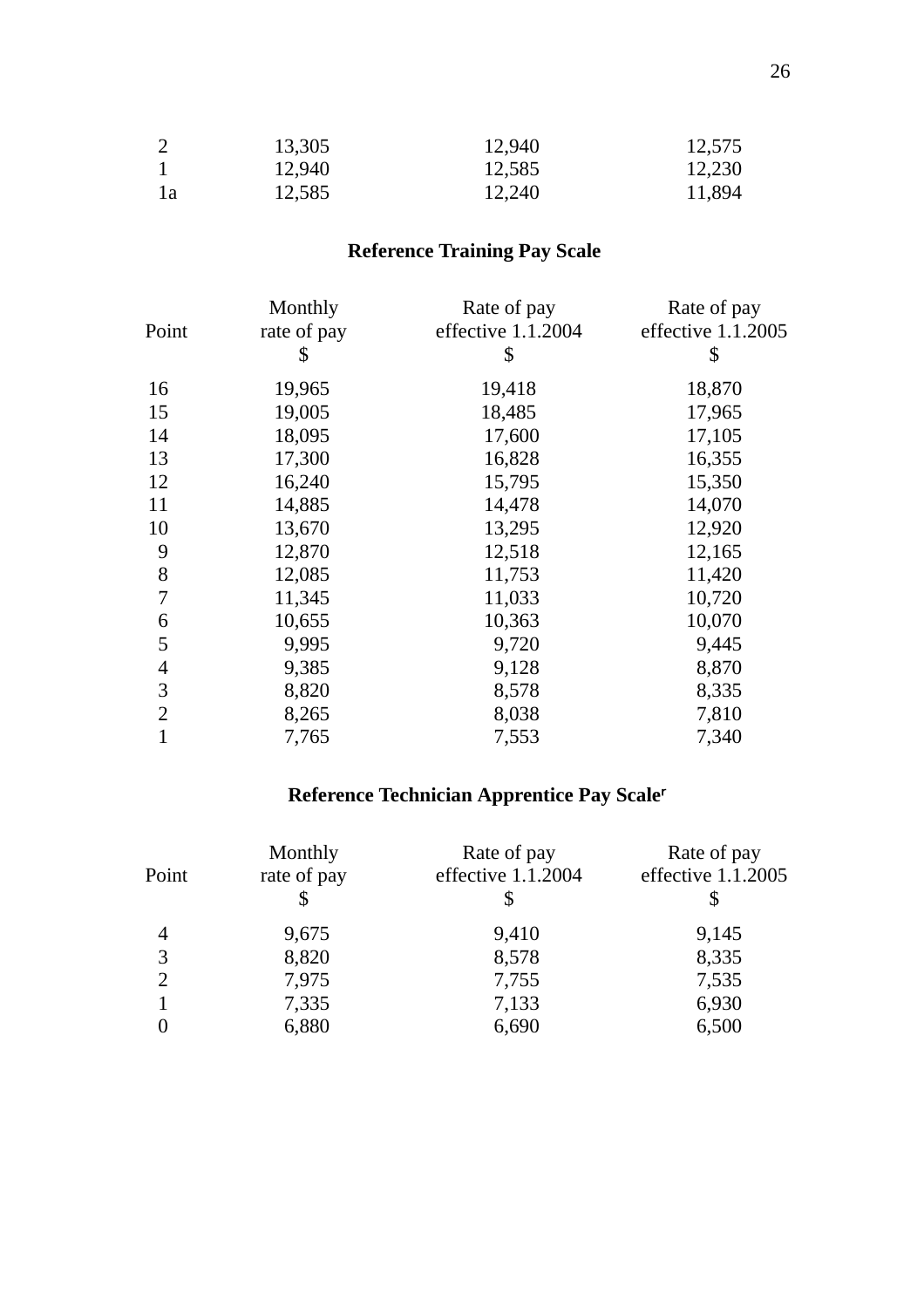# **Reference Craft Apprentice Pay Scale**

| Point          | Monthly<br>rate of pay | Rate of pay<br>effective 1.1.2004 | Rate of pay<br>effective 1.1.2005 |
|----------------|------------------------|-----------------------------------|-----------------------------------|
| $\overline{4}$ | 7,650                  | 7,440                             | 7,230                             |
| 3              | 7,005                  | 6,813                             | 6,620                             |
| 2              | 6,335                  | 6,160                             | 5,985                             |
|                | 5,700                  | 5,543                             | 5,385                             |
|                | 5,370                  | 5,221                             | 5,072                             |

## PART 2

# REFERENCE ICAC PAY SCALE

|       | Monthly     | Rate of pay        | Rate of pay        |
|-------|-------------|--------------------|--------------------|
| Point | rate of pay | effective 1.1.2004 | effective 1.1.2005 |
|       | S           | \$                 | \$                 |
| 44    | 92,700      | 90,065             | 87,430             |
| 43    | 89,110      | 86,575             | 84,040             |
| 42    | 85,525      | 83,093             | 80,660             |
| 41    | 82,325      | 79,985             | 77,645             |
| 40    | 79,275      | 77,020             | 74,765             |
| 39    | 76,375      | 74,203             | 72,030             |
| 38    | 73,725      | 71,628             | 69,530             |
| 37    | 71,060      | 69,040             | 67,020             |
| 36    | 68,480      | 66,533             | 64,585             |
| 35    | 65,795      | 63,925             | 62,055             |
| 34    | 63,350      | 61,548             | 59,745             |
| 33    | 60,870      | 59,140             | 57,410             |
| 32    | 58,430      | 56,768             | 55,105             |
| 31    | 55,950      | 54,360             | 52,770             |
| 30    | 53,495      | 51,975             | 50,455             |
| 29    | 51,070      | 49,618             | 48,165             |
| 28    | 48,620      | 47,238             | 45,855             |
| 27    | 46,235      | 44,970             | 43,705             |
| 26    | 44,835      | 43,608             | 42,380             |
| 25    | 42,775      | 41,605             | 40,435             |
| 24    | 40,660      | 39,548             | 38,435             |
| 23    | 38,575      | 37,520             | 36,465             |
| 22    | 36,485      | 35,488             | 34,490             |
| 21    | 34,390      | 33,450             | 32,510             |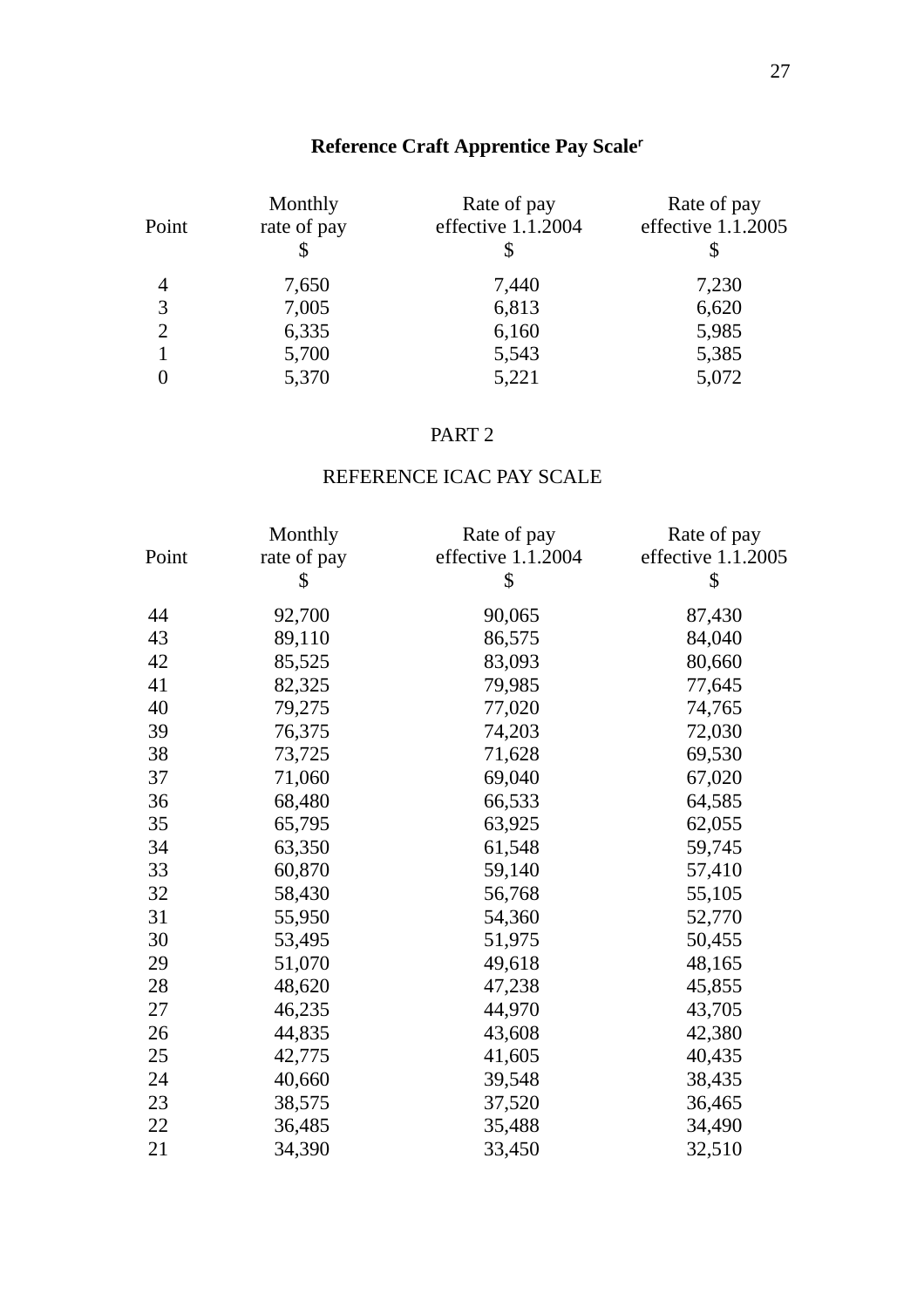| 20             | 32,790 | 31,893 | 30,995 |
|----------------|--------|--------|--------|
| 19             | 31,195 | 30,343 | 29,490 |
| 18             | 29,870 | 29,053 | 28,235 |
| 17             | 28,555 | 27,773 | 26,990 |
| 16             | 27,225 | 26,480 | 25,735 |
| 15             | 26,230 | 25,513 | 24,795 |
| 14             | 25,895 | 25,188 | 24,480 |
| 13             | 25,220 | 24,531 | 23,842 |
| 12             | 24,540 | 23,868 | 23,195 |
| 11             | 23,220 | 22,585 | 21,950 |
| 10             | 21,915 | 21,315 | 20,715 |
| 9              | 20,695 | 20,128 | 19,560 |
| 8              | 19,500 | 18,968 | 18,435 |
| 7              | 18,295 | 17,795 | 17,295 |
| 6              | 17,025 | 16,560 | 16,095 |
| 5              | 15,755 | 15,325 | 14,895 |
| $\overline{4}$ | 14,500 | 14,103 | 13,705 |
| 3              | 13,970 | 13,587 | 13,203 |
| $\overline{2}$ | 13,440 | 13,070 | 12,700 |
| 1              | 12,950 | 12,596 | 12,242 |

# SCHEDULE 4 [ss. 6, 11 & 13]

# PERCENTAGE PAY ADJUSTMENTS

## PART 1

### CIVIL SERVICE PAY SCALES

| Salary band                                                                                                 | Percentage<br>pay adjustment<br>effective 1.1.2004 | Percentage<br>pay adjustment<br>effective $1.1.2005$ |
|-------------------------------------------------------------------------------------------------------------|----------------------------------------------------|------------------------------------------------------|
| 1. Monthly<br>salary<br>31<br><sub>on</sub><br>December 2003 is below<br>\$15,270                           | $-3.13%$                                           | $-3.23%$                                             |
| 2. Monthly<br>salary<br>31<br><sub>on</sub><br>December 2003 is \$15,270 or<br>above but not above \$46,810 | $-3.07\%$                                          | $-3.17%$                                             |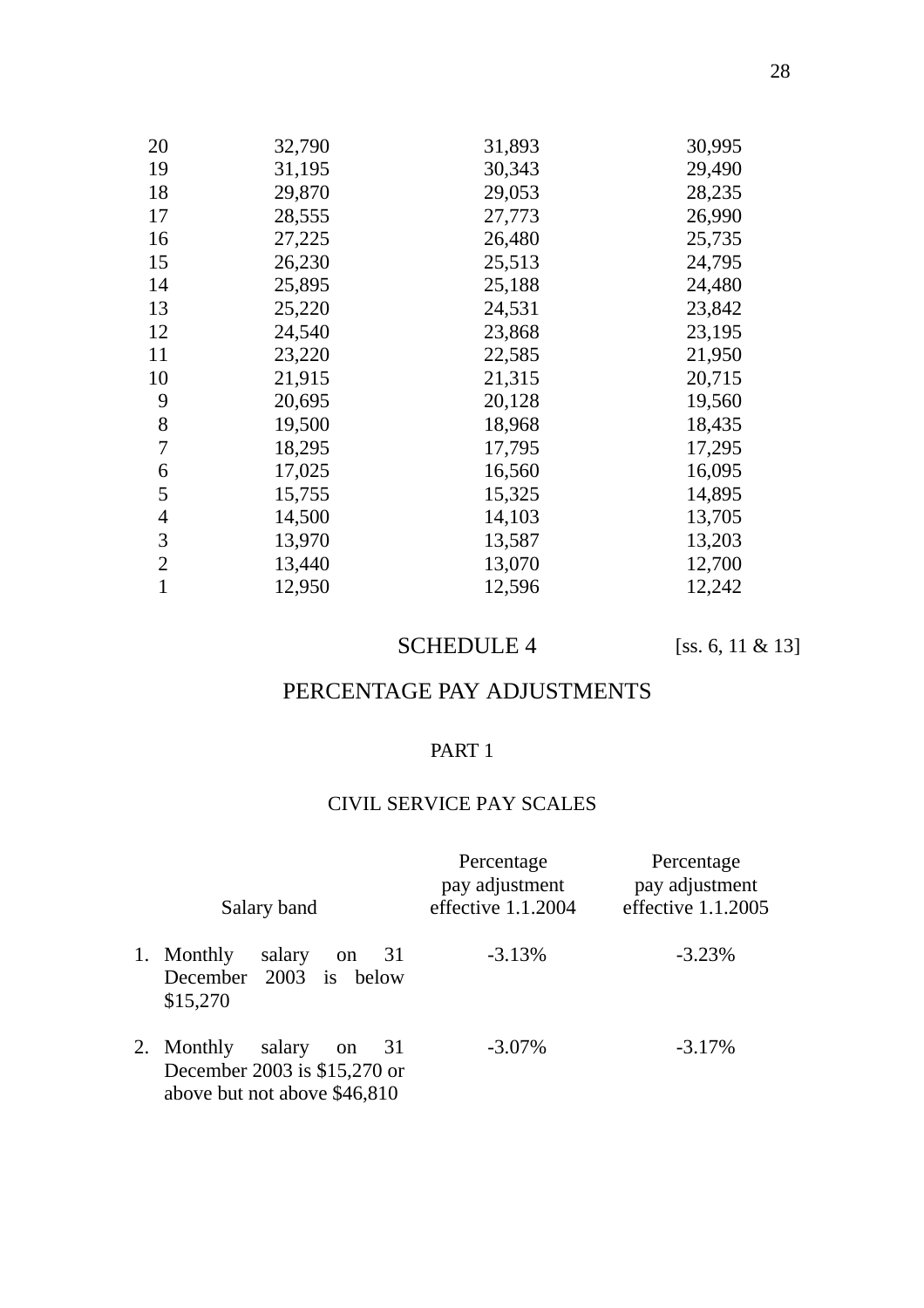- 3. Monthly salary on 31 December 2003 is above \$46,810 but not above \$93,025 -3.01% -3.10% 4. Monthly salary on 31 December 2003 is above \$93,025 but not above \$124,305 -3.01% -3.11%
- 5. Monthly salary on 31 December 2003 is above \$124,305 -0.35% 0%

### PART 2

# ICAC PAY SCALE

| Salary band                                                                                       | Percentage<br>pay adjustment<br>effective $1.1.2004$ | Percentage<br>pay adjustment<br>effective 1.1.2005 |
|---------------------------------------------------------------------------------------------------|------------------------------------------------------|----------------------------------------------------|
| 1. Monthly<br>salary on<br>31<br>December 2003 is below<br>\$15,270                               | $-3.12%$                                             | $-3.23%$                                           |
| 2. Monthly<br>salary on<br>31<br>December 2003 is \$15,270 or<br>above but not above \$46,810     | $-3.07\%$                                            | $-3.17%$                                           |
| 3. Monthly salary on<br>31<br>December 2003 is<br>above<br>$$46,810$ but not<br>above<br>\$93,025 | $-3.01%$                                             | $-3.10%$                                           |
| 4. Monthly salary on<br>31<br>December 2003 is<br>above<br>\$93,025 but not<br>above<br>\$124,305 | $-3.01%$                                             | $-3.10%$                                           |
| 5. Monthly<br>salary on<br>31<br>$2003$ is<br>December<br>above<br>\$124,305                      | $-0.35%$                                             | 0%                                                 |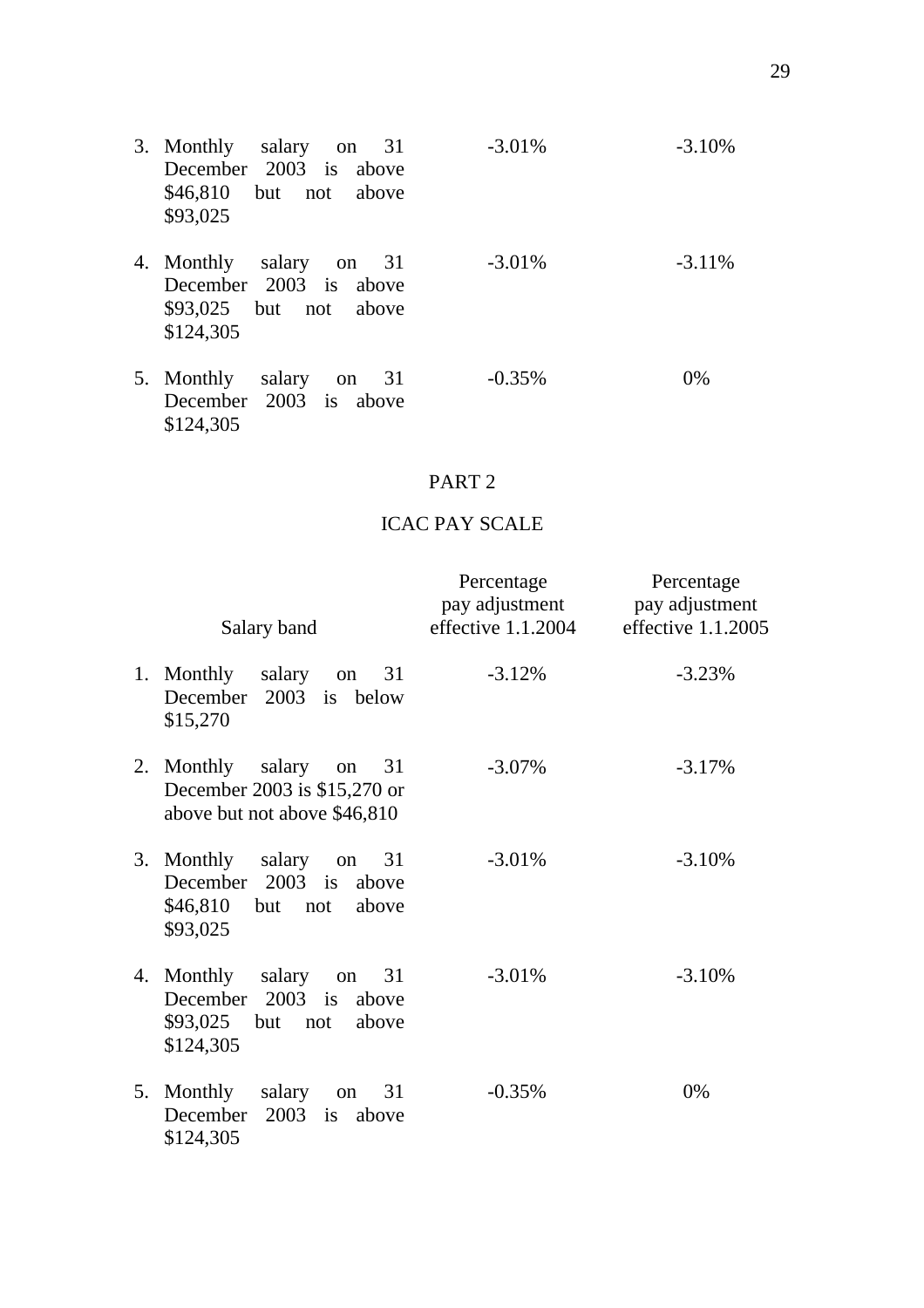# SCHEDULE 5 [ss. 2 & 8]

# INDEPENDENT COMMISSION AGAINST CORRUPTION PAY SCALE

|       | Monthly     | Rate of pay        | Rate of pay        |
|-------|-------------|--------------------|--------------------|
| Point | rate of pay | effective 1.1.2004 | effective 1.1.2005 |
|       | \$          | \$                 | \$                 |
| 48(2) | 154,700     | 154,150            | 154,150            |
| 48(1) | 150,110     | 149,600            | 149,600            |
| 47(3) | 136,015     | 135,550            | 135,550            |
| 47(2) | 132,140     | 131,700            | 131,700            |
| 47(1) | 128,365     | 127,900            | 127,900            |
| 46(3) | 124,305     | 120,553            | 116,800            |
| 46(2) | 120,670     | 117,035            | 113,400            |
| 46(1) | 117,040     | 113,520            | 110,000            |
| 45(3) | 107,865     | 104,633            | 101,400            |
| 45(2) | 104,615     | 101,458            | 98,300             |
| 45(1) | 101,460     | 98,405             | 95,350             |
| 44    | 93,025      | 90,228             | 87,430             |
| 43    | 89,420      | 86,730             | 84,040             |
| 42    | 85,830      | 83,245             | 80,660             |
| 41    | 82,615      | 80,130             | 77,645             |
| 40    | 79,555      | 77,160             | 74,765             |
| 39    | 76,645      | 74,338             | 72,030             |
| 38    | 73,985      | 71,758             | 69,530             |
| 37    | 71,310      | 69,165             | 67,020             |
| 36    | 68,720      | 66,653             | 64,585             |
| 35    | 66,030      | 64,043             | 62,055             |
| 34    | 63,575      | 61,660             | 59,745             |
| 33    | 61,085      | 59,248             | 57,410             |
| 32    | 58,635      | 56,870             | 55,105             |
| 31    | 56,145      | 54,458             | 52,770             |
| 30    | 53,685      | 52,070             | 50,455             |
| 29    | 51,250      | 49,708             | 48,165             |
| 28    | 48,790      | 47,323             | 45,855             |
| 27    | 46,560      | 45,133             | 43,705             |
| 26    | 45,150      | 43,765             | 42,380             |
| 25    | 43,080      | 41,758             | 40,435             |
| 24    | 40,950      | 39,693             | 38,435             |
| 23    | 38,850      | 37,658             | 36,465             |
| 22    | 36,745      | 35,618             | 34,490             |
| 21    | 34,635      | 33,573             | 32,510             |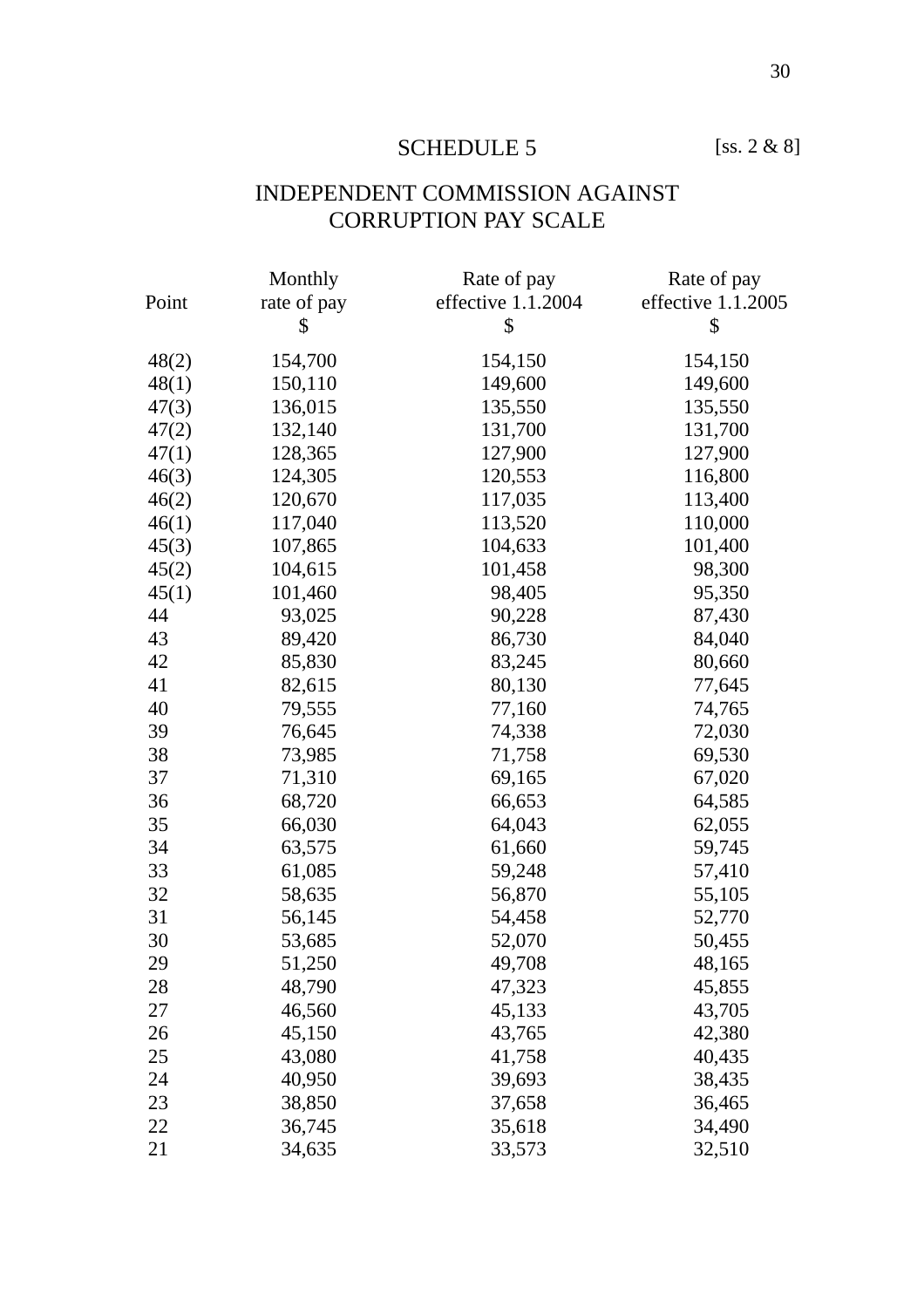| 20             | 33,020 | 32,008 | 30,995 |
|----------------|--------|--------|--------|
| 19             | 31,415 | 30,453 | 29,490 |
| 18             | 30,080 | 29,158 | 28,235 |
| 17             | 28,760 | 27,875 | 26,990 |
| 16             | 27,420 | 26,578 | 25,735 |
| 15             | 26,415 | 25,605 | 24,795 |
| 14             | 26,080 | 25,280 | 24,480 |
| 13             | 25,400 | 24,621 | 23,842 |
| 12             | 24,715 | 23,955 | 23,195 |
| 11             | 23,390 | 22,670 | 21,950 |
| 10             | 22,070 | 21,393 | 20,715 |
| 9              | 20,845 | 20,203 | 19,560 |
| 8              | 19,640 | 19,038 | 18,435 |
| 7              | 18,425 | 17,860 | 17,295 |
| 6              | 17,145 | 16,620 | 16,095 |
| 5              | 15,870 | 15,383 | 14,895 |
| $\overline{4}$ | 14,620 | 14,163 | 13,705 |
| 3              | 14,080 | 13,642 | 13,203 |
| $\overline{2}$ | 13,545 | 13,123 | 12,700 |
| 1              | 13,055 | 12,649 | 12,242 |

#### **Explanatory Memorandum**

The objects of this Bill are to –

- (a) adjust the pay of public officers remunerated below the level applicable to Directorate Pay Scale Point 3 or equivalent by reducing the pay pertaining to each relevant point on the civil service pay scales and the ICAC pay scale to their 30 June 1997 levels in dollar terms by 2 adjustments of broadly the same amounts on 1 January 2004 and 1 January 2005;
- (b) adjust the pay of public officers remunerated at the level applicable to Directorate Pay Scale Point 3 and above or equivalent by reducing the pay pertaining to each relevant point on the civil service pay scales and the ICAC pay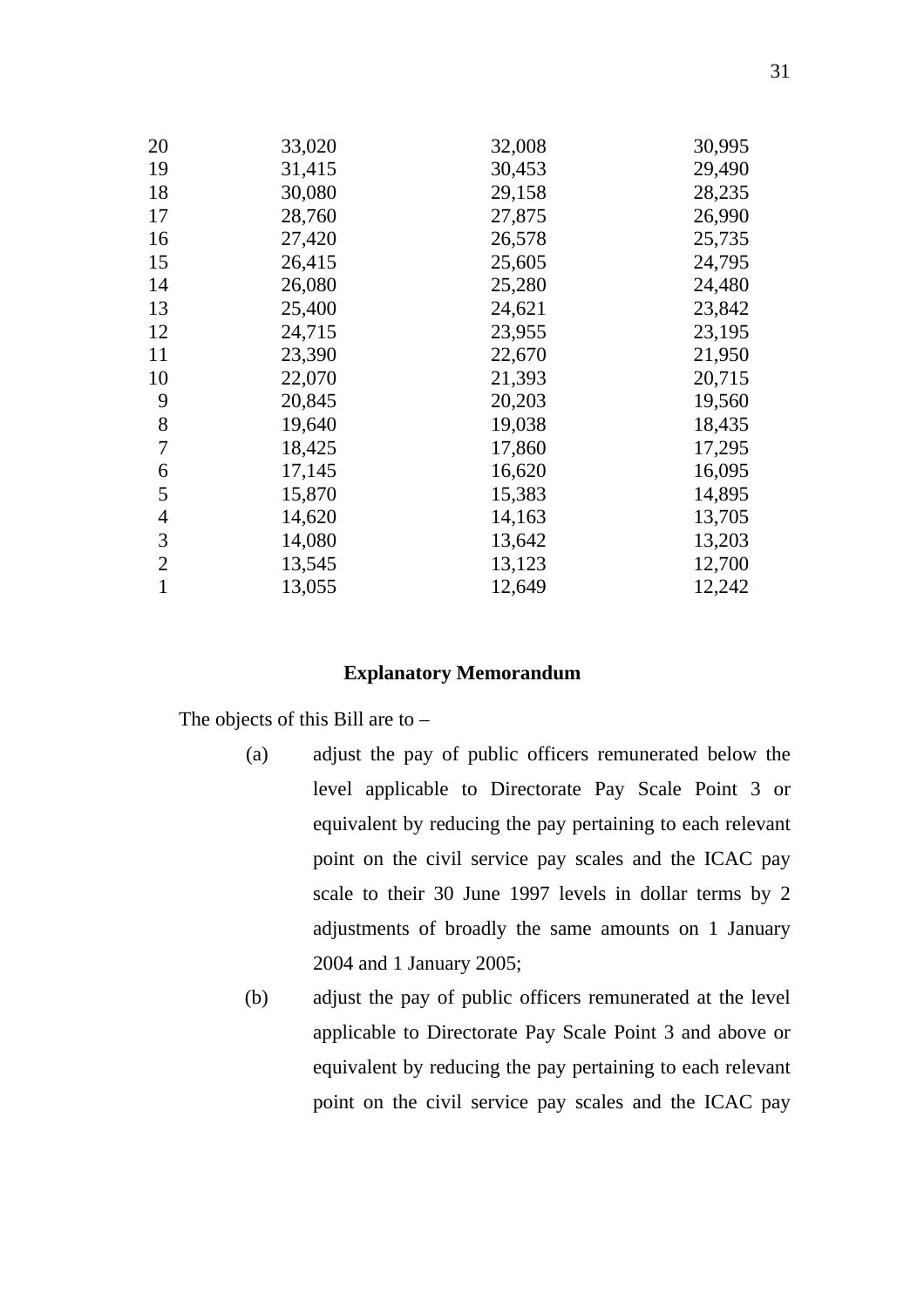scale to their 30 June 1997 levels in dollar terms on 1 January 2004;

- (c) make corresponding adjustments to the amounts of the allowances payable to public officers that are determined or adjusted in accordance with or by reference to the civil service pay scales or the ICAC pay scale or adjustments made to those pay scales;
- (d) adjust the reference pay scales (the pay scales applicable to public officers appointed or promoted to a basic rank) by reducing the pay pertaining to each point on those scales by 2 adjustments of broadly the same amounts on 1 January 2004 and 1 January 2005 so that they will be in alignment with the civil service pay scales and the ICAC pay scale respectively on 1 January 2005 in dollar terms.
- 2. Clause 2 defines terms used in the Bill.

3. Clause 3 provides that the Bill does not apply to officers on delinked starting salaries appointed pursuant to an offer of employment made to them before 26 February 2003, or to officers promoted to a basic rank on delinked starting salaries before that date, so long as they remain on those salaries. Once these officers are transferred to a civil service pay scale or the ICAC pay scale, they will be covered by the provisions of the Bill. The Bill also does not apply to judicial officers.

4. Clause 4 adjusts the civil service pay scales by reducing the rates of pay pertaining to all pay points on those scales, on 1 January 2004 and on 1 January 2005 as appropriate, to the amounts specified in Schedule 1 in respect of each date. Pay is payable to civil servants in accordance with the adjusted scales on and from the respective dates.

5. Clause 5 makes similar adjustments to the rates of pay payable to civil servants as personal salaries. Pay is payable in accordance with the adjusted rates on and from the respective dates set out in Schedule 2.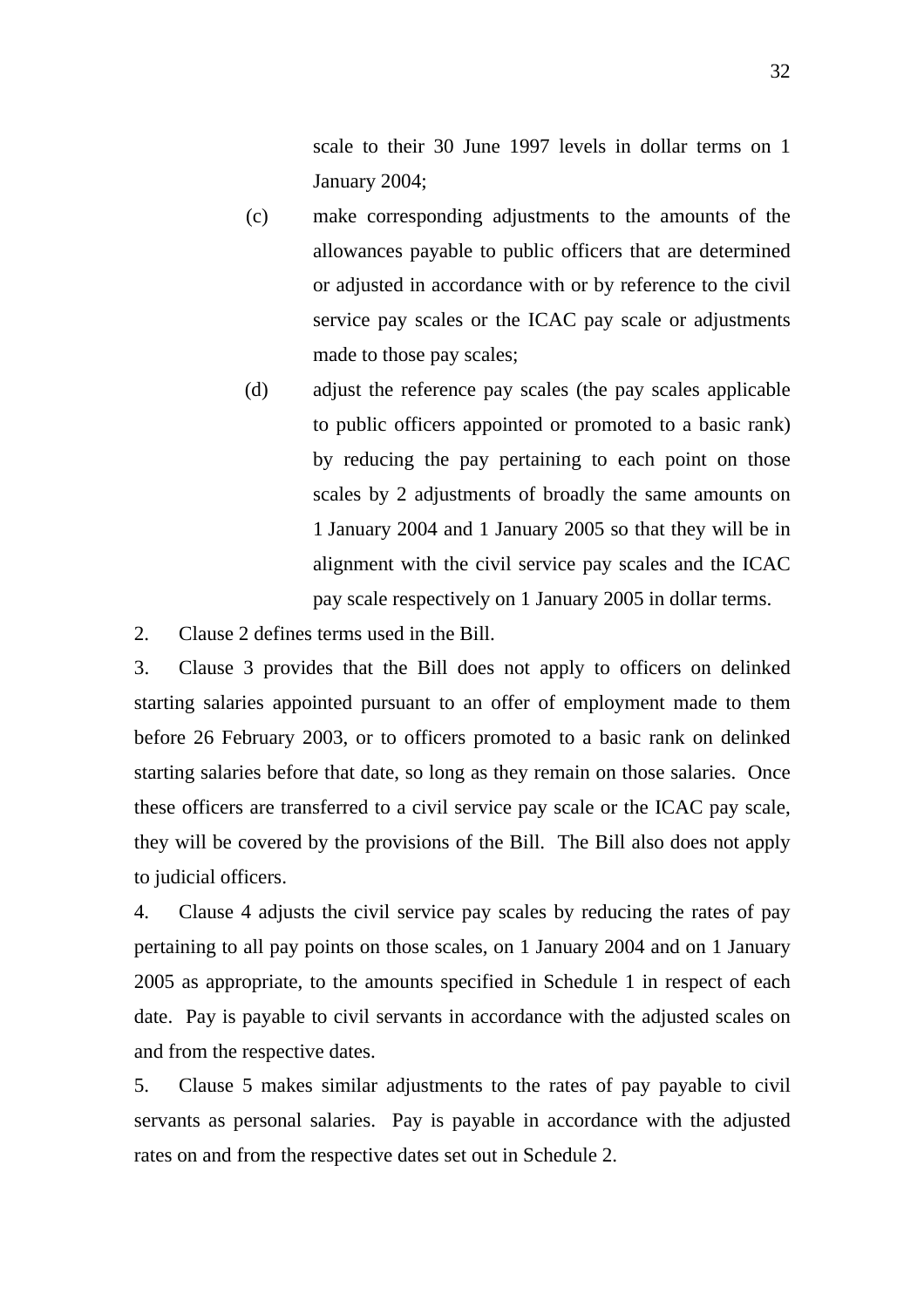6. Clause 6 applies the adjustments made by clause 4 to other civil servants whose pay is determined in accordance with or by reference to the civil service pay scales or adjusted in accordance with or by reference to adjustments made to those scales.

7. Clause 7 makes adjustments to the reference civil service pay scales to bring these scales into line with the corresponding civil service pay scales on 1 January 2005.

8. Clause 8 makes adjustments to the ICAC pay scale by reducing the rates of pay pertaining to all pay points on the ICAC pay scale, on 1 January 2004 and on 1 January 2005 as appropriate, to the amounts specified in Schedule 5 in respect of each date. Pay is payable to ICAC officers in accordance with the adjusted scale on and from the respective dates.

9. Clause 9 applies the adjustments made by clauses 4 and 8 to other ICAC officers whose pay is determined and adjusted in accordance with or by reference to a point on a civil service pay scale or the ICAC pay scale.

10. Clause 10 makes adjustments to the reference ICAC pay scale to bring it into line with the ICAC pay scale on 1 January 2005.

11. Clause 11 applies the adjustments made by clauses 4 and 8 to other public officers whose pay is determined or determined and adjusted in accordance with or by reference to the civil service pay scales or the ICAC pay scale or adjusted in accordance with or by reference to adjustments made in respect of such scales.

12. Clause 12 reduces the salary of the Director of Audit to the level it was at on 30 June 1997.

13. Clause 13 makes corresponding adjustments to the amounts of the allowances payable to public officers where the amounts of those allowances are determined in accordance with or by reference to the civil service pay scales or the ICAC pay scale or adjusted in accordance with or by reference to adjustments made in respect of such scales.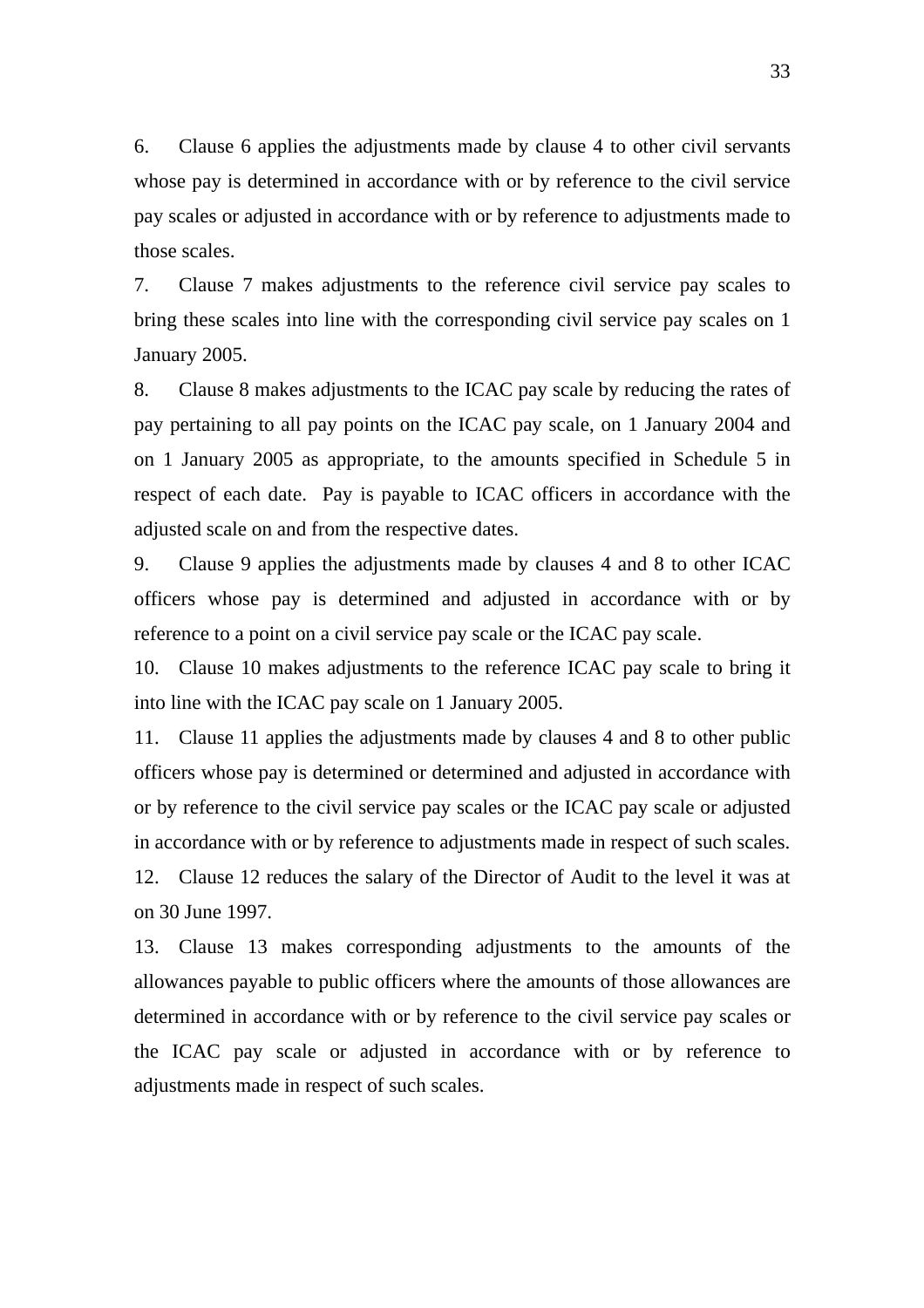14. Clause 14 provides that the Bill does not prohibit adjustments made after 1 January 2005 to the pay or the amounts of the allowances payable to public officers.

15. Clause 15 varies the contracts of employment of public officers so that the contracts expressly authorize the adjustments made by the Bill.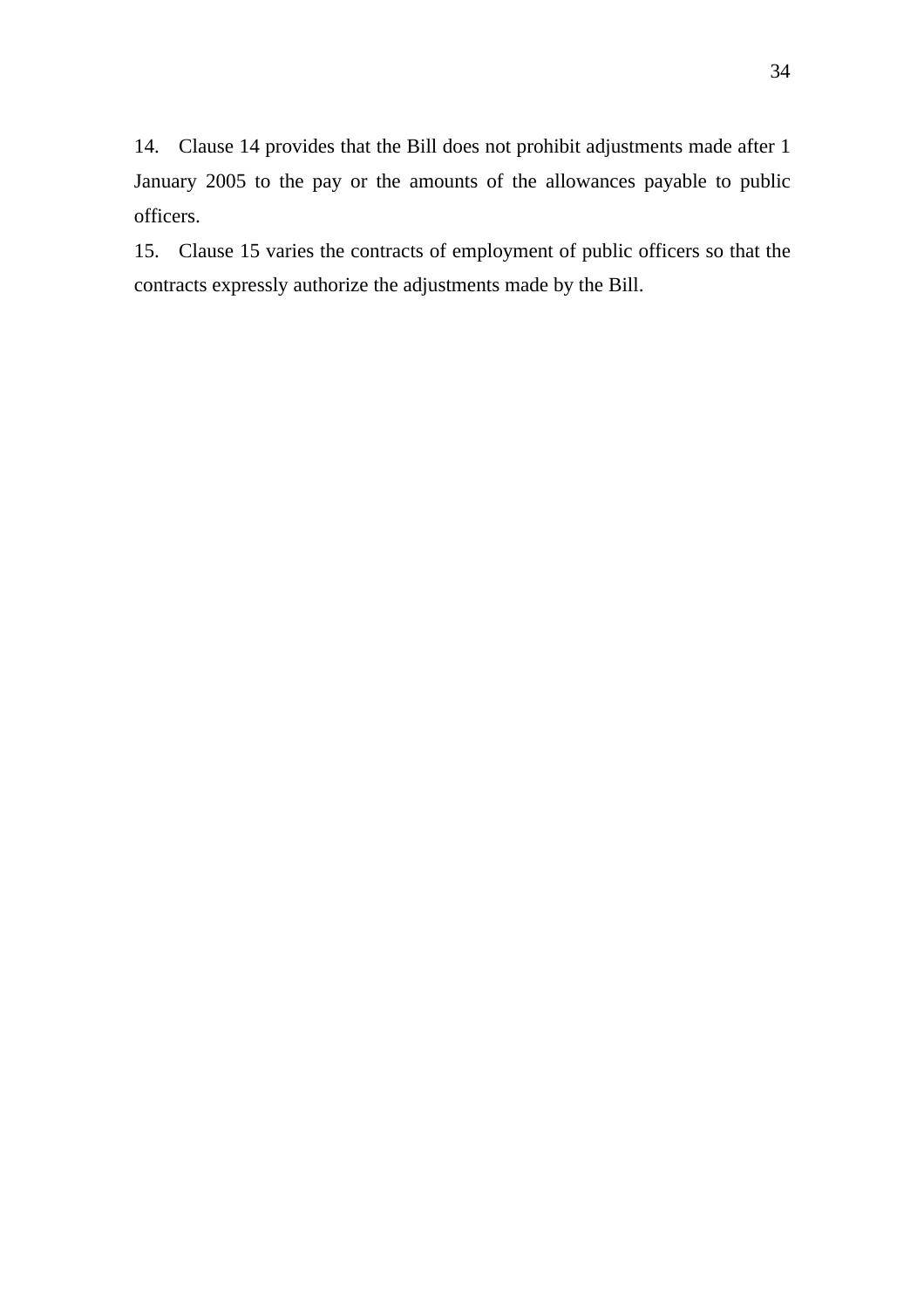#### **Annex B**

### **IMPLICATIONS OF THE PROPOSAL**

#### Financial and Staffing Implications

 If the pay of all civil servants is to be brought back to the 30 June 1997 level in cash terms, our ballpark assessment is that it will bring about total annual savings of \$7.3 billion from 2005-06. As a rough indication, the estimated savings for the civil service and the subvented sector and the implications for government and public expenditure are set out below<sup>1</sup> –

|                                                                                                              | 2003-04<br>(\$million) | 2004-05<br>(\$million) | From 2005-06<br>(\$million) |
|--------------------------------------------------------------------------------------------------------------|------------------------|------------------------|-----------------------------|
| (a) Civil service                                                                                            | 376                    | 1,882                  | 3,009                       |
| (b)<br>Subvented<br>sector                                                                                   | 481                    | 2,404                  | 3,846                       |
| $(c)$ Government<br>expenditure [i.e.<br>$(a) + (b)$ ]                                                       | 857                    | 4,286                  | 6,855                       |
| (d) Civil servants<br>working in public<br>bodies (e.g.<br><b>Housing Authority</b><br>and Trading<br>Funds) | 51                     | 255                    | 408                         |
| $(e)$ Public<br>expenditure [i.e.<br>$(c)+(d)$                                                               | 908                    | 4,541                  | 7,263                       |

#### Economic Implications

2. The reduction in civil service pay in itself might cause only very little dampening effect on private consumption and henceforth overall GDP in the economy. Yet the dampening effect might become very much magnified, though relatively speaking still not large in aggregate terms, if the measure should lead to corresponding pay reduction in the private sector. Nevertheless, it might be pondered that such a spill-over effect to the private sector is in practice not necessarily material, as the private sector is more expeditious in its pay adjustment and if indeed the level of private sector pay is, as suggested in

 $\overline{a}$ 1 We have used the salary portion of the public expenditure as the basis of calculation and have assumed that there will be no change in the number and profile of staff during the period from 2003- 04 and 2005-06.